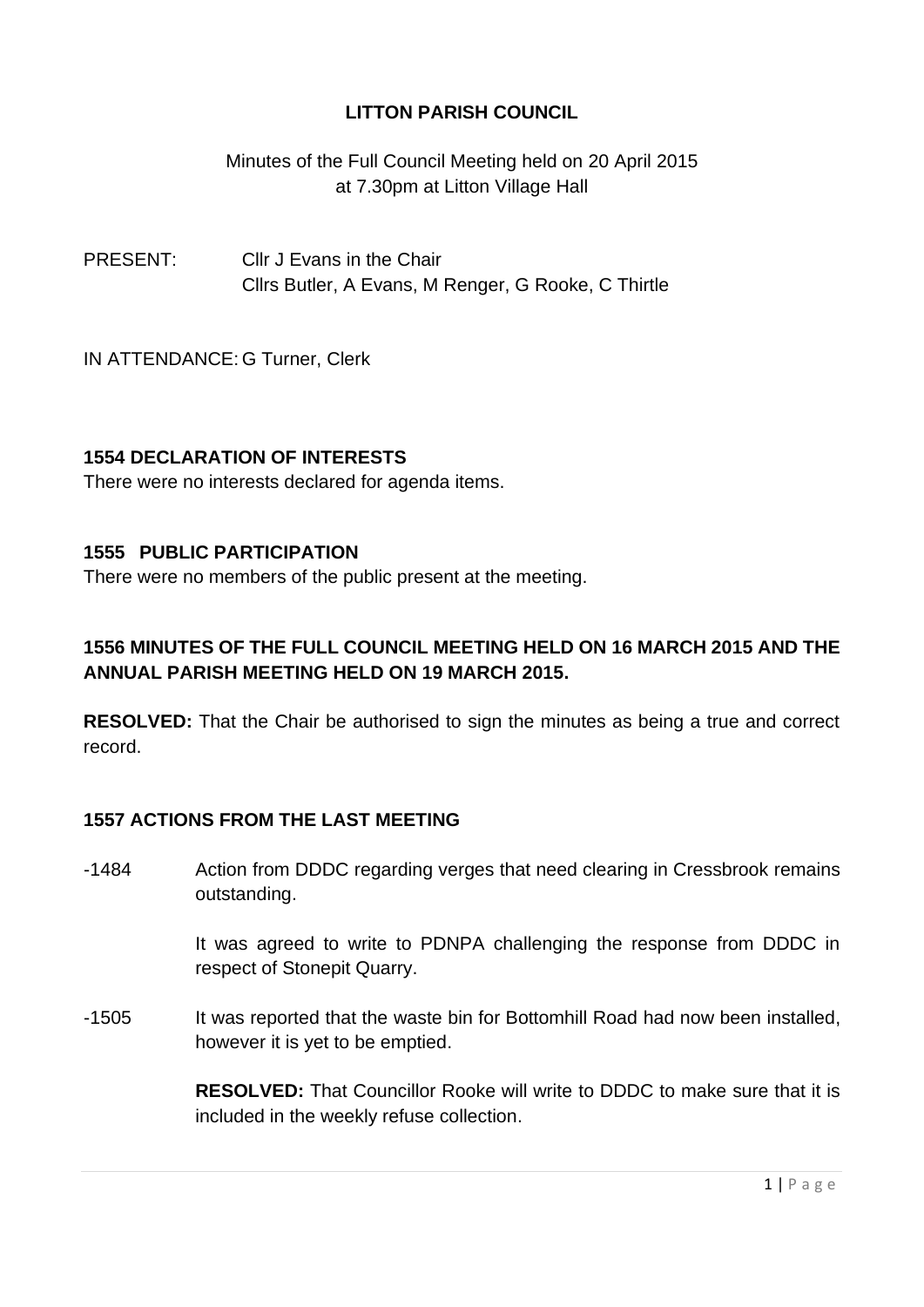-1532 It was reported that Councillors Rooke and Thirtle had met to discuss the planting in the garden of remembrance.

> **RESOLVED:** That Councillors Rooke and Thirtle will decide the planting scheme for the garden of remembrance following advice from Longstone Hardy Plant Nursery.

-1539 Councillor Butler suggested that the proposed memorial bench on Cressbrook Village Green should be the same type as the 2 already in situ.

> **RESOLVED:** That details of the type of bench required be forwarded via the Clerk to the family.

-1551 **RESOLVED:** That the Clerk will contact the Ranger Service regarding the current situation with Tideswell Dale access, if no response has been received by 1 May.

### **1558 MEMORIAL PLAYING FIELD**

A report was circulated to the meeting.

**RESOLVED:** That Councillor Thirtle draft an initial application for a Community Grant from the Derbyshire Police, Neighbourhoods Investing in Crime Earnings (NICE) Scheme.

An email received from Peak District National Park Authority, concerning amendments to the planning approval for Holland Twine barn, was circulated to the meeting.

**RESOLVED:** That councillor Renger draft a response to be circulated for comment.

## **1559 CRESSBROOK PHONE BOX**

A report was circulated to the meeting.

**RESOLVED:** That the Parish Council adopts the phone box and that it is added to the Parish Council's insurance at a value of £1,000.

## **1560 APPOINTMENT OF HANDY PERSON**

A report was circulated to the meeting.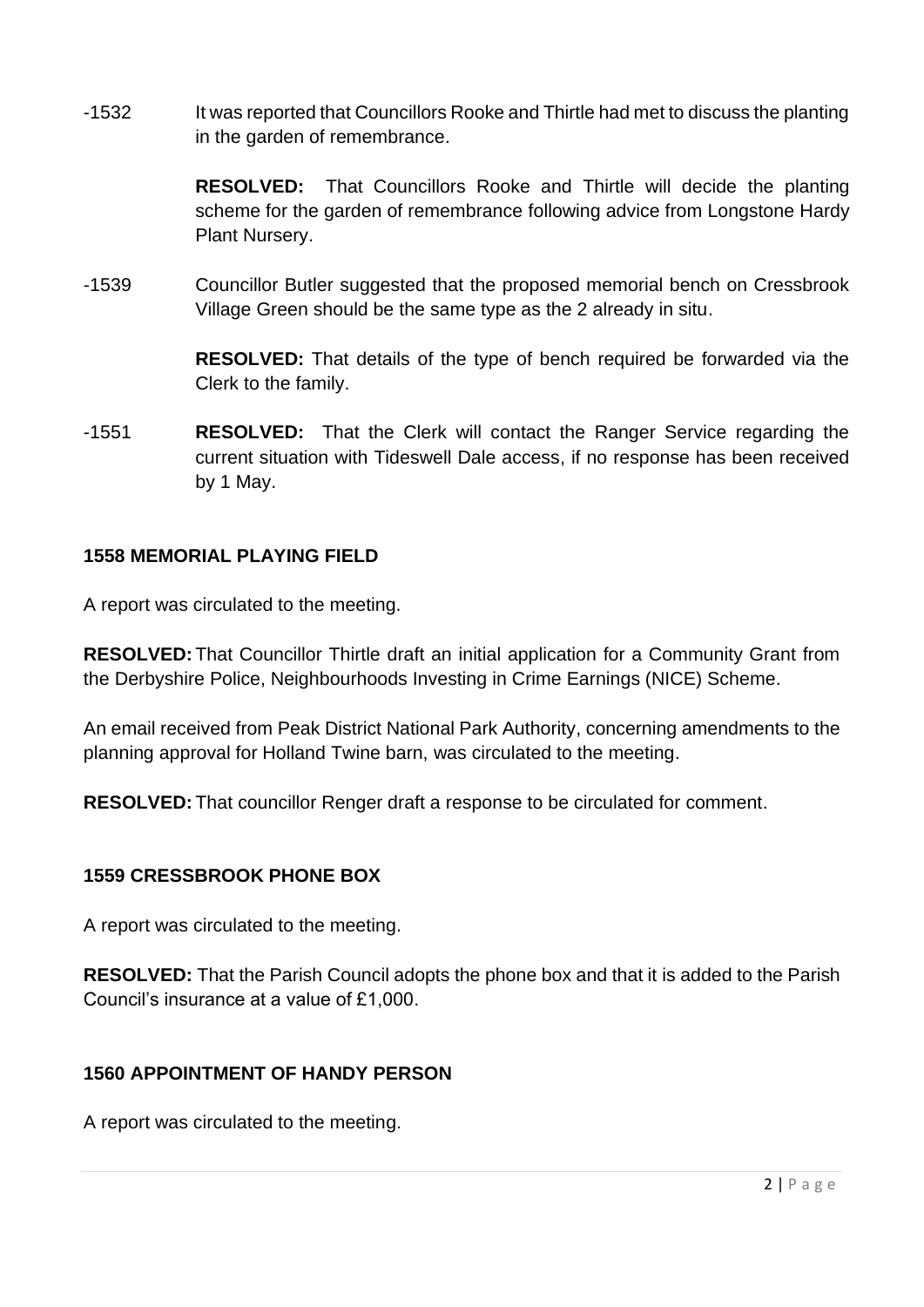**RESOLVED:** That Councillors J Evans, Butler and Thirtle prepare an advertisement to be displayed on notice boards, the Litton Village Shop and the Village Voice.

## **1561 BURNING WASTE FROM COUNCIL'S MAINTENANCE PROGRAMME**

A report was circulated to the Meeting.

**RESOLVED:** That the reported be accepted.

## **1562 DERBYSHIRE ASSOCIATION OF LOCAL COUNCILS SUBSCRIPTION**

A letter relating to new subscription rates and training was circulated to the Meeting.

**RESOLVED:** That the Council will subscribe to the Annual Subscription plus Group 1 training for the period April 2015 – March 2016.

## **1563 REGULATIONS AND CHARGES FOR VILLAGE GREENS**

A report was circulated to the meeting.

**RESOLVED:** That the report is accepted.

## **1564 AGENDA FOR AGM AND MAY MEETING**

It was reported the Agenda for the AGM would consist of the election of the Chair and that the Agenda for the May Council Meeting would be based around a review of the Council's Standing Orders, Financial Regulations, Budget, Work Plan and Asset Register.

## **1565 PLANNING APPLICATIONS**

NP/DDD/0315/0210 Lane Head House, Tideswell Retrospective planning approval for a conservatory

**RESOLVED:** To support the planning application

NP/DDD/0315/0211 Lane Head House, Tideswell Retrospective planning approval for a 48m section of boundary fence, a part glass extension

to the house and new pitched roof to the workshop.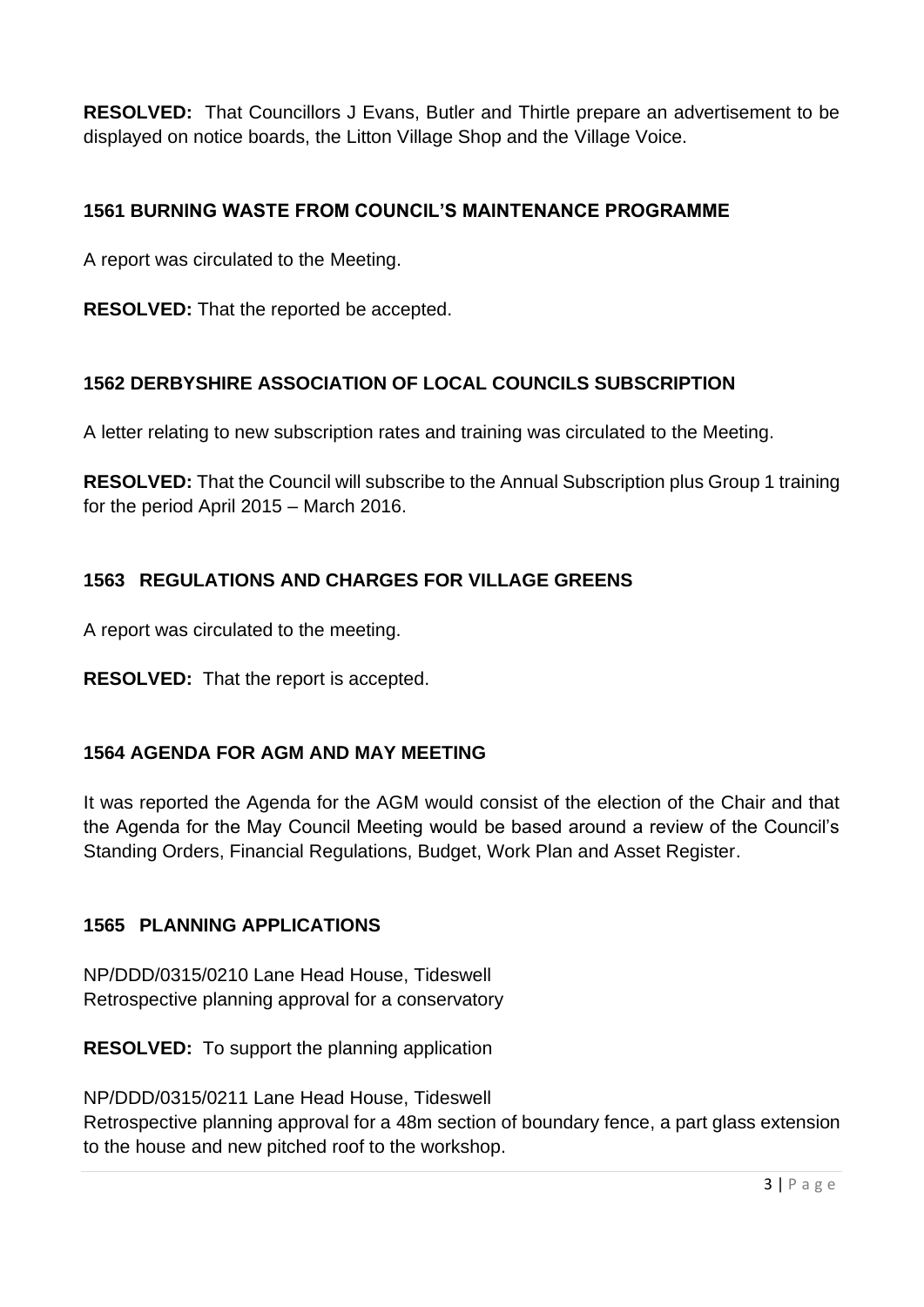**RESOLVED:** To support the planning application for the new pitched roof to the workshop and the extension to the house.

**RESOLVED:** That the Council has concerns about the visual impact of the fence.

## **1566 FINANCES (ACCOUNTS SCHEDULE ATTACHED)**

The clerk submitted a list of accounts for which cheques numbered 001393 to 001400 amounting to £8,232.77 had been drawn. This included a cheque in the sum of £7,596 transferring funds from the Council's NatWest business reserve account into the Council's Community Deposit Account held with the Mansfield Building Society**.**

**RESOLVED:** That the cheques be signed and the accounts to which they relate be paid.

The Litton Parish Council accounts for year ended 5<sup>th</sup> April 2015 were circulated.

**RESOLVED:** That these accounts are approved and that an internal auditor is appointed from DALC's Internal Auditors List to audit them.

## **1567 OTHER**

**RESOLVED:** That the WW1 Commemoration BIG Lottery Grant monies be placed on deposit in Litton Parish Council's Mansfield Building Society account.

Councillor Renger has decided not to stand for re-election in May and the Chair therefore expressed his thanks and gratitude for Councillor Renger's outstanding advice and contribution to the work of the Council.

There being no further business, the Chair declared the meeting closed at 10.35pm.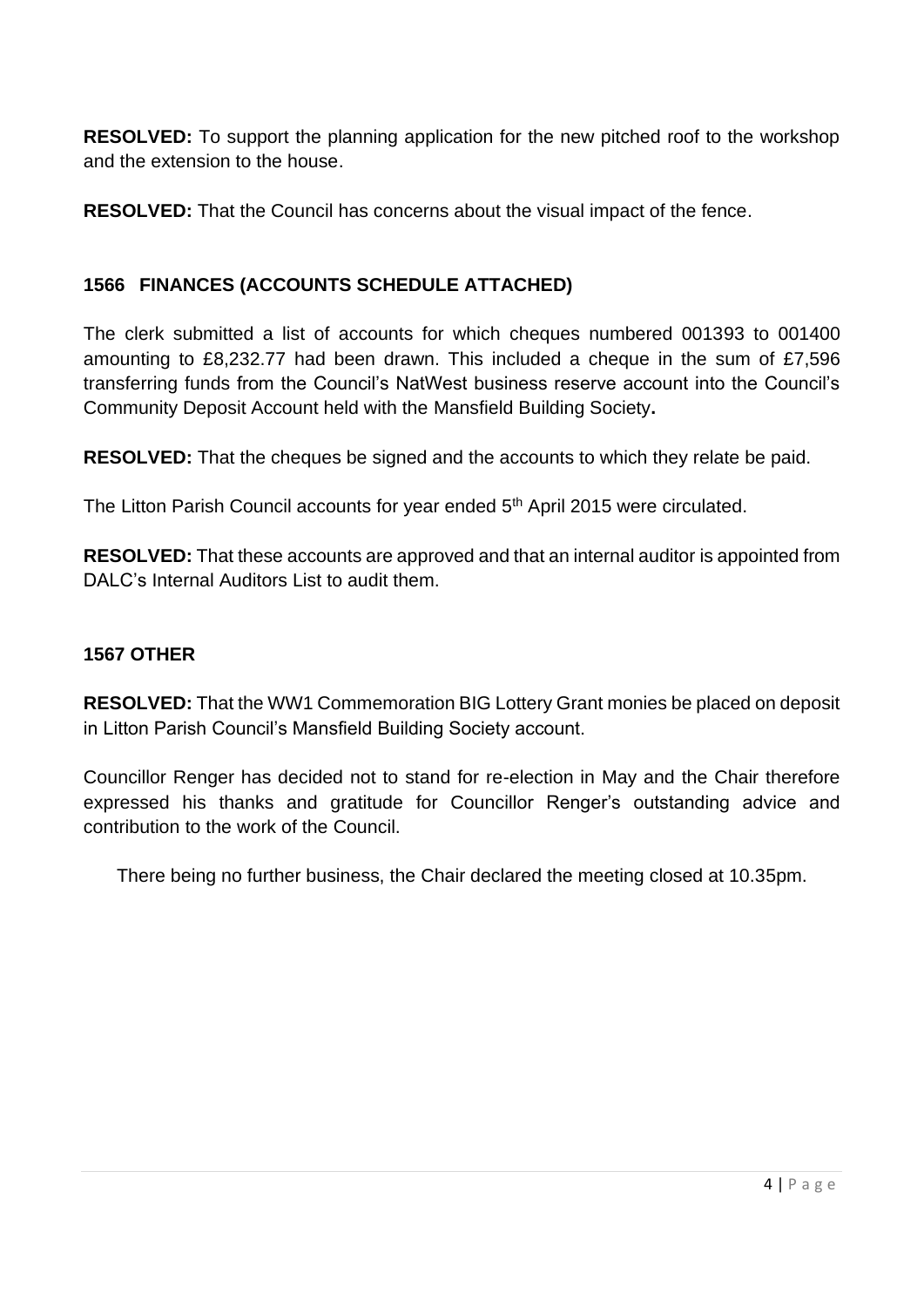## Minutes of the Annual General Meeting & Monthly Meeting held on 18<sup>th</sup> May 2015 at 7.30pm at Litton Village Hall

## PRESENT: Cllr C Thirtle in the Chair Cllrs A Evans, J Evans, G Rooke, S Warriner-Rowarth

IN ATTENDANCE: G Turner, Clerk

## **1568 DECLARATIONS OF ACCEPTANCE OF OFFICE**

The Clerk received the signed 'Declarations of Acceptance of Office' together with a 'Register of Financial & Other Interests' from Councillors.

#### **1569 ELECTION OF CHAIR**

The first item of business transacted was the election of Chair. Councillor J Evans proposed and Councillor Rooke seconded that Councillor C Thirtle be elected as Chair.

There being no further nominations it was therefore

**RESOLVED:** That Councillor C Thirtle be elected as Chair of the Parish Council for the period to the next Annual General Meeting of the Council.

Councillor Thirtle took the Chair.

#### **1570 ELECTION OF VICE CHAIR**

**RESOLVED:** That the election of Vice Chair be deferred until the June monthly meeting when there will be a full Council present.

#### **1571 DECLARATION OF INTERESTS**

There were no interests declared for agenda items.

## **1572 PUBLIC PARTICIPATION**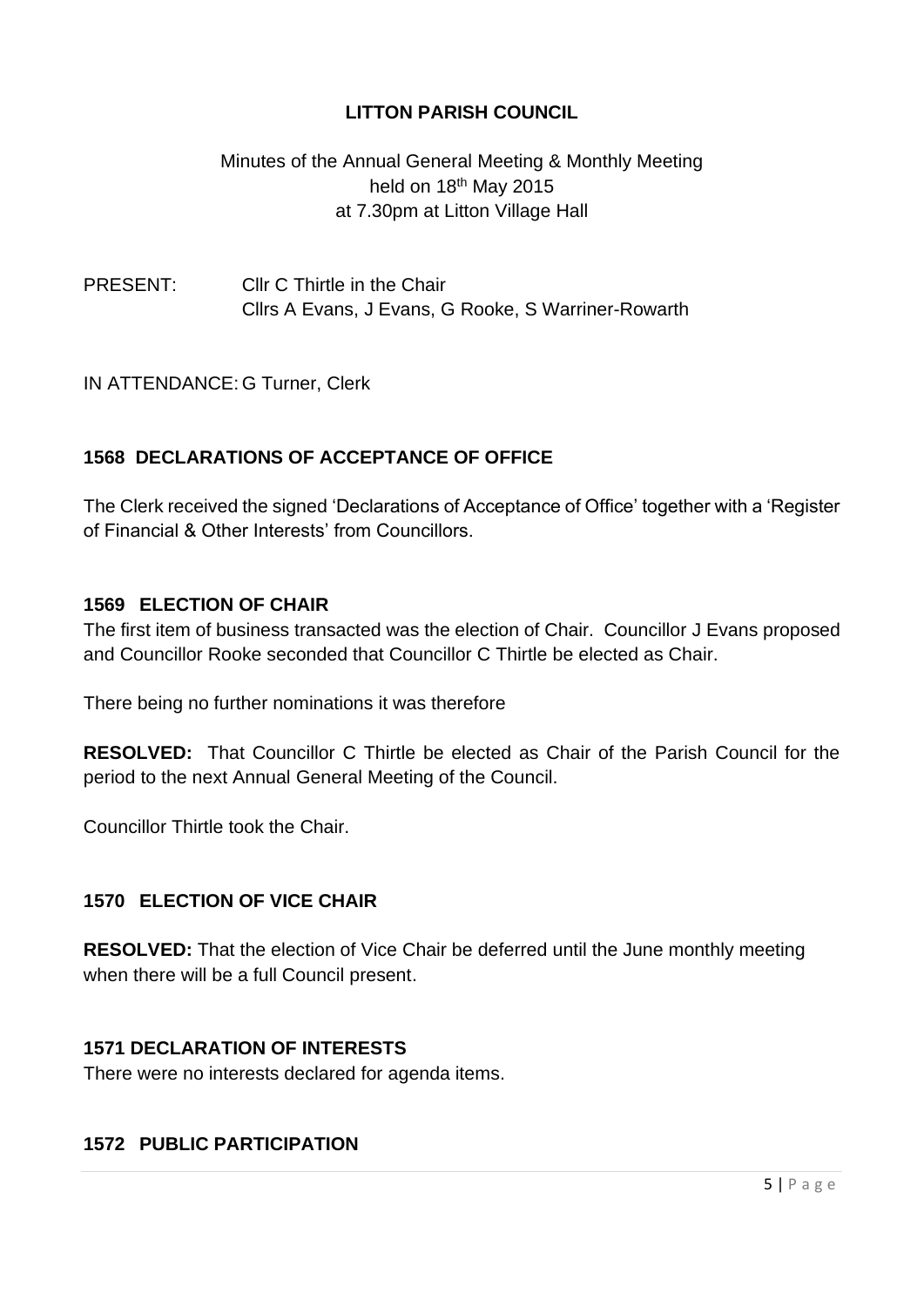There were no members of the public present at the meeting.

## **1573 MINUTES OF THE FULL COUNCIL MEETING HELD ON 20 APRIL 2015.**

**RESOLVED:** That the Chair be authorised to sign the minutes as being a true and correct record.

**RESOLVED:** That in future **Draft** Minutes will be published on the Council's website prior to approval by the Council at the following Monthly Meeting.

## **1574 REPORT ON CURRENT ACTIONS**

A report was circulated to the meeting.

- **-1484 RESOLVED:** To defer reporting on the clearing of verges in Cressbrook to the June Agenda.
- **-1505** It was reported that the bin on Bottomhill Road is now being emptied weekly by DDDC.
- **-1532** The Chair reported that the roses in the garden of remembrance have now been planted.

**RESOLVED:** To defer further planting beyond that already agreed until the current planting becomes more established.

- **-1539** It was reported that bench specifications had been given to the family who requested a memorial bench in Cressbrook and the Council are awaiting a response.
- **-1551 RESOLVED:** That the Clerk will contact the Rights of Way Officer requesting an update on Tideswell Dale access.
- **-1558 RESOLVED:** That the Council will investigate making the Memorial Playing Field more accessible to wheelchair and pram users as well as promoting its existence as a resource for all
- **-1559** It was reported that the adoption of the phone box by the Council is progressing and that it has been added to the council's insurance policy.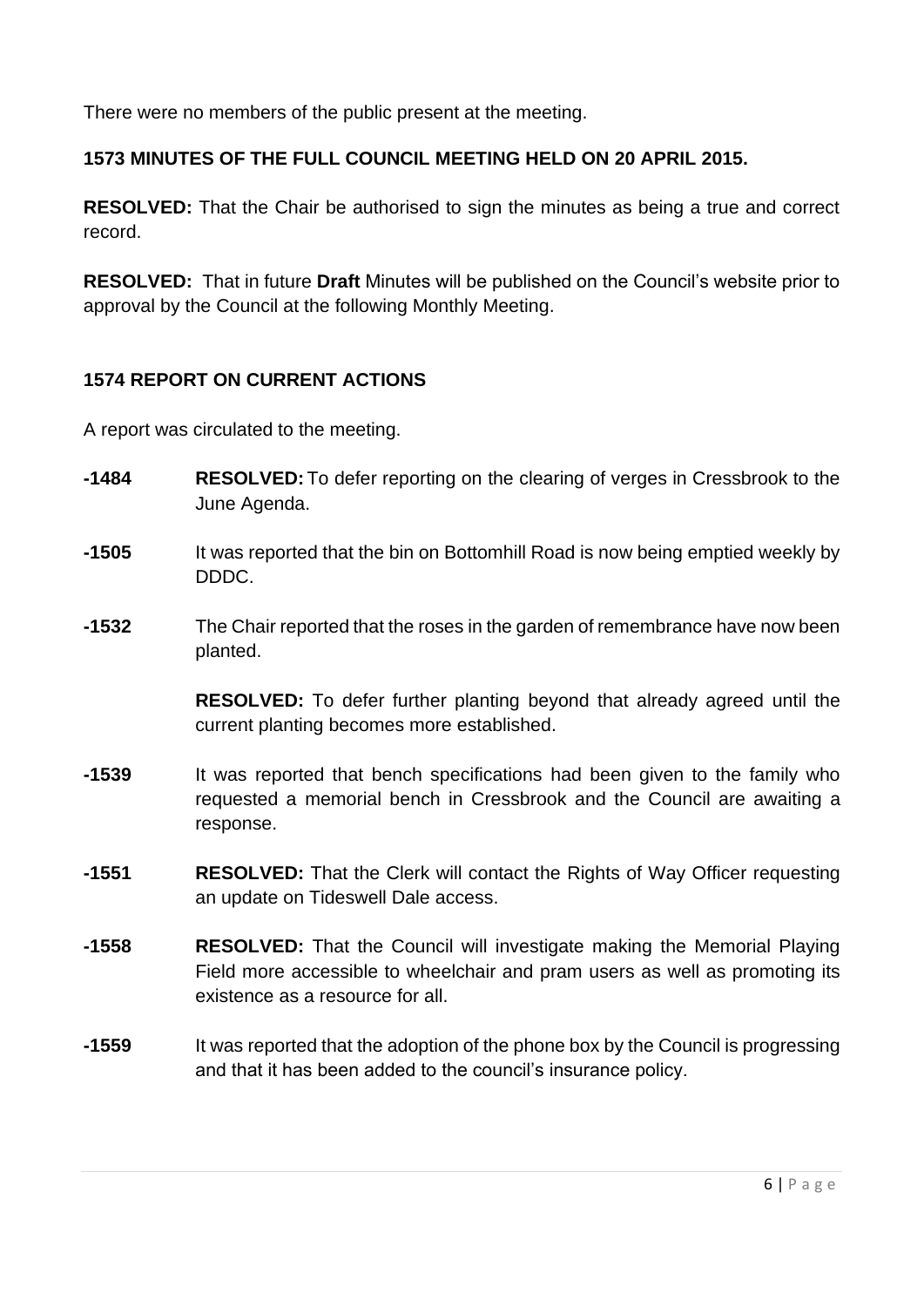- **-1560 RESOLVED:** That Councillor J Evans will prepare an advert for the June Village Voice and Parish notice boards in respect of the appointment of a self-employed handy person.
- **-1561 RESOLVED:** That an area of the cemetery be set aside for the burning of debris generated from the grounds maintenance programme.

It was reported to the meeting that an industrial waste bin had been ordered for the cemetery.

- **-1562 RESOLVED:** That Councillor Warriner-Rowarth will attend DALC's Councillor Induction course in July.
- **-1563 RESOLVED:** That the launch and implementation of the village Greens Regulations & Charges be placed on a future Agenda.

## **1575 KEY DOCUMENTS FOR THE NEW COUNCIL**

A report and key documents were circulated to the meeting.

**RESOLVED:** That the list of Councillors and their contact details be updated and circulated.

**RESOLVED:** That the Operation of the Parish Council document be amended to cover the term ending May 2019.

**RESOLVED:** That the Standing Orders Appendix 1 be adopted.

**RESOLVED:** That the Standing Orders Appendix 2 be adopted subject to minor amendment.

**RESOLVED:** That the Financial Regulations be adopted.

**RESOLVED:** That the Budget for year ending 31st March 2016 be adopted.

**RESOLVED:** That the phone box and gazebos be added to the Asset Register, and for the Clerk to cross reference assets covered by the Council's insurance with the Asset Register to check the two were coherent. Assets on the Assets Register will be listed at their current insurance valuations.

#### **1576 WORK PROGRAMME 2015/16**

A report was circulated to the meeting.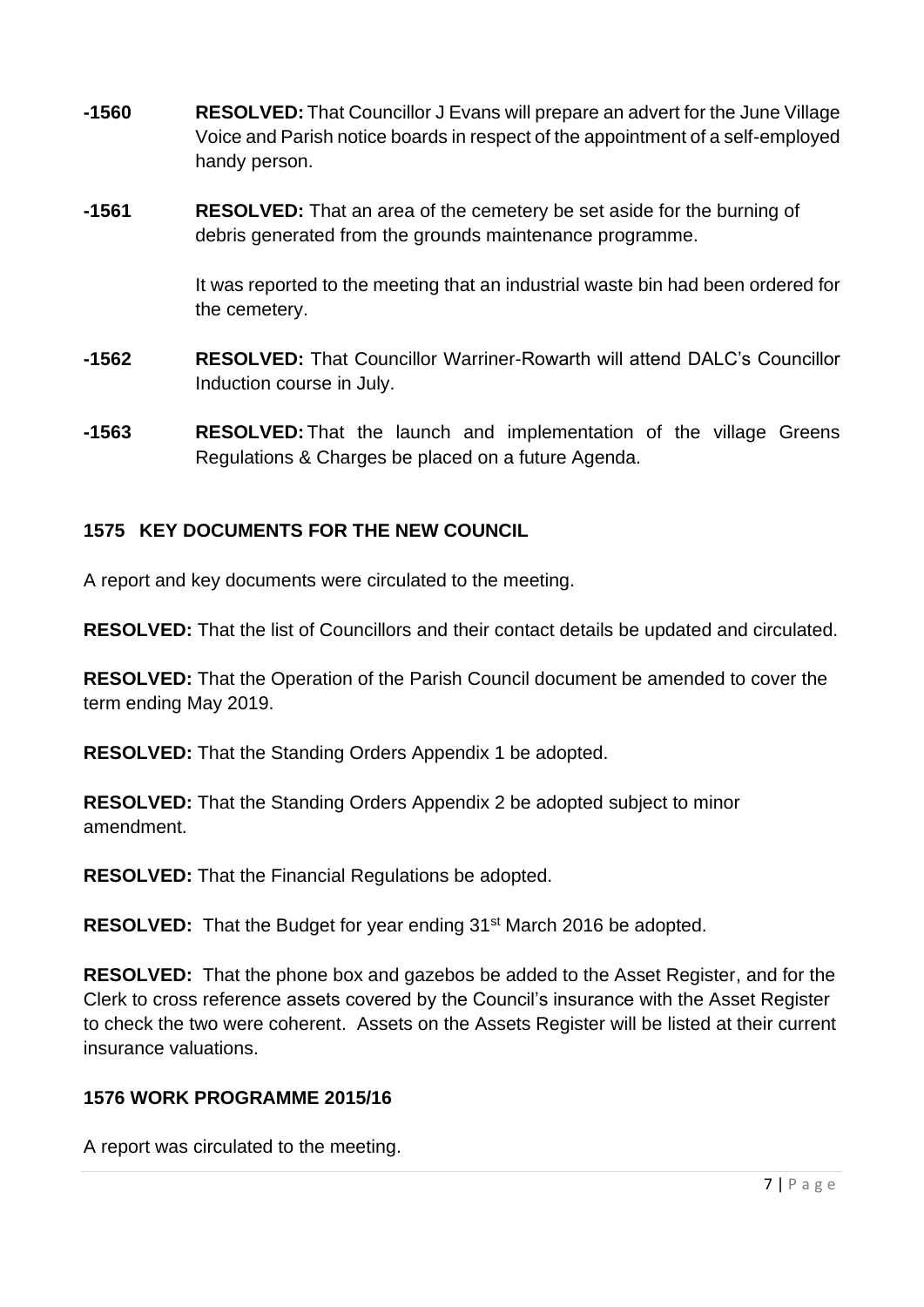**RESOLVED:** That Councillor Thirtle will draft the 2015/16 work programme to include the memorial playing field, playground, car parking and village greens.

## **1577 MEMORIAL PLAYING FIELD – NICE APPLICATION**

It was reported that the application for a Community grant from the Derbyshire Police, Neighbourhoods Investing in Crime earnings (NICE) Scheme had been unsuccessful.

Councillor Rooke thanked Councillor Thirtle for putting forward the application to NICE.

## **1578 RIGHTS OF WAY MINOR MAINTENANCE AGREEMENT 2015/16**

An invitation to participate in the scheme was circulated to the meeting.

**RESOLVED:** That the Clerk request an extension of time for submitting an application.

## **1579 PLANNING APPLICATIONS**

NP/DDD/0415/0311 LYTTON Edge Farm, Litton Change of use of land for the keeping of horses, and erection of field shelter

**RESOLVED:** That the Council supports the keeping of horses and the placing of a mobile, temporary field shelter in the field.

**RESOLVED:** That the Council strongly objects to the change from agricultural to domestic use and the new planting of shrubs and trees around the perimeter of the field.

## **1580 FINANCES (ACCOUNTS SCHEDULE ATTACHED)**

The clerk submitted a list of accounts for which cheques numbered 001401 to 001407 amounting to £2,532.64 had been drawn.

**RESOLVED:** That the cheques be signed and the accounts to which they relate be paid.

The Annual Return for the year ended 31<sup>st</sup> March 2015 was circulated together with the Independent Internal Auditors report and DALC's Internal Audit Recommended Checklist for year ending 31<sup>st</sup> March 2015.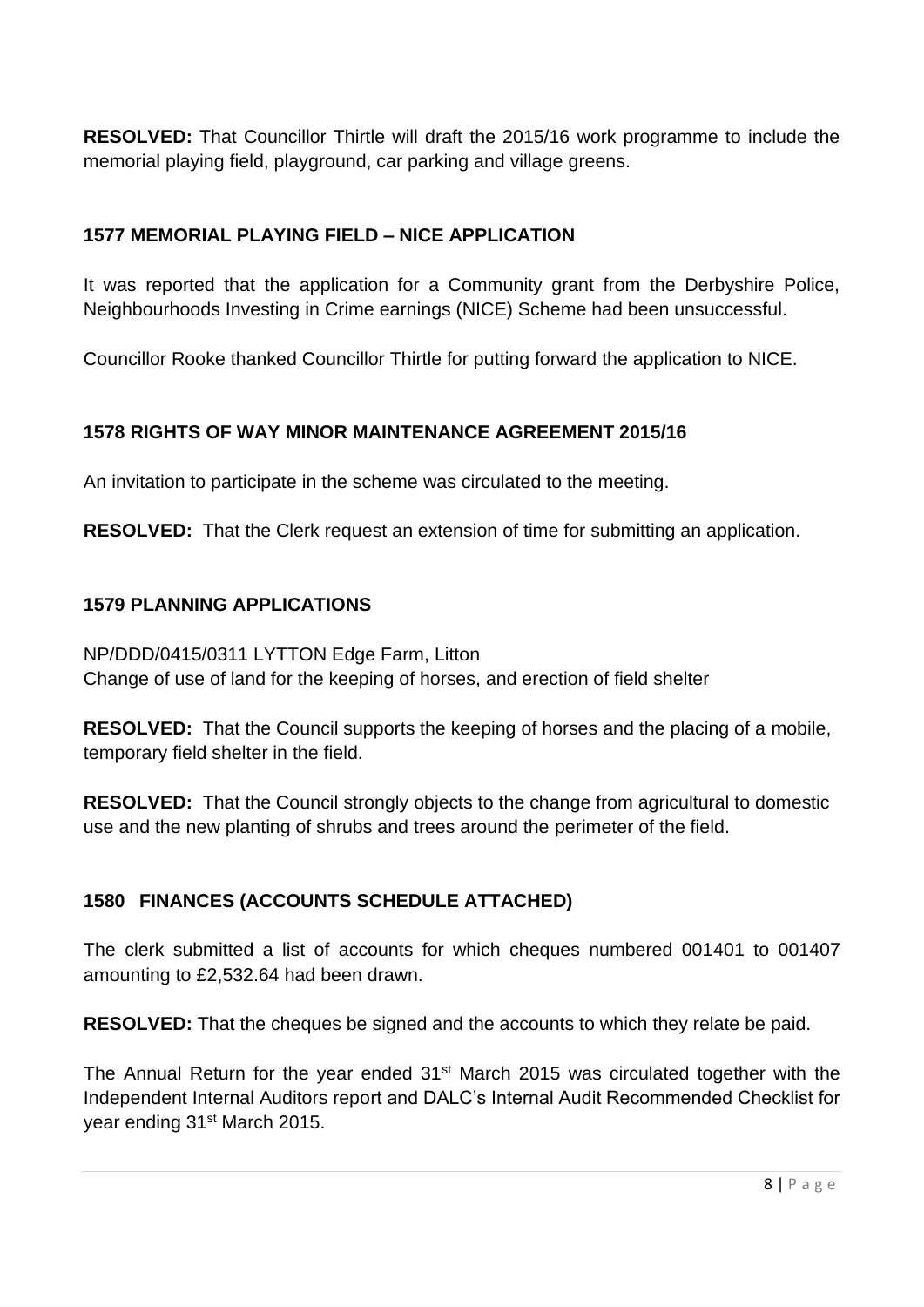**RESOLVED:** That the Annual Return is approved and be submitted to Grant Thornton at the appropriate date.

**RESOLVED:** That the Council authorise the Independent Internal Auditor to submit the completed DALC Internal Audit Recommended Checklist for year ending 31st March 2015 to DALC.

## **1581 CORRESPONDENCE**

**RESOLVED:** That the Clerk enquire whether another War Memorials workshop will be held later in the year.

**RESOLVED:** That the Chair will draft letters to Mr J Burrows and the PDNPA Planning Officer regarding application NP/DDD/0415/0311 LYTTON Edge Farm for circulation to the Council prior to sending.

**RESOLVED:** That Councillor J Evans will follow up lining on the roads with DCC and investigate the cost of placing stones and erecting posts on the Village Greens.

There being no further business, the Chair declared the meeting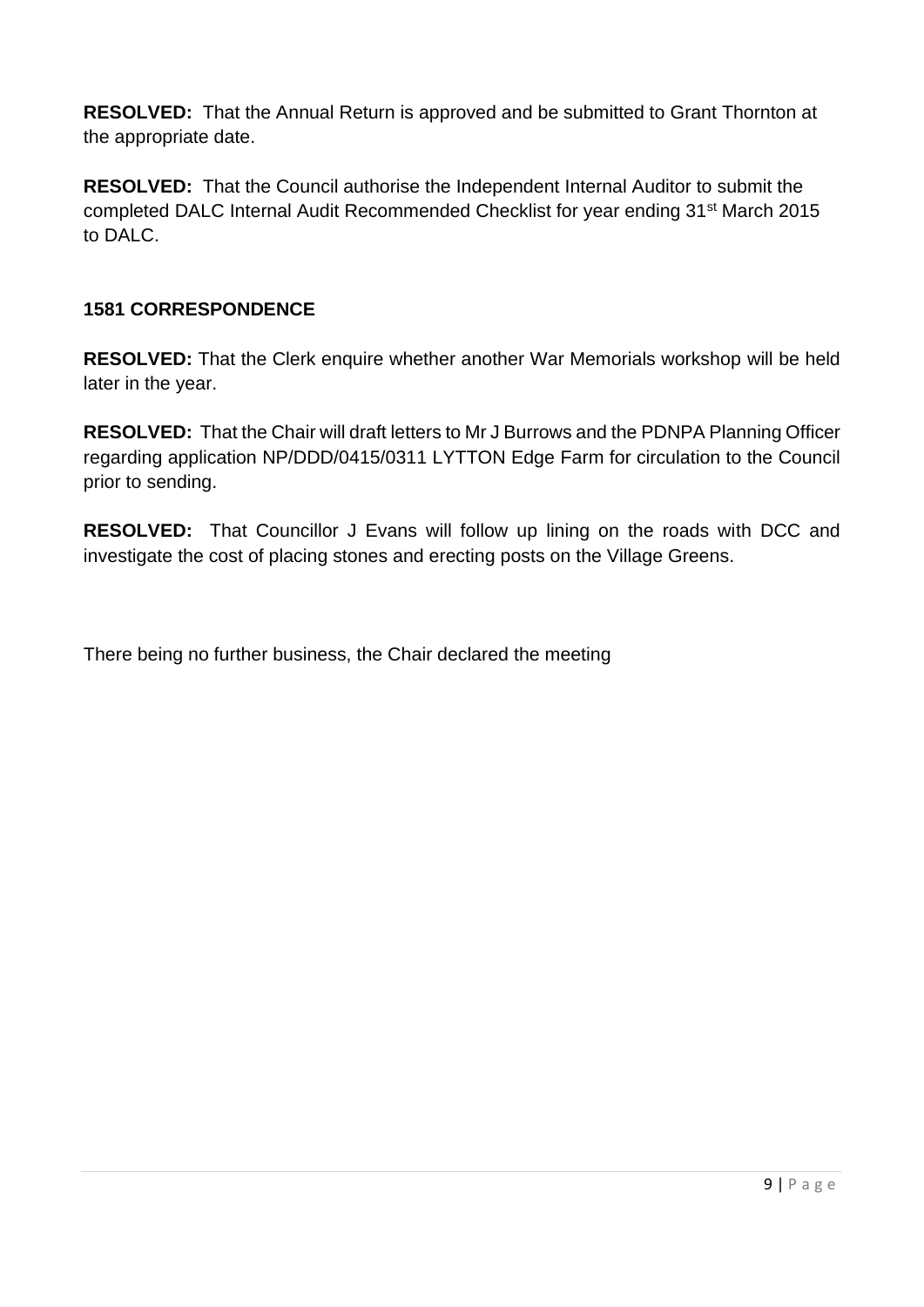Minutes of the Full Council Meeting held on 15<sup>th</sup> June 2015 at 7.30pm at Cressbrook Club

**PRESENT:** Cllr C Thirtle in the Chair Cllrs J Butler, A Evans, J Evans, G Rooke, S Warriner-Rowarth

#### **IN ATTENDANCE:** G Turner, Clerk

At the start of the meeting there were two members of the public present as well as PCSO Ian Phipps.

#### **1582 DECLARATION OF INTERESTS**

Councillor Warriner-Rowarth declared an interest in the handy person item on the agenda as her husband may apply for the contract.

#### **1583 PUBLIC PARTICIPATION**

A member of the public asked about progress on the street names in Cressbrook. Councillor Butler reported that a request had been made to DDDC for signs to be placed at both ends of Bottomhill Road but as yet no response had been received.

**RESOLVED:** That Councillor Butler will contact DDDC for an update.

PCSO Ian Phipps reported to the meeting that the only incident reported to the police in the parish over the last few months was an overhanging tree branch.

PCSO Phipps also stated that there would be a police presence in Litton for a few hours on the 'Litton Night' of Tideswell Wakes week.

The Chair informed the meeting that he had been through the village diary of events for the next 12 months, so that PCSO Phipps and Acting Sergeant Wolverston, of the Tideswell Safer Neighbourhood Team, could manage their shifts with an expectation that they will be able to attend at these events.

### **1584 MINUTES OF THE FULL COUNCIL MEETING HELD ON 18 MAY 2015.**

**RESOLVED:** That the Chair be authorised to sign the minutes as being a true and correct record.

### **1585 ELECTION OF VICE CHAIR**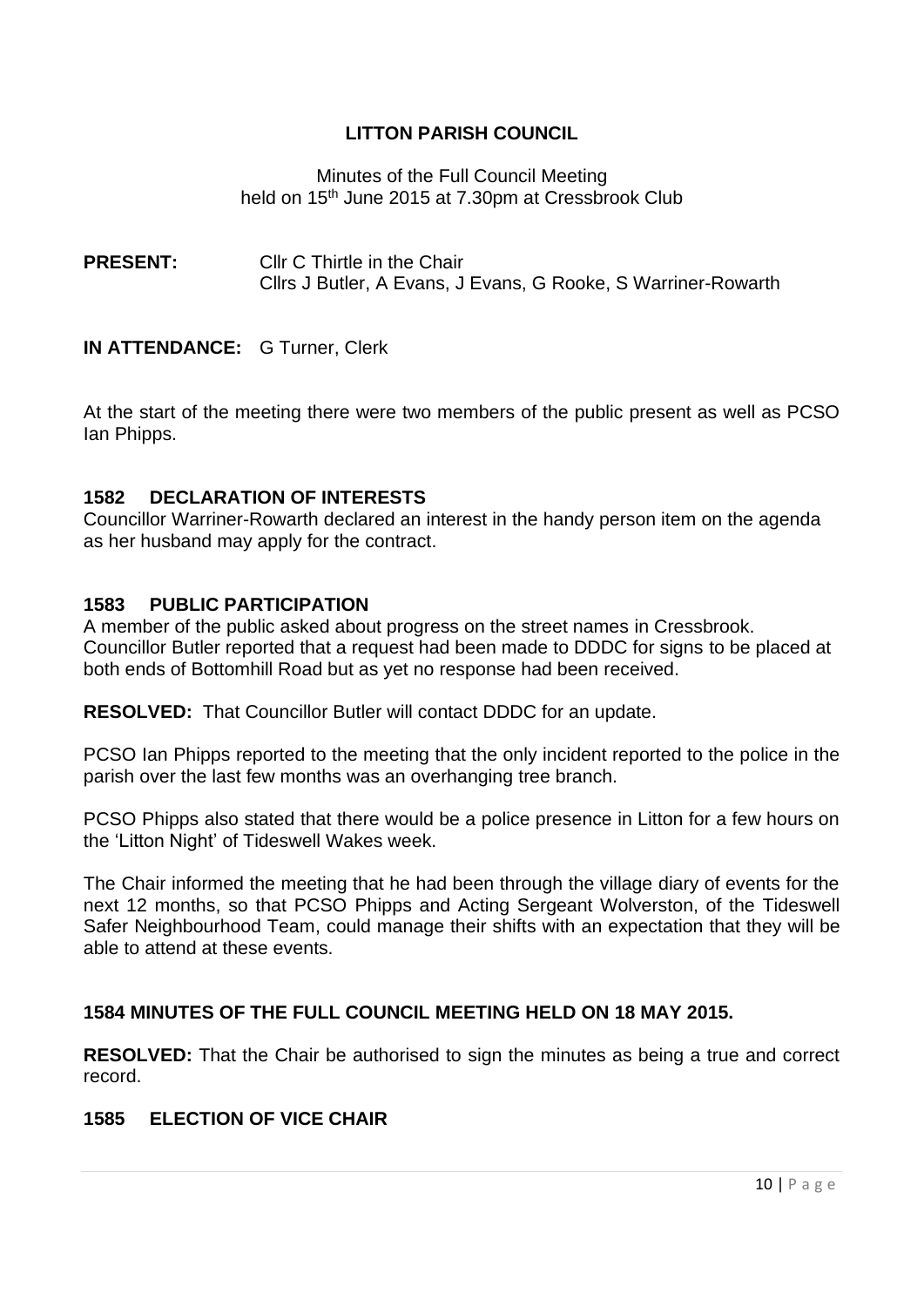Councillor J Butler proposed and Councillor Warriner-Rowarth seconded that Councillor J Evans be elected as Vice Chair.

There being no further nominations it was therefore

**RESOLVED:** That Councillor J Evans be elected Vice Chair of the Parish Council for the period to the next Annual General Meeting of the Council.

#### **1586 ACTIONS FROM THE LAST MEETING**

**-1484** Councillor Butler reported that the verges in Cressbrook are still in need of clearing.

**RESOLVED:** That the Clerk write to DDDC requesting a copy of their cutting schedule for the parish hedgerows.

**-1551** It was noted that PDNPA have decided against recommending Tideswell Dale as a route for cycling or bridleway rights.

**RESOLVED:** That Councillors and residents monitor the situation to see the extent to which the footpath is being abused by cyclists and horse riders.

- **-1575 RESOLVED:** That the Chair will review the Council's Standing Orders and all other council documentation to ensure they are consistent with the new Transparency Code.
- **-1578** Councillor Warriner-Rowarth suggested that the monies available in 2015/16 through the Rights of way Minor Maintenance Agreement could be used to better signpost existing footpaths around Litton, in particular the 'Litton Loop'.

**RESOLVED:** That Councillors J Evans and G Rooke will investigate where better signposting is needed.

- **-1581 RESOLVED:** That Councillor J Evans will review the information sent by Civic Voice, in partnership with Historic England, Imperial War Museums and War Memorials Trust, on the conservation, repair and management of War Memorials.
- **1587** A report was circulated to the meeting.

**RESOLVED:** That the Chair will finalise the 2015/16 work programme and circulate for approval at the July Council Meeting.

- **1588 RESOLVED:** That Councillor J Evans will make adjustments to the main gates at the the entrance to the Memorial Playing Field to enable prams and wheelchairs to gain access.
- **1589** Reports were circulated to the meeting.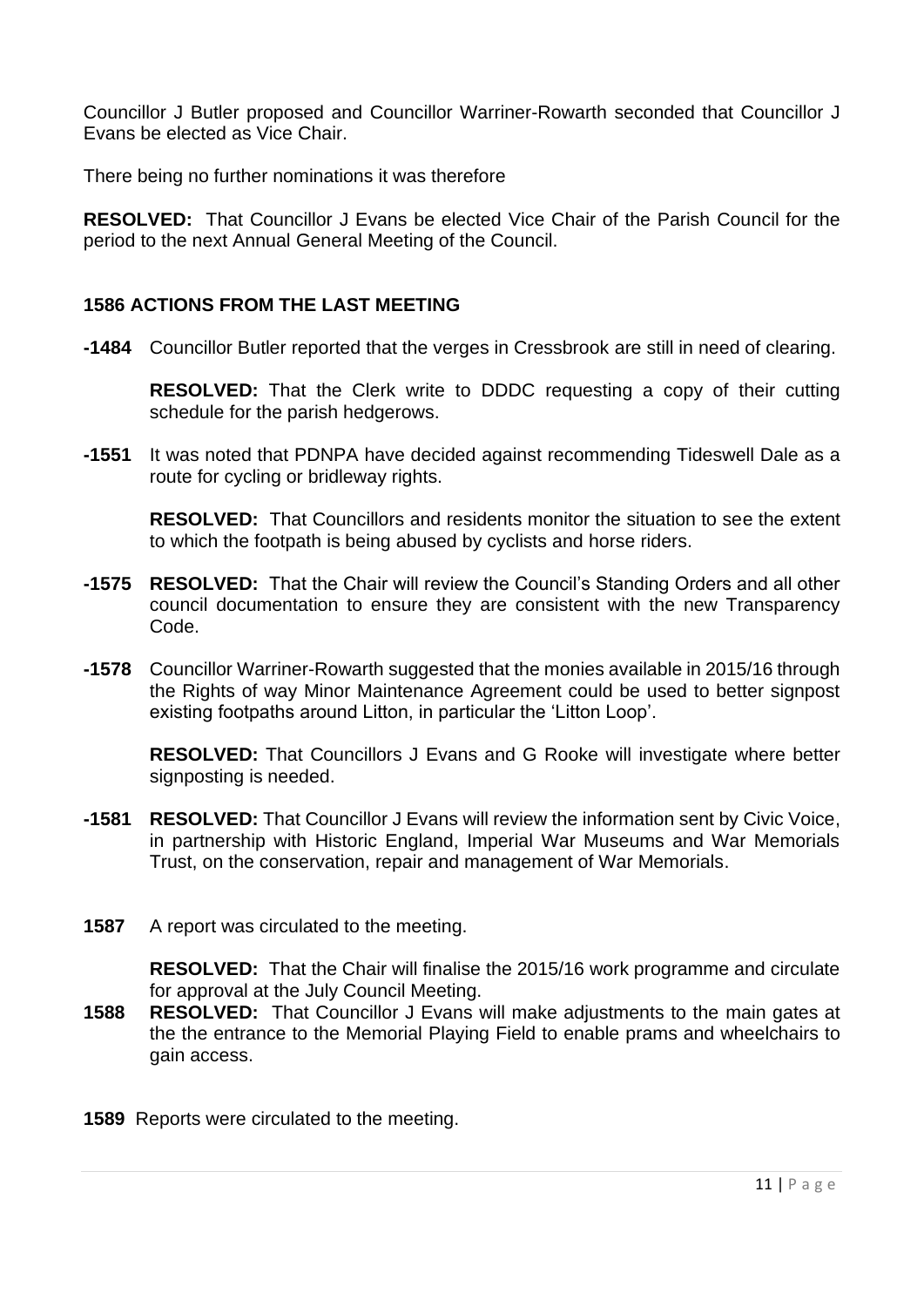**RESOLVED:** That Councillors A Evans, G Rooke and S Warriner-Rowarth will form a working group, as per the draft Work Programme, to consider the ongoing maintenance and care of the playground.

**1590** Councillor Butler reported that the phone box in Cressbrook is listed and understood that Litton Parish Council is required to make a change of use application to PDNPA.

**RESOLVED:** That the Clerk will contact PDNPA regarding the process.

**RESOLVED:** that Cllr Butler re-circulate for final comments the draft 'Memorandum of Understanding' between Litton Parish Council and Cressbrook Community Group, in respect of the Phone Box transfer.

### **1591 APPOINTMENT OF HANDY PERSON**

A report and draft contract were circulated to the meeting.

**RESOLVED:** That interviews will take place week beginning 13<sup>th</sup> July and that Councillors Thirtle, J Evans and Rooke will guide the interview process.

#### **1592 RISK ASSESSMENT**

**RESOLVED:** To defer this item to the July Meeting.

#### **1593 PLANNING APPLICATIONS**

None were received during the month.

#### **1594 FINANCES (ACCOUNTS SCHEDULE ATTACHED)**

The clerk submitted a list of accounts for which cheques numbered 001408 to 001410 amounting to £567.48 had been drawn.

**RESOLVED:** That the cheques be signed and the accounts to which they relate be paid.

**RESOLVED:** That the Clerk pursue online banking.

The Council stated that it was pleased with the clarity and presentation of the new accounts format.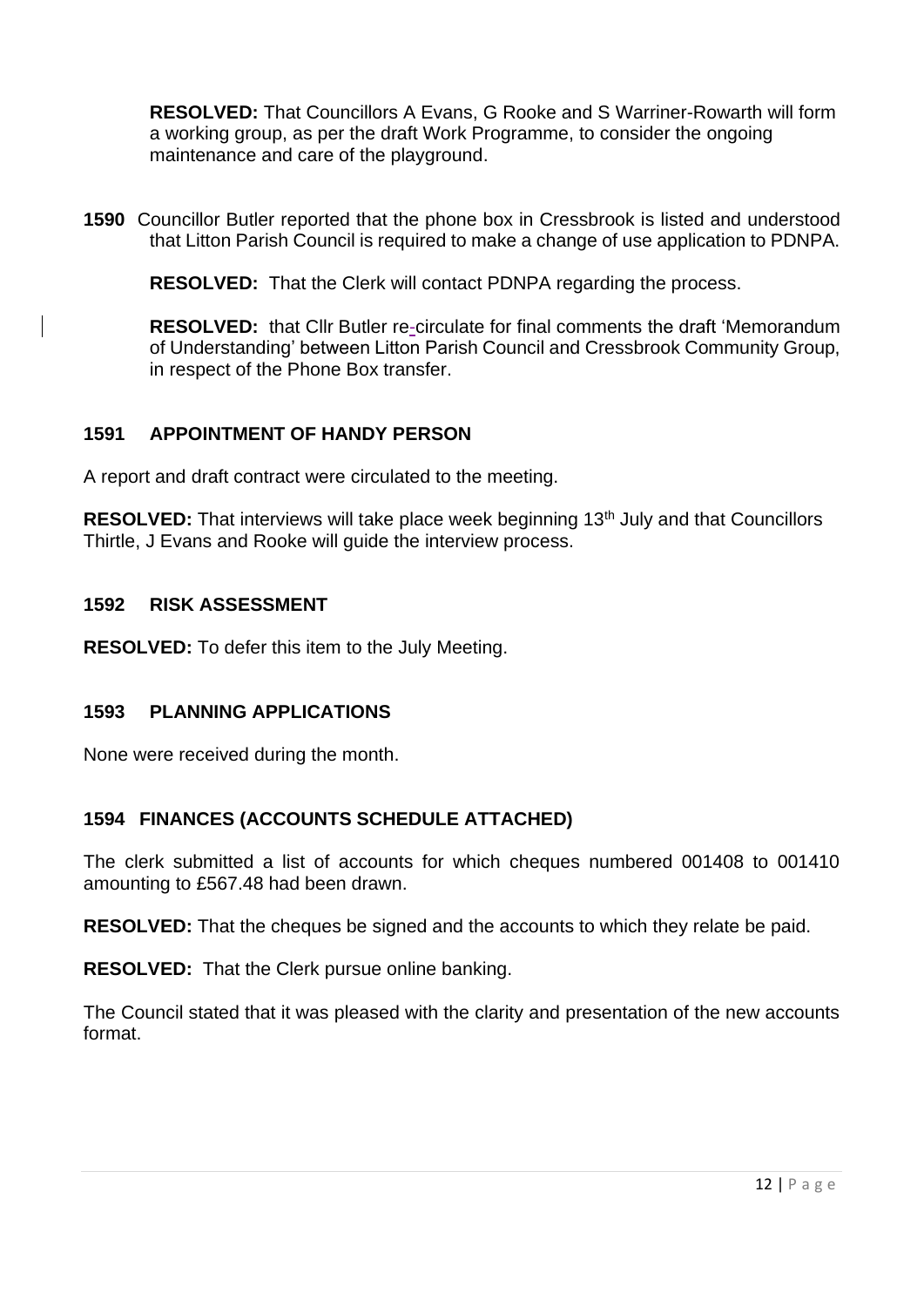### **1595 CORRESPONDENCE**

**RESOLVED:** That the Clerk write to Mr Burrows with the suggested dates for a meeting with the PCSO.

**RESOLVED:** That the Clerk attend the Grave Matters – A guide to managing cemeteries and closed churchyards course and that a mileage allowance will be paid for travel costs.

**RESOLVED:** That Councillor Rooke will apply for the free signs available under the Public Space Protection Order, but that no further action will be necessary at this time.

**RESOLVED:** That Councillor J Evans will draft a response to Mrs K Burrows letter regarding the playground boundary.

**RESOLVED:** That the Council will not submit an application under the 'probation Community Payback scheme' this year.

**RESOLVED:** that the Clerk reply to Linda Granger's e-mail to thank her for taking the time to contact the Council and to inform Cllrs of her intent to stand for election to the Board of the Peak District National Park as a Parish Member.

### **1596 MATTERS TO BE DISCUSSED FOLLOWING THE EXCLUSION OF THE PUBLIC AND PRESS**

It was agreed that discussions relating to the handy person's hourly rate should be dealt with as Part 2.

Councillor Warriner-Rowarth having declared an interest did not participate in the discussions.

The Chair reminded Councillors that the Transparency Code comes into force on 1<sup>st</sup> July.

There being no further business, the Chair declared the meeting closed at 10.25pm.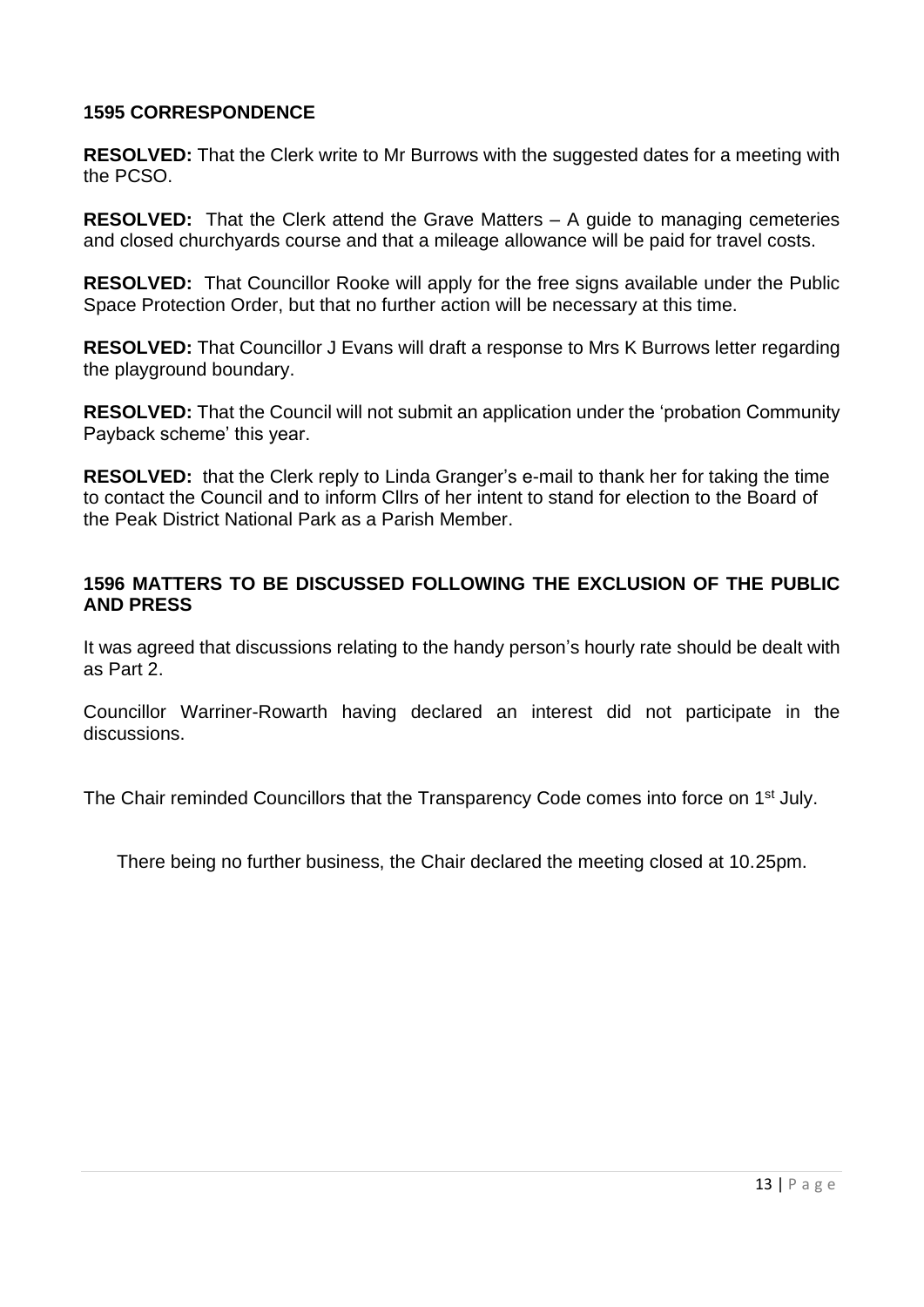Minutes of the Full Council Meeting held on 20<sup>th</sup> July 2015 at 7.30pm at Litton Village Hall

**PRESENT:** Cllr C Thirtle in the Chair A Evans, J Evans, G Rooke, S Warriner-Rowarth

**APOLOGIES:** Cllr J Butler

**IN ATTENDANCE:** G Turner, Clerk

At the start of the meeting there was one member of the public present.

### **1597 DECLARATION OF INTERESTS**

Councillor Warriner-Rowarth and Councillor J Evans declared an interest in the handy person item on the agenda.

Councillor Thirtle declared an interest in the planning application as he indirectly works for the applicant.

## **1598 PUBLIC PARTICIPATION**

#### **PLANNING APPLICATIONS**

Mr M Otter gave an overview to the meeting of his planning application for Stone Pit Quarry in Cressbrook.

Councillor A Evans queried where the planned orchard would be planted and was assured that it would not obstruct the view from neighbouring properties.

The Council was also assured that the developed building would remain within the original footprint and volume of the existing buildings and that Mr Otter had no intention of running a business, other his Chartered Surveyor's business, from the property.

**RESOLVED:** That the Council support this particular residential planning application being sought, but not a general residential application.

## **1599 LYTTON EDGE FARM (NP/DDD/0415/0311)**

After discussion with the Planning Officer at the Peak District National Park, Councillor Thirtle informed the Council of their reasoning behind condition 6 of Planning Decision Notice.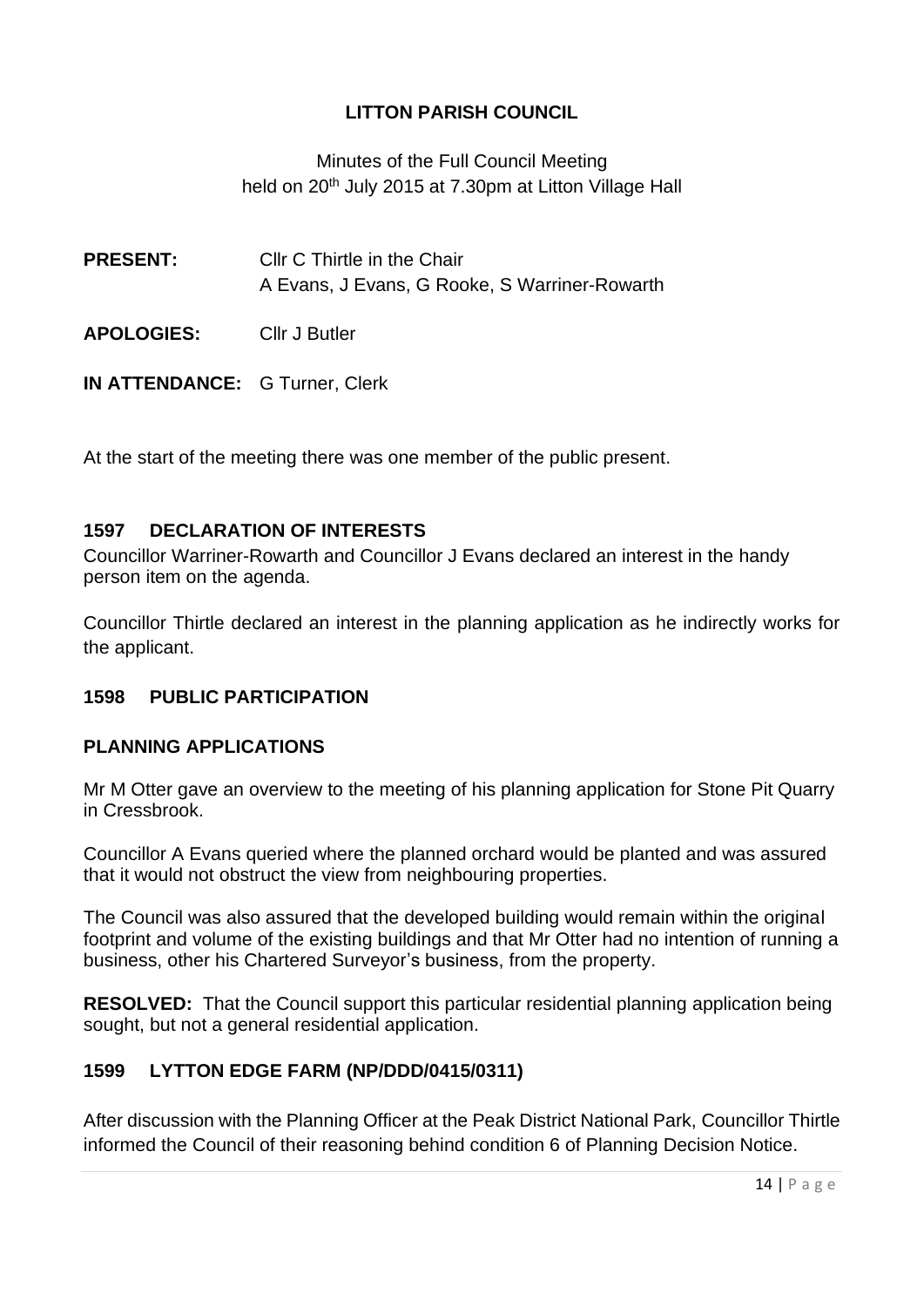## **1600 MINUTES OF THE FULL COUNCIL MEETING HELD ON 15TH JUNE 2015.**

**RESOLVED:** That the Chair be authorised to sign the minutes as being a true and correct record.

### **1601 ACTIONS FROM THE LAST MEETING**

**-1484** It was noted that the potholes on Bottomhill Road between Cressbrook and Litton had been filled and the verges had been cut in Litton Mill and Litton. The verges in Cressbrook however are still in need of clearing.

**RESOLVED:** That the Clerk sending a chasing letter to DDDC requesting a copy of their cutting schedule for the parish hedgerows.

It was reported that the new bin on Bottomhill Road is being irregularly emptied and is very often full.

**RESOLVED:** That the Clerk write to DDDC to get the bin included on their emptying rota.

**RESOLVED:** That Councillor Rooke invite the District Councillor for Litton & Longstone ward, Neil Horton to the September meeting.

- **-1563 RESOLVED:** That Councillors Warriner-Rowarth, J Evans and Rooke generate a report setting out the procedure for the implementation of the Village Greens Regulations, for consideration at the September meeting.
- **-1575 RESOLVED:** To adjourn the amendment of Operation of the Parish Council document term ending May 2019, to the September Meeting.
- **-1578 RESOLVED:** To apply through the Rights of way Minor Maintenance Agreement 2015/16, for markers to demark the 'Litton Loop'.
- **-1581** Having read the information received from Civic Voice, in partnership with Historic England, Imperial War Museums and War Memorials Trust. Councillor J Evans explained that their aim is to get war memorials in England registered and details posted online. Funding can then be applied for to refurbish the memorials.

**RESOLVED:** To defer a decision on registering the war memorial in Cressbrook until the September meeting when Councillor Butler will be present.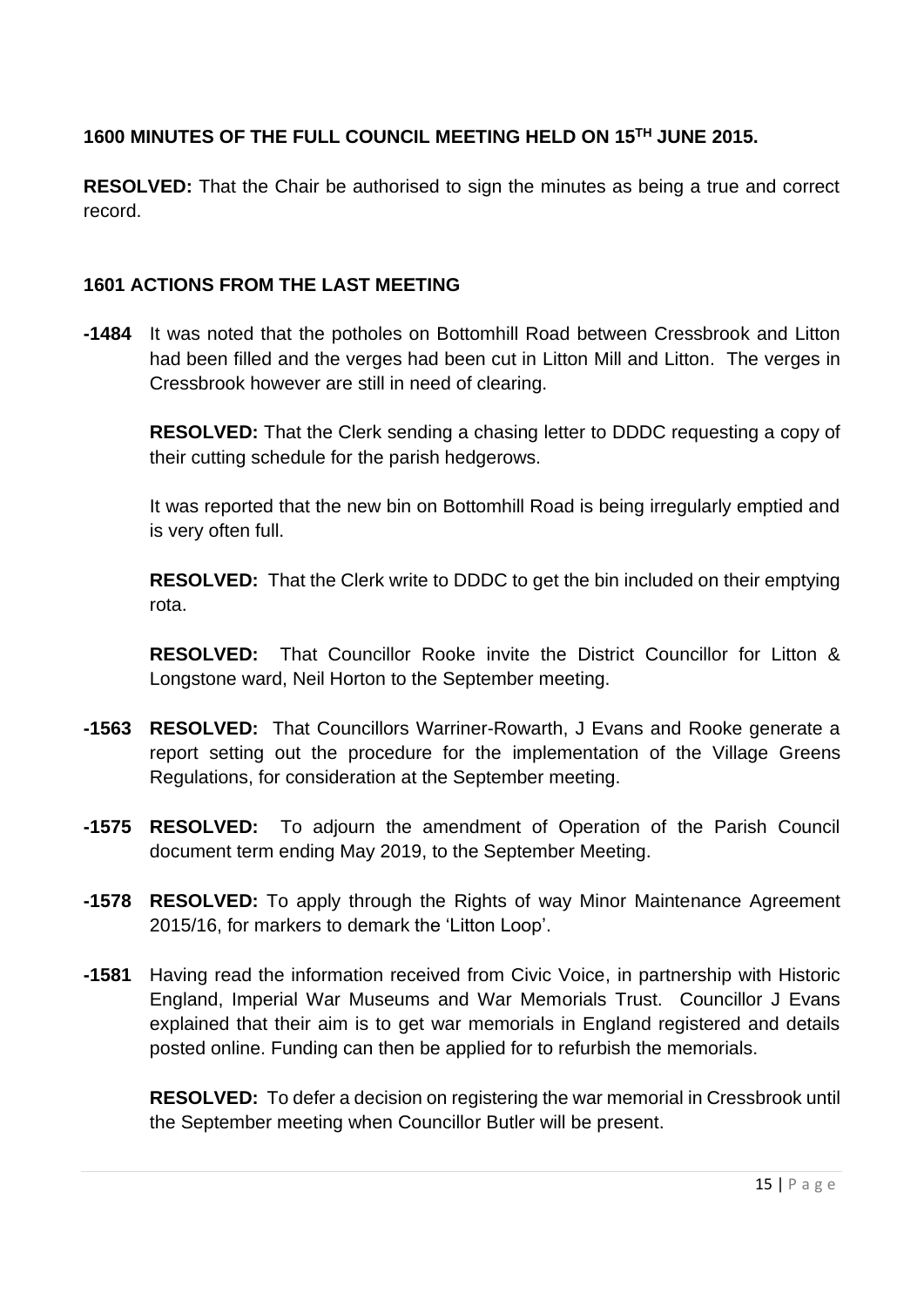- **-1587 RESOLVED:** That the Chair will circulate the 2015/16 work programme via email for approval and then posting on the website.
- **-1588** Councillor J Evans reported that the field gate to the Memorial Playing Field is now open.

**RESOLVED:** That Councillor Warriner-Rowarth will attend the next WW1 Commemorations Meeting.

**-1590** It was noted that there is still no news on the adoption of the phone box in Cressbrook.

#### **1602 PLAYGROUND**

The Chair thanked Councillor J Evans for putting together a bundle of correspondence relating to the playground.

Councillor J Evans then gave Councillor Warriner-Rowarth an introduction to the issues surrounding the playground.

**RESOLVED:** That the Council submit an application to the Land Registry to get the boundary and ownership of the village green that makes up part of the playground corrected.

Mr J Evans circulated a draft letter to Mr J Burrows.

**RESOLVED:** That Councillors submit comments to Councillor J Evans by Friday.

## **1603 APPOINTMENT OF HANDY PERSON**

The Chair reported to the meeting that following rigorous interviews the panel proposed that Ms Sophie Godber be appointed.

**RESOLVED:** That Ms Sophie Godber be offered the Handy-Person role with a proposed start date of 1<sup>st</sup> September.

#### **1604 RISK ASSESSMENT REVIEW**

**RESOLVED:** That the risk assessment be approved for the next 12 months.

## **1605 COUNCIL BUSINESS DURING SUMMER RECESS**

Unless requiring an Extraordinary Meeting, or a delay not being accepted by the Peak District National Park Authority, any planning applications received during August should be dealt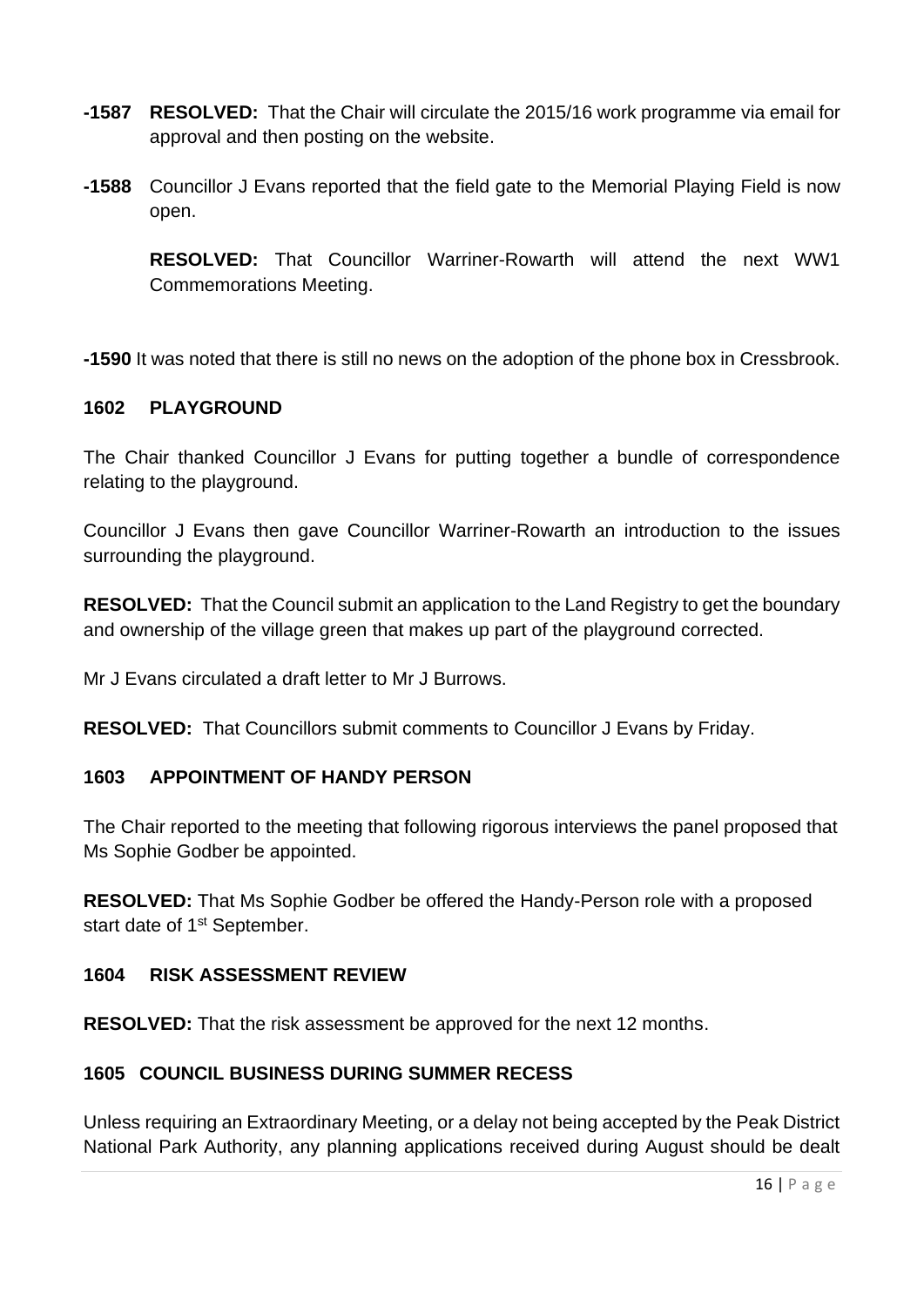with by the Councillor for the applicable area, with a copy of their views being sent to the Council for comments before despatch.

That any routine payments be agreed.

## **1606 FINANCES (ACCOUNTS SCHEDULE ATTACHED)**

The clerk submitted a list of accounts for which cheques numbered 001411 to 001415 amounting to £10,296.04 (including a £10,000 cheque transferring funds to the reserve account) had been drawn.

**RESOLVED:** That the cheques be signed and the accounts to which they relate be paid.

## **1607 CORRESPONDENCE**

**RESOLVED:** That details of the MCC's Edinburgh Trials being held on 3rd October, be posted on the website.

**RESOLVED:** That following a request from Tideswell Allotment Association the Council agreed to sponsor the Allotment Association's Open Show on 22<sup>nd</sup> August in recognition that some residents of Litton Parish have allotments in Tideswell.

**RESOLVED:** That the Clerk write to Tideswell Parish Council in response to their letter regarding Crook Bank Stud area.

It was reported to the Council that on Thursday 16<sup>th</sup> July a resident had witnessed 17 horses being ridden down Tideswell Dale.

**RESOLVED:** That the Chair draft a letter to PDNPA reporting the incident.

It was reported that the cemetery fees are due for renewal.

**RESOLVED:** That the fees will be reviewed at the September Meeting.

A meeting regarding Litton getting a defibrillator was brought to the attention of members.

Councillor A Evans reported that the dry stone wall in the cemetery and at the car park in Cressbrook had been repaired.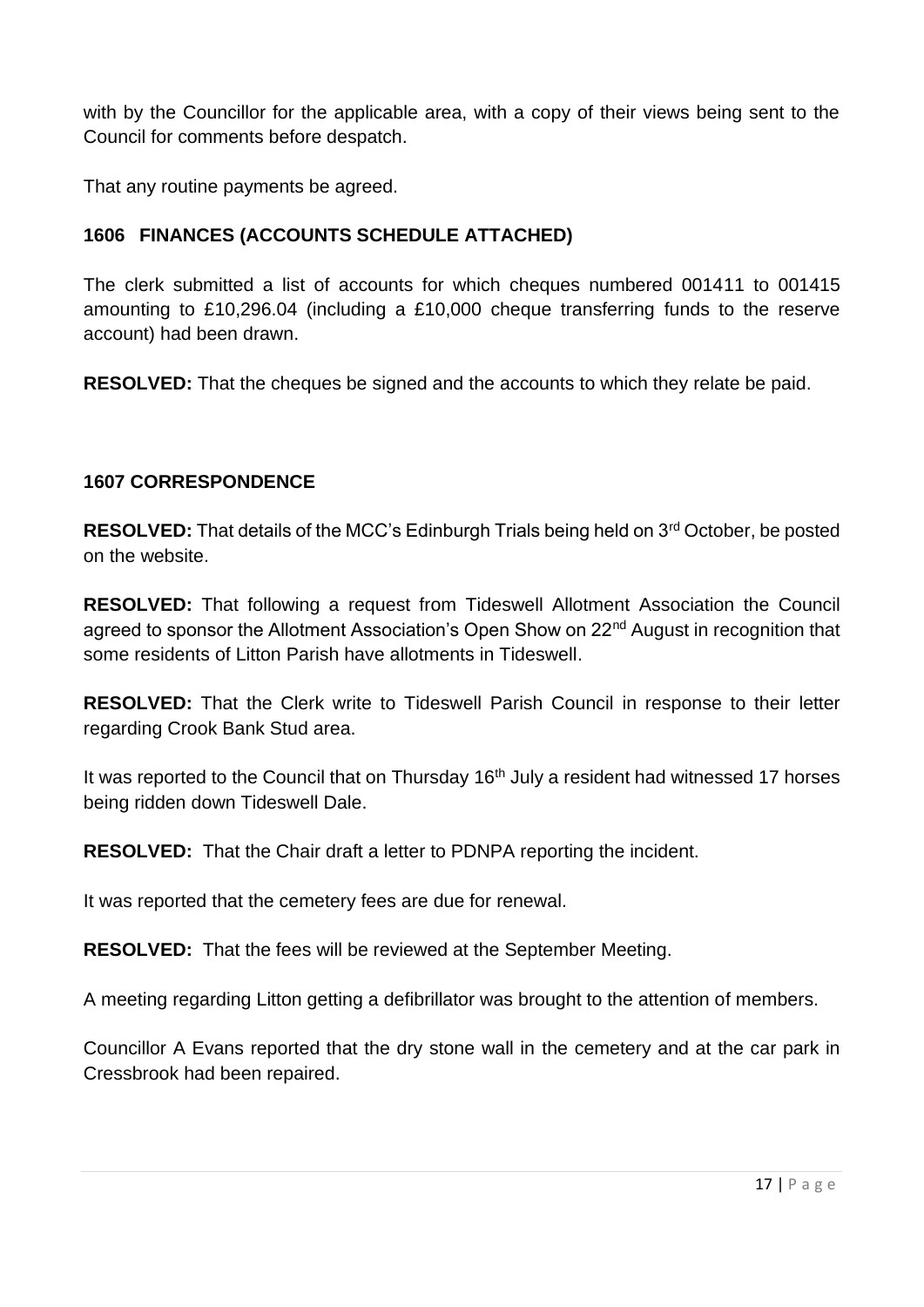There being no further business, the Chair declared the meeting closed at 10.05pm.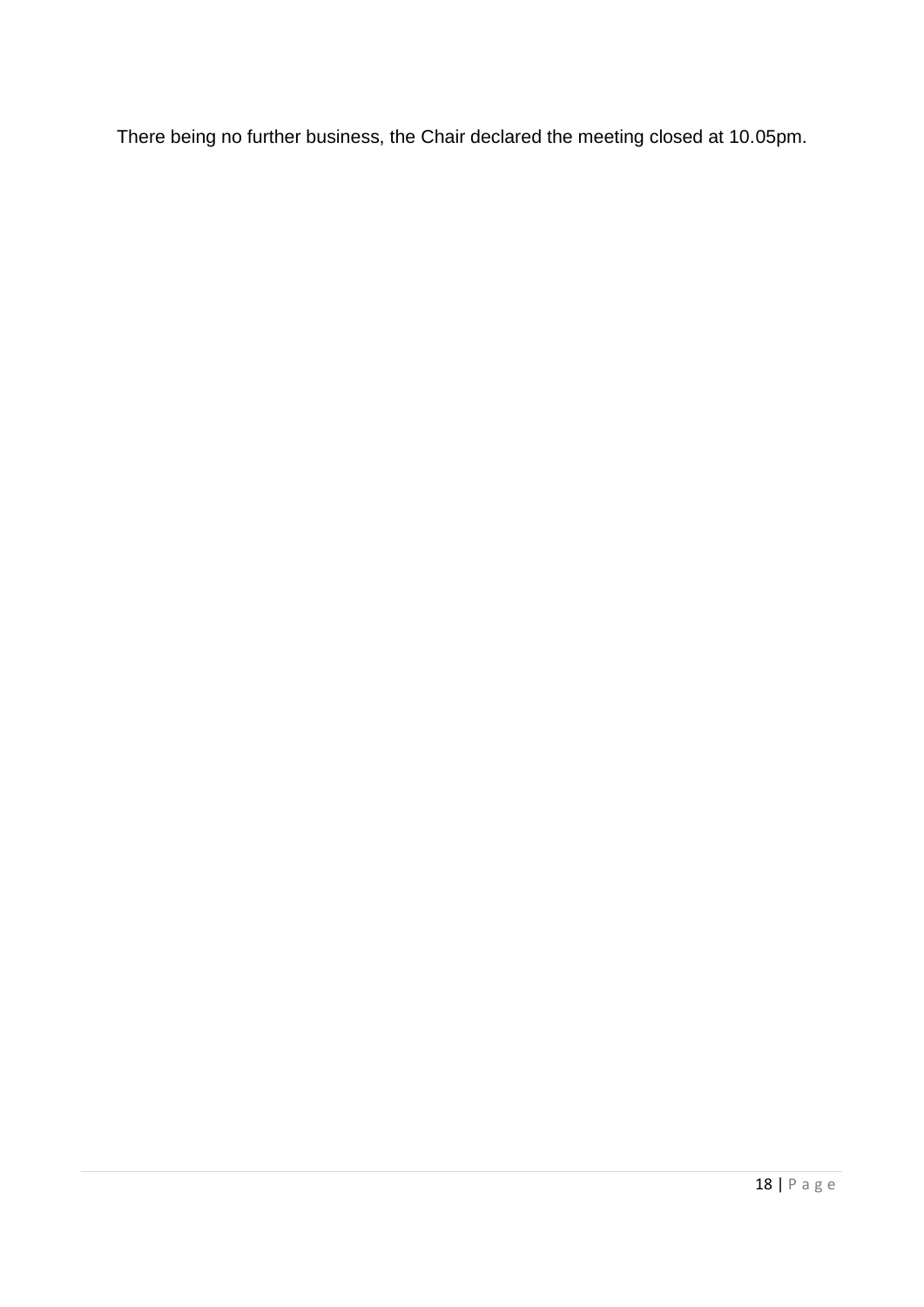Minutes of the Full Council Meeting held on 21st September 2015 at 7.30pm at Litton Village Hall

**PRESENT:** Cllr C Thirtle in the Chair Cllrs J Butler, A Evans, J Evans, G Rooke, S Warriner-Rowarth

**IN ATTENDANCE:** G Turner, Clerk

## **1608 DECLARATION OF INTERESTS**

Councillor Thirtle declared an interest in an item of correspondence relating to the Stone Pit Quarry planning application, as he indirectly works for the applicant.

## **1609 PUBLIC PARTICIPATION**

There were no members of the public present at the meeting.

It was noted that, following an invitation to attend the meeting, the District Councillor for Litton & Longstone ward, Neil Horton had sent his apologies, but hoped to attend the October meeting.

## **1610 MINUTES OF THE FULL COUNCIL MEETING HELD ON 20TH JULY 2015.**

**RESOLVED:** That the Chair be authorised to sign the minutes as being a true and correct record.

## **1611 ACTIONS FROM THE LAST MEETING**

**-1484** It was noted that the verges in Cressbrook are still in need of clearing.

**RESOLVED:** That the Clerk write to DDDC requesting a meeting between themselves and the Council in Cressbrook.

The Chair reminded Councillors that only the full Council was empowered to make decisions on matters affecting the Parish, and that Councillors should not take unilateral action in responding to requests from residents.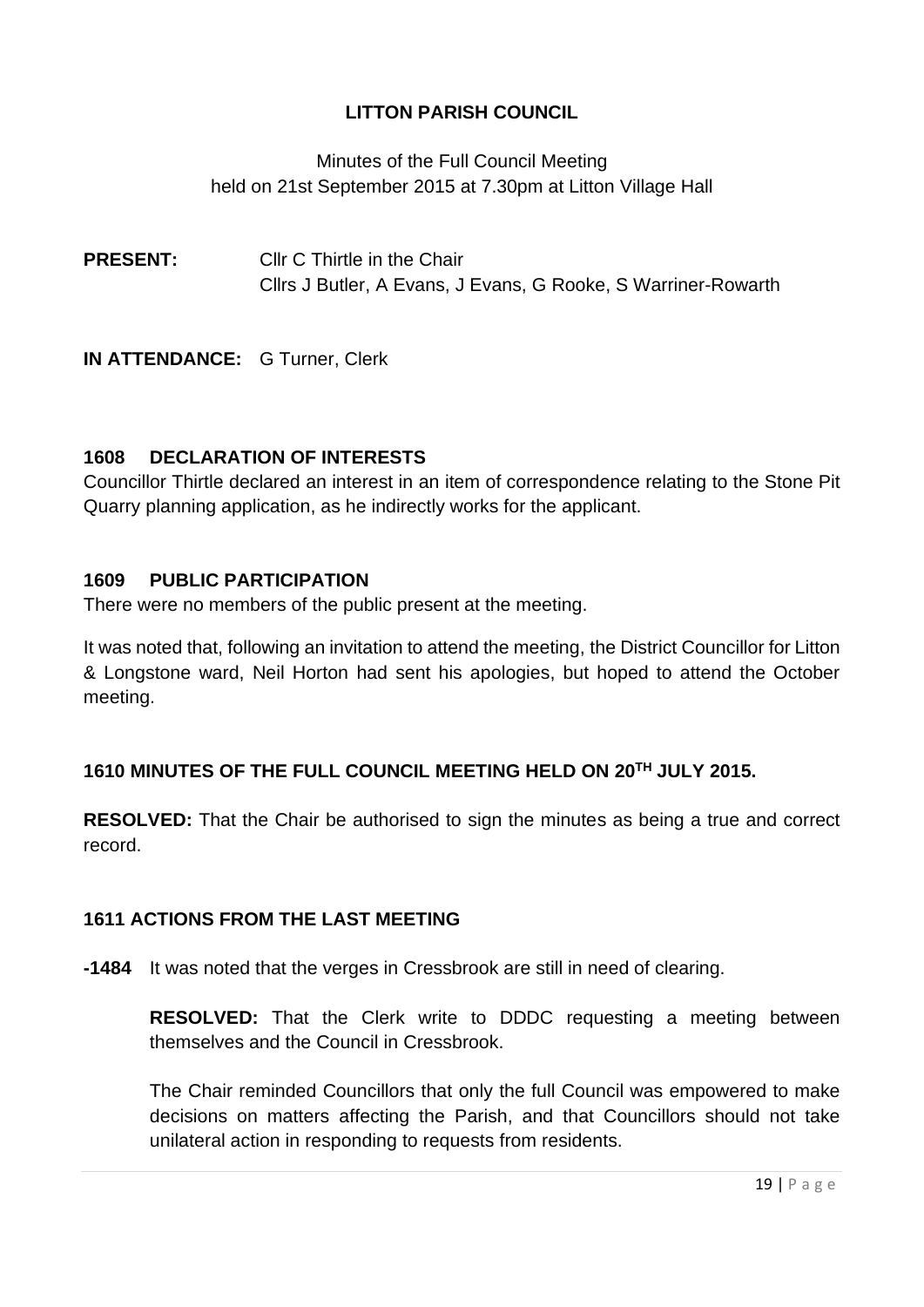- **-1563 RESOLVED:** It was reported that a meeting would take place mid October between Councillors J Evans, G Rooke & S Warriner-Rowarth regarding the procedure for the implementation of the Village Greens Regulations, for consideration at the October meeting.
- **-1575 RESOLVED:** That the Amendments to the Operation of the Parish Council document term ending May 2019 be approved and that the document be posted on the Council's website.
- **-1578** It was reported that there is a new Rights of Way Technician at DCC, Diana Clarke, and that the deadline for application under the minor Maintenance Agreement 2015/16 has now passed.
- **-1581 RESOLVED:** That the Council register the War Memorial in Cressbrook, online with Civic Voice, as 'owner unknown'.
- **-1588** Councillor Warriner-Rowarth reported that the next WW1 Commemorations Meeting is due to take place in October.
- **-1590** Councillor Butler reported that the Council is now the lessee of the phone box in Cressbrook.

**RESOLVED:** That Councillor Butler will draft a letter to PDNPA requesting change of use of the phone box, so that the defibrillator can be installed.

**-1602** It was reported that the Council are still awaiting a response from the Land Registry regarding its application to get the boundary and ownership of the village green that makes up part of the playground corrected.

## **1612 CEMETERY FEES REVIEW**

A schedule of the current Cemetery and Garden of Remembrance fees was circulated to the meeting.

**RESOLVED:** That the Chair provide the Clerk a draft of an expanded fee schedule which includes memorial plaques that can be purchased through the Clerk and displayed in the planted area of the Garden of Remembrance, but otherwise the fees remain the same for the next 12 months and reviewed again in September 2016.

Councillor Warriner-Rowarth informed the meeting that a comment had been placed in the village suggestion box that grass clipping had been left on graves in the cemetery and that a vase had been broken.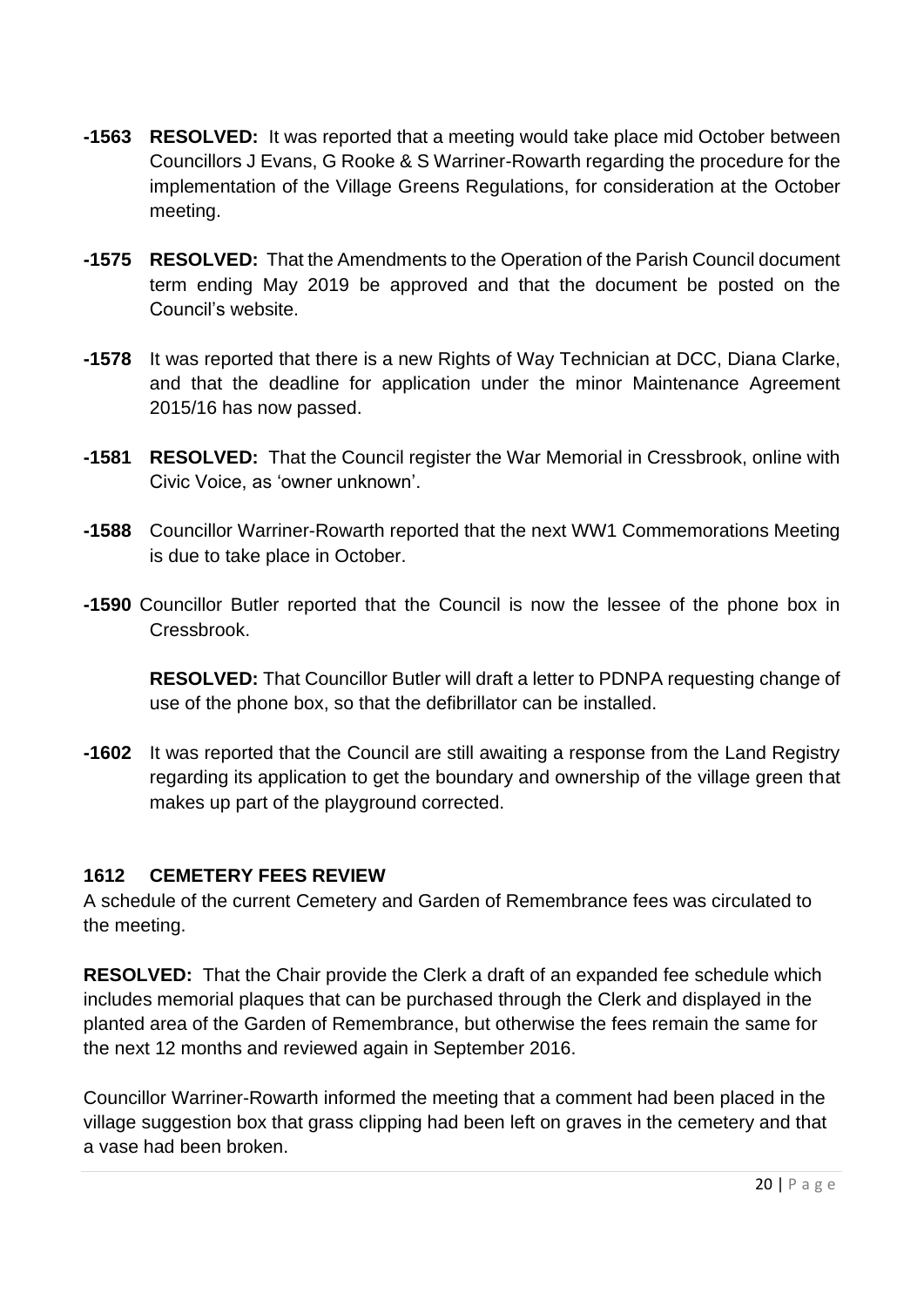The Chair conveyed the Council's apologies at the distress caused, however it was noted that the precept does not cover clearing clippings from the graves after mowing has taken place.

With regard to the broken vase, it was acknowledged that many different people use the cemetery, however Councillor A Evans will reiterate to the contractor the need for care whilst mowing.

**RESOLVED:** That Councillor Rooke will arrange for the Cemetery Regulations to be displayed at the cemetery.

An information sheet regarding grave owners' responsibilities was circulated to the meeting.

**RESOLVED:** That the information sheet be approved and a copy be sent out with all new Grants of Exclusive Rights of Burials.

## **1613 HANDYPERSON UPDATE**

It was reported that the Handyperson (Sophie Godber) had signed and returned the contract and that she would report to the Council quarterly, with the first report being at the November meeting.

## **1614 SNOW WARDEN SCHEME**

A report was circulated to the meeting.

The Chair reported that Nicky Loveday was prepared to be Snow Warden for the Parish again this year.

**RESOLVED:** That the Council will opt into the Snow Warden Scheme again this year.

## **1615 PLAYGROUND**

A letter was circulated to the meeting relating to the sensory garden.

**RESOLVED:** That the Council write to Mrs Nash & Mrs Cooper thanking them for their work in the sensory garden and subsequent letter.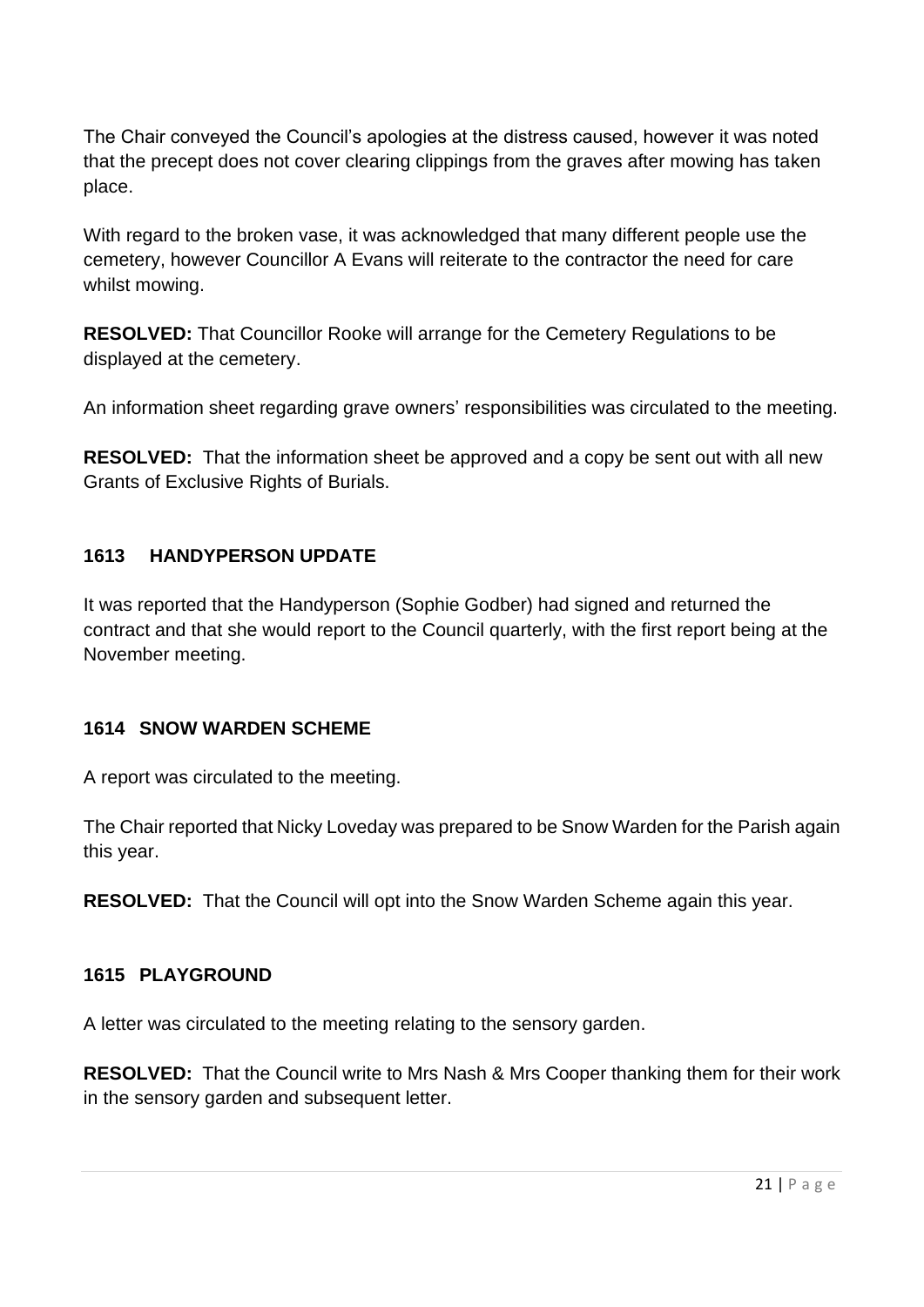**RESOLVED**: That Cllrs A Evans, Rooke and Rowarth review the most recent RoSPA report for the Playground, the reports presented previously from both Cllrs Rooke and Rowarth, and the letter from Mrs Nash and Mrs Cooper and (in consultation with Sophie Godber where appropriate) provide a single report to the Council prior to the meeting in November detailing the work the Council should undertake, including estimated costs.

**RESOLVED:** That Councillor J Evans contact Mike Galsworthy at DDDC to discuss the land title issues.

## **1616 Request from DALC**

An email was circulated to the meeting.

**RESOLVED:** That the Clerk write to DALC with Councillors and the Clerk's feedback to the questions raised on their service delivery.

## **1617 FINANCES (ACCOUNTS SCHEDULE ATTACHED)**

The clerk submitted a list of accounts for which cheques numbered 001416 to 001424 amounting to £5,159.22 had been drawn.

**RESOLVED:** That the cheques be signed and the accounts to which they relate be paid.

## **1618 CORRESPONDENCE**

A letter was circulated from a private donor to the Garden of Remembrance, requesting to purchase a plot.

**RESOLVED:** That in recognition on their kind support to its creation, a small discount on the purchase of a plot is offered.

The Chair informed the meeting that he had spoken with Mike Rhodes at PDNPA, regarding Tideswell Dale Access. The Trails Warden is going to look at the Dale and its signage.

It was reported that a letter had been received from the Land registry relating to a claim for adverse possession of land at the Old Mill, Litton Mill.

**RESOLVED:** That the Council will withdraw their objection to the claim, following satisfactory documentation being received from the Old Mill owners' solicitors.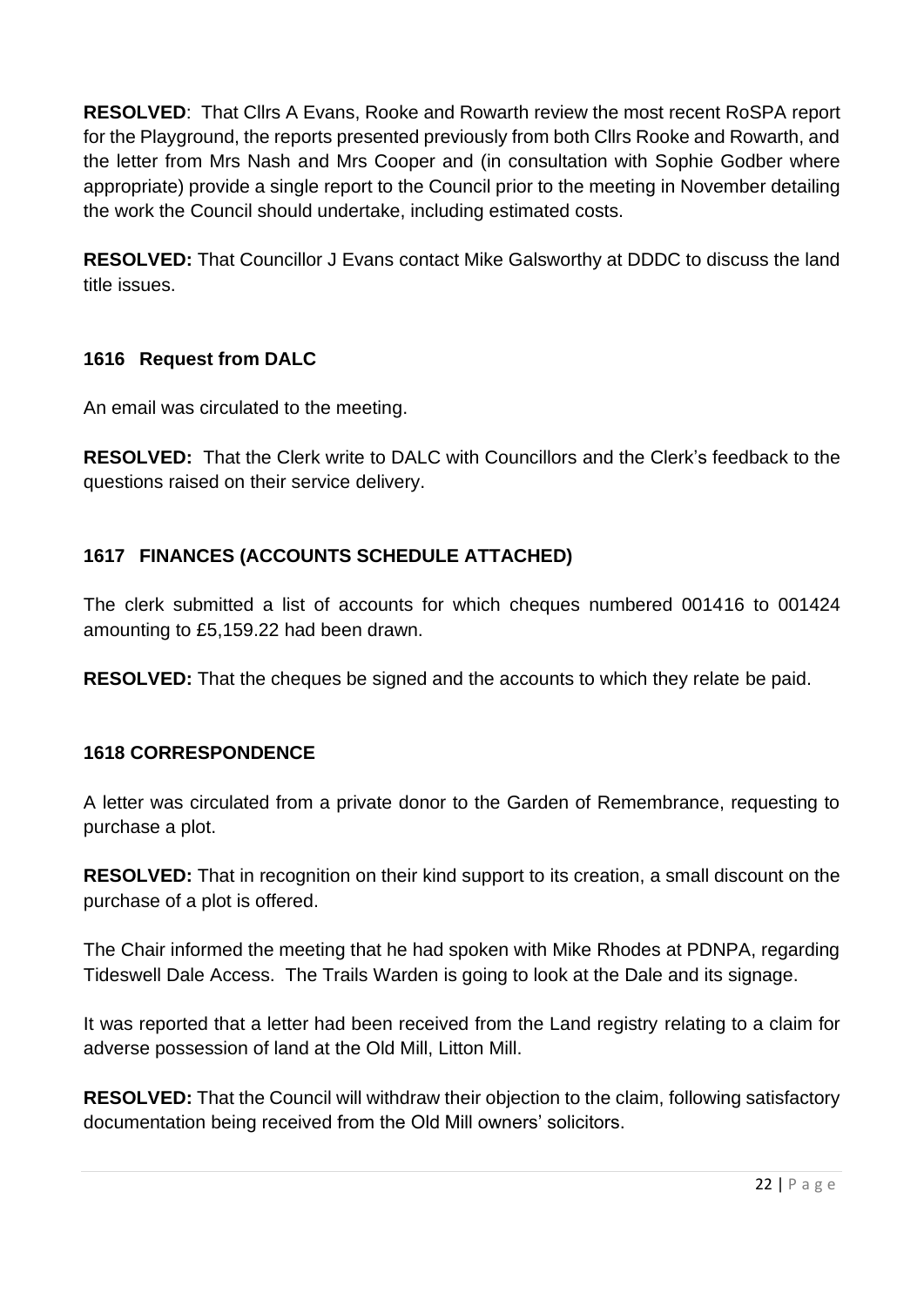A vote on this item was taken with 3 in favour of the proposal and 1 against, with one abstention.

A letter was circulated to the meeting from Mr M Otter regarding his planning application at Stone Pit Quarry, Cressbrook.

**RESOLVED:** That once the Planning Officer's recommendations are published the Council will consider writing to the Planning Committee.

There being no further business, the Chair declared the meeting closed at 10.25pm.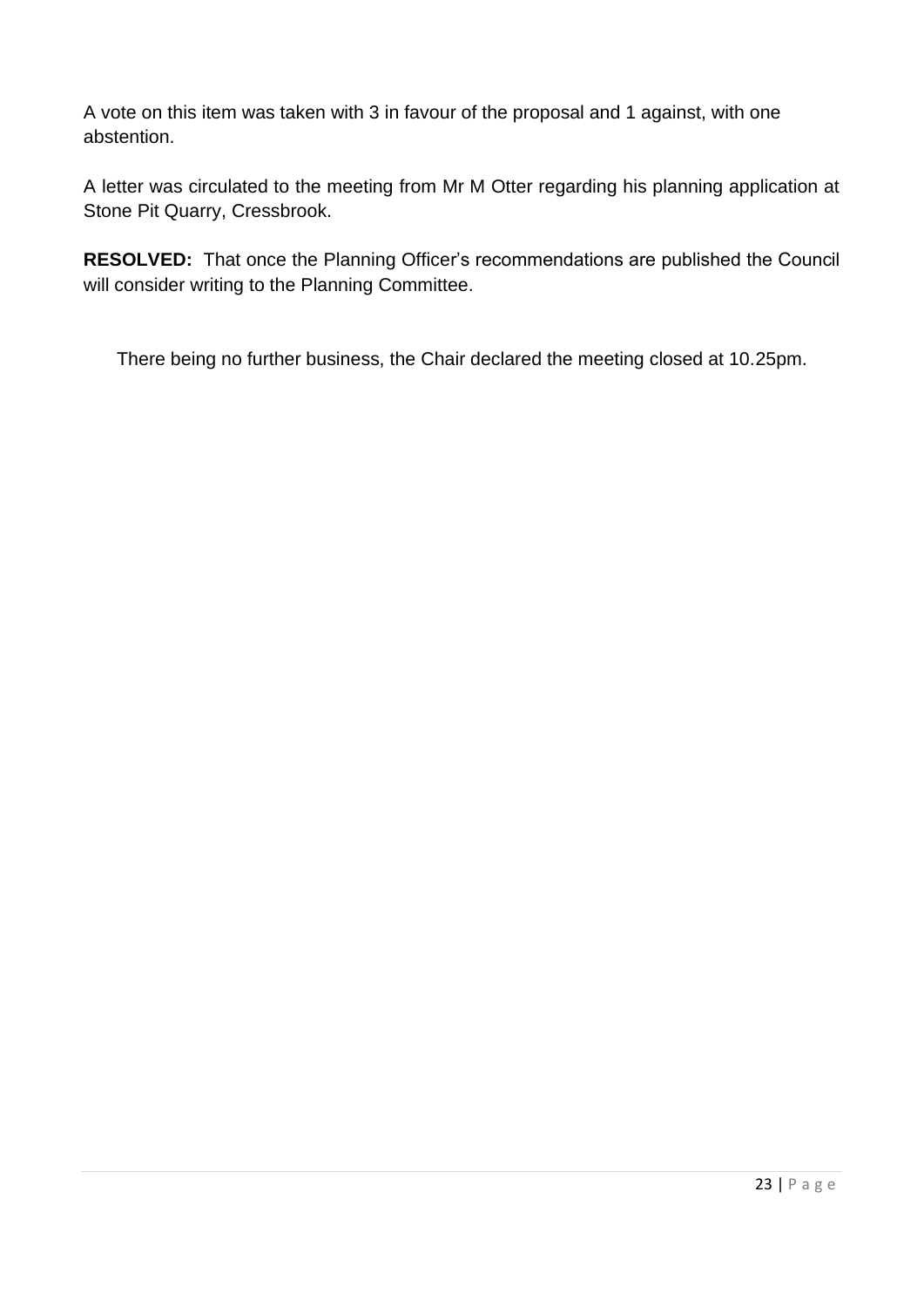Minutes of the Full Council Meeting held on 19<sup>th</sup> October 2015 at 7.30pm at Litton Village Hall

**PRESENT:** Cllr C Thirtle in the Chair Cllrs J Butler, A Evans, J Evans, G Rooke, S Warriner-Rowarth

**IN ATTENDANCE:** G Turner, Clerk

## **1619 DECLARATION OF INTERESTS**

None.

#### **1620 PUBLIC PARTICIPATION**

There were no members of the public present at the meeting.

#### **1621 MINUTES OF THE FULL COUNCIL MEETING HELD ON 21 st September 2015**

**RESOLVED:** That the Chair be authorised to sign the minutes as being a true and correct record.

#### **1622 ACTIONS FROM THE LAST MEETING**

**-1484** It was noted that the verges in Cressbrook are still in need of clearing, although some of the residents have cleared small sections of the verges.

**RESOLVED:** That the Clerk chase up the street cleaning schedule from DDDC and write requesting a meeting between themselves and the Council, in Cressbrook.

**-1563** A report and draft newsletter was circulated to the meeting.

**RESOLVED:** That the working group will redraft the newsletter to incorporate the amendments discussed at the meeting, for consideration at the November meeting.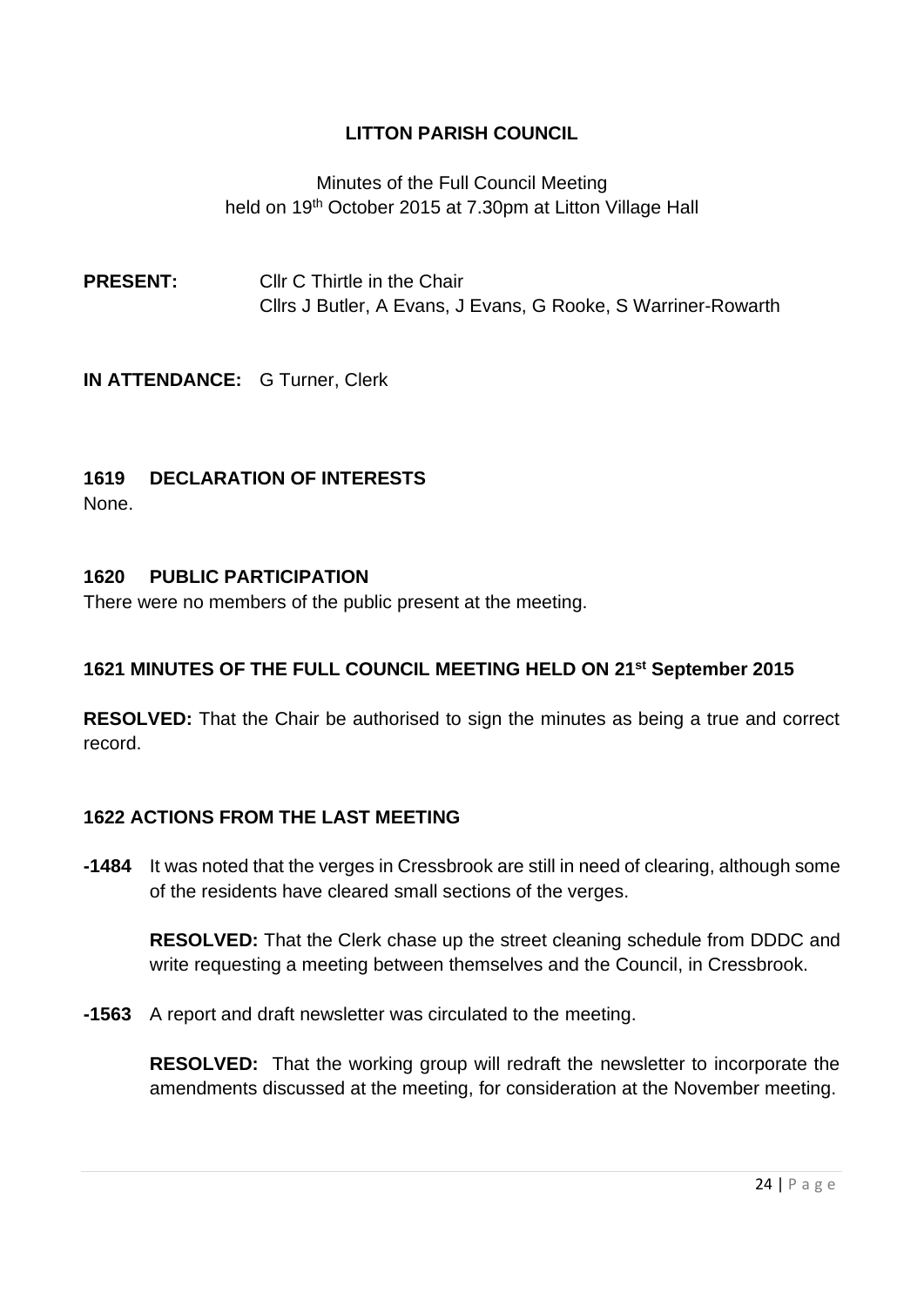**-1581** Councillor Butler reported that the registration of the War Memorial in Cressbrook, with Civic Voice is in hand.

**RESOLVED:** That councillor Butler will investigate who the current owner of the war memorial is and explore the possibility of the Council taking over ownership.

- **-1590 RESOLVED:** That as the phone box in Cressbrook is listed, it should be re-painted red.
- **-1612 RESOLVED:** To defer the cemetery regulations item to the November meeting.

**RESOLVED:** To write to Mr Marsden regarding the positive reaction the stone seat in the garden of Remembrance is receiving.

### **1623 PLAYGROUND**

**RESOLVED:** to defer this item to the November meeting.

### **1624 CHRISTMAS TREES**

**RESOLVED:** To order Christmas trees in line with last year.

It was noted that Councillor A Evans was against the purchase of Christmas Trees from Council funds.

## **1625 FEES FROM PRE-PURCHASED CEMETERY PLOTS**

**RESOLVED:** That once the Council's budget has been reached regarding cemetery income, any additional fee income be placed into the reserve account to be allocated against future years.

## **1626 OLD MILL, LITTON MILL**

A Deed of Covenant was circulated.

**RESOLVED:** That the Deed be placed for safe keeping with other Council documentation for the time being.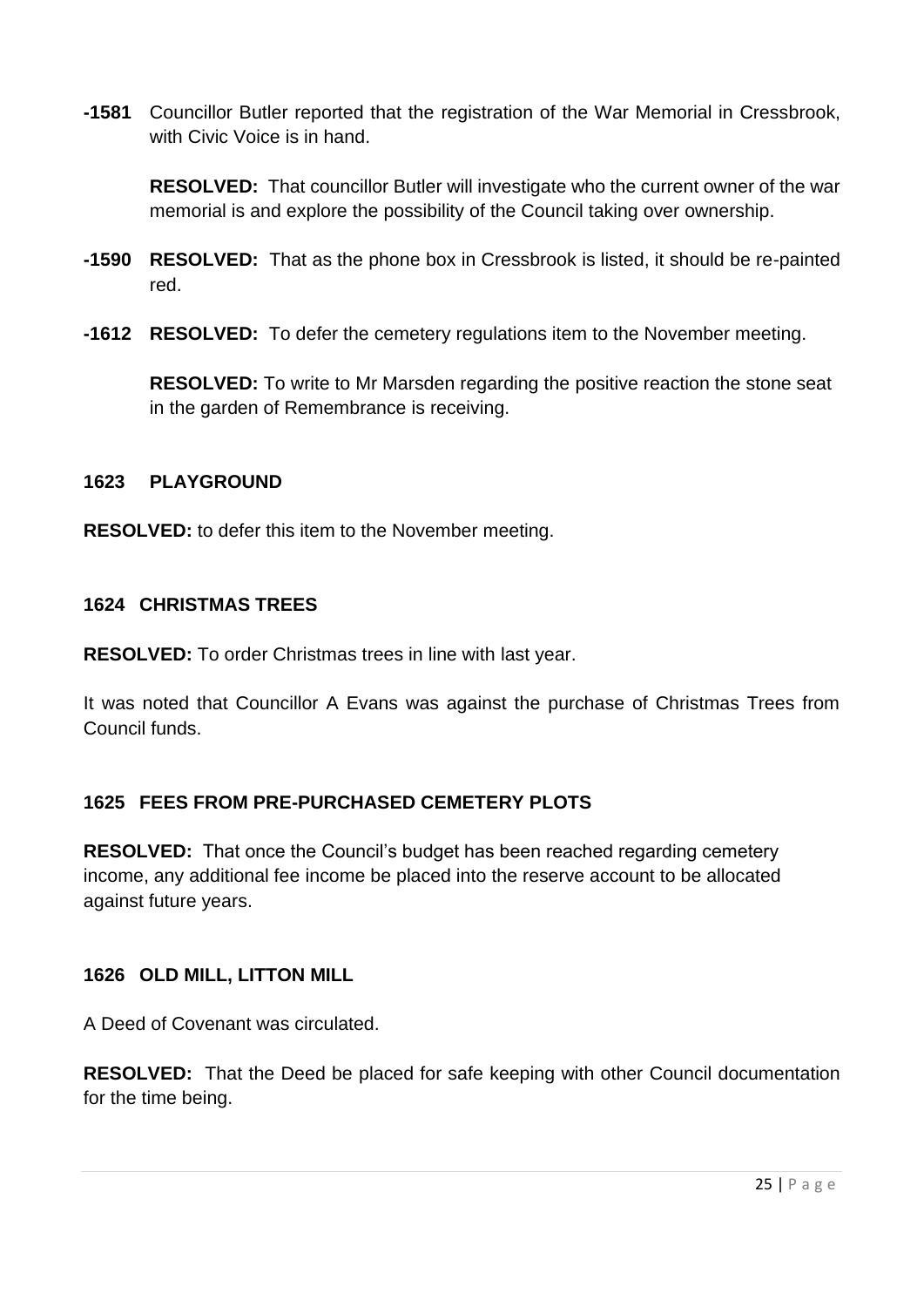**RESOLVED:** That all Council documents be photocopied and the originals placed in a vault for safekeeping by February 2016.

## **1627 CAR PARKING IN LITTON VILLAGE**

An email from Derbyshire County Council was circulated to the meeting.

**RESOLVED:** That Councillor J Evans escalate the issue by writing to the Transport Secretary and Local MP Patrick McLoughlin.

**RESOLVED:** That Councillor J Evans pursue the possibility of using bollards and entry notices to deter parking on the greens.

## **1628 GROUNDS MAINTENANCE CONTRACT**

**RESOLVED:** That Councillors J Evans, Thirtle and Butler determine the meterage of the village greens in their respective villages with a view to councillor J Evans reporting back to the November meeting, prior to a new 3 year contract for grounds maintenance going out for tender.

**RESOLVED:** That councillor A Evans contact wider Councils regarding the details of their grounds maintenance contracts.

#### **1629 BUDGET**

Councillor C Thirtle informed the meeting that the Budget for 2016/17 would start in November and therefore Councillors should consider any expenditure requirements.

#### **1630 PLANNING**

NP/DDD/0915/0898 Forge House, Cressbrook Mill, Cressbrook Refurbishment of sluice structure into intake structure including screen and construction of a turbine house.

It was noted that although residents were generally in support of the application, there were concerns regarding noise pollution.

Councillor Butler informed the meeting that Cressbrook residents were meeting to discuss the planning application on Saturday 25<sup>th</sup> October.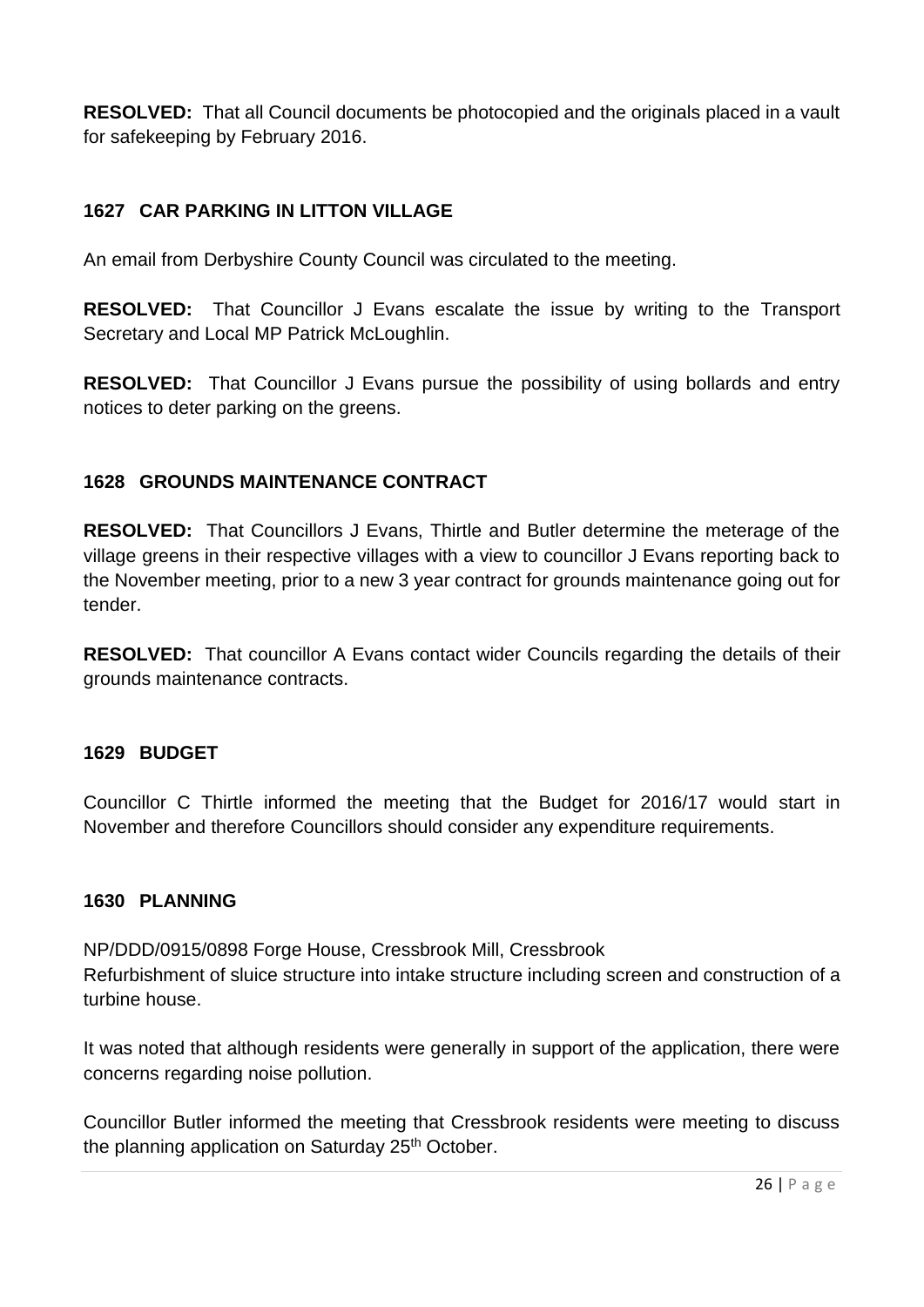**RESOLVED:** That following the meeting on Saturday 25<sup>th</sup> October Councillor Butler will draft a response to PDNPA incorporation the residents and Council's views on the application.

## **1631 FINANCES (ACCOUNTS SCHEDULE ATTACHED)**

The clerk submitted a list of accounts for which cheques numbered 001425 to 001426 amounting to £276.68 had been drawn.

**RESOLVED:** That the cheques be signed and the accounts to which they relate be paid.

## **1618 CORRESPONDENCE**

RoSPA Play Area Routine Inspection Training.

**RESOLVED:** That Councillor Rooke will let the Clerk know if he wishes to attend the training.

It was noted that residents of Litton Mill were considering installing a Public Access Defibrillator.

**RESOLVED:** That although the Council will not get involved in the installation of a Public Access Defibrillator, they would facilitate if required.

Councillor Thirtle reported that a query had been raised regarding the Council's pricing of freedom of information requests.

**RESOLVED:** That Councillor Thirtle draft a policy note regarding freedom of information requests.

It was noted that a request had been received from Tideswell Community Association for a donation towards their firework display.

**RESOLVED:** That the request be refused as it is not part of the Council's remit.

It was reported that Litton Village Shop has requested that the Parish Council supply and arrange the emptying of a bin outside the shop.

**RESOLVED:** That the shop can have one of the Council's bins but that it will not pay for the emptying of it.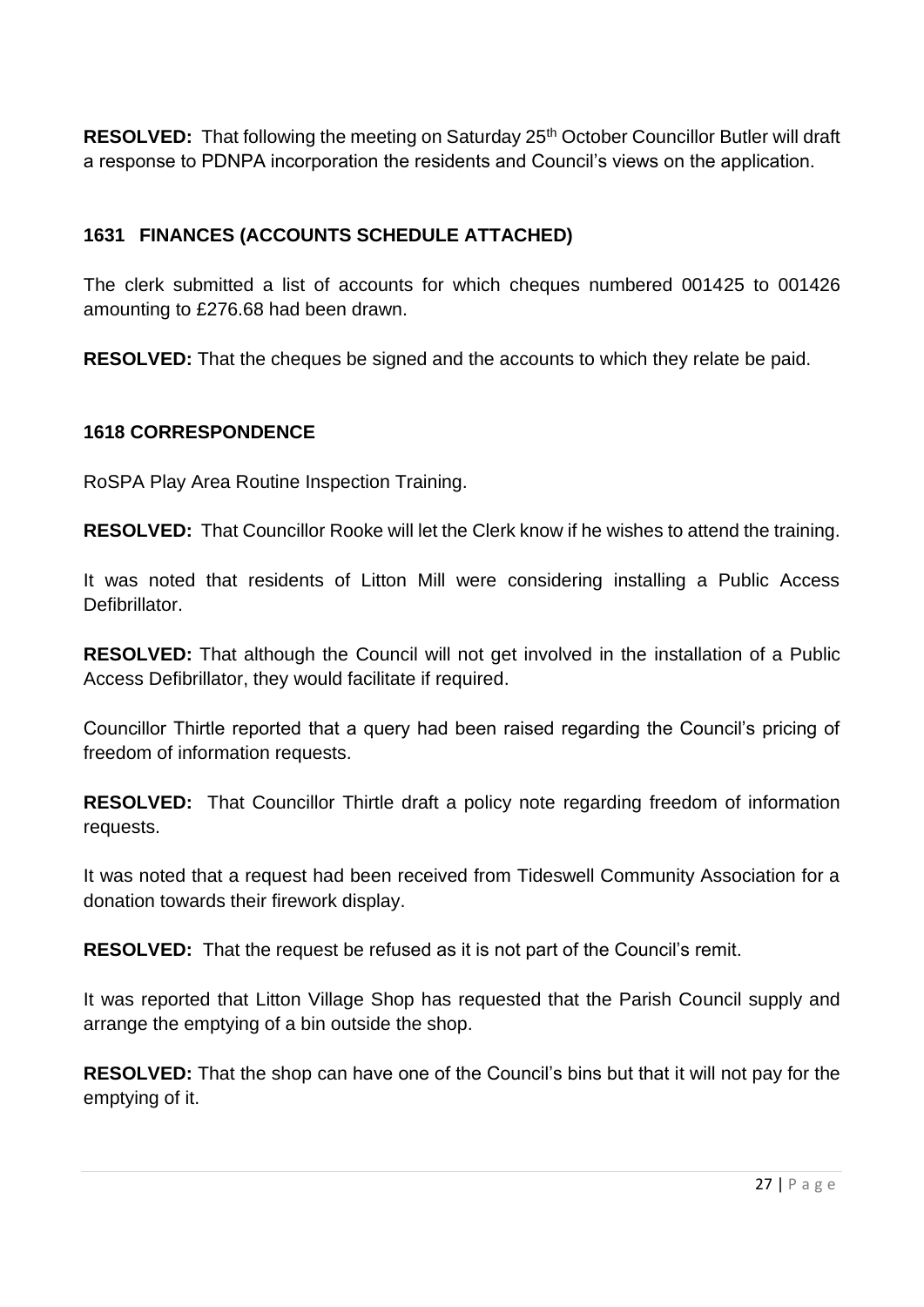There being no further business, the Chair declared the meeting closed at 9.57pm.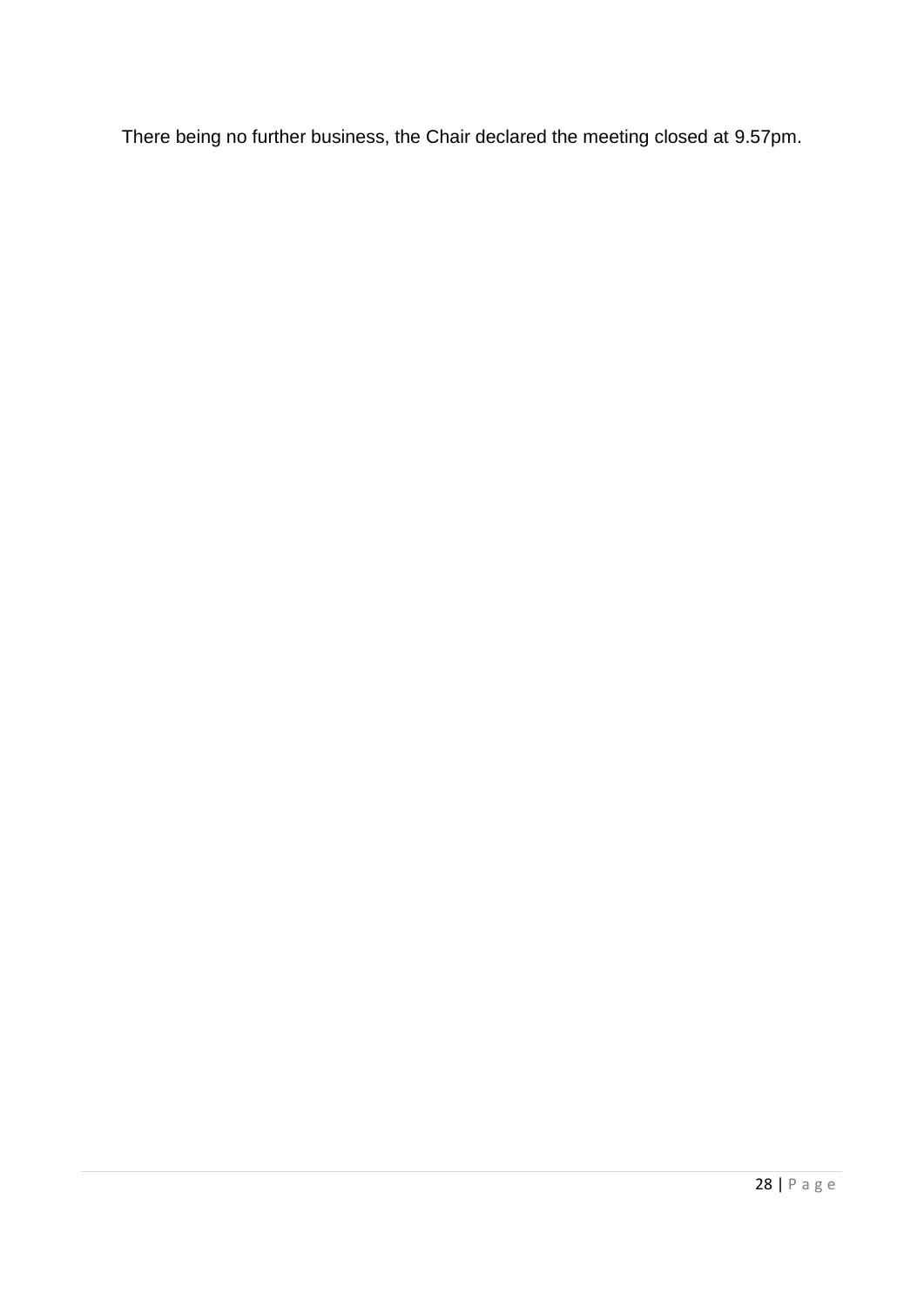Minutes of the Full Council Meeting held on 18<sup>th</sup> January 2016 at 7.30pm at Litton Village Hall

**PRESENT:** Cllr C Thirtle in the Chair Cllrs J Butler, A Evans, J Evans, G Rooke, S Warriner-Rowarth

**IN ATTENDANCE:** G Turner, Clerk

## **1646 DECLARATION OF INTERESTS**

Councillor Warriner-Rowath declared an interest in item 6 – Grass Cutting contract.

## **1647 PUBLIC PARTICIPATION**

There were no members of the public present at the meeting.

## **1648 MINUTES OF THE FULL COUNCIL MEETING HELD ON 16 th November 2015**

**RESOLVED:** That the Chair be authorised to sign the minutes as being a true and correct record.

## **1649 ACTIONS FROM THE LAST MEETING**

**-1484** It was noted that the verges in Cressbrook had been cleared by DDDC.

**RESOLVED:** That the Clerk chase DDDC regarding the cleaning schedule for Litton Parish, if it has not been received by 6<sup>th</sup> April 2016.

**-1563** A final draft of the Village Greens Regulations and newsletter were circulated to the meeting.

**RESOLVED:** That the Village Greens Regulations and newsletter be approved and distributed to every household in the parish.

**-1581** Councillor Butler reported that Cressbrook war memorial is registered on 3 separate registers and that it is Grade II listed.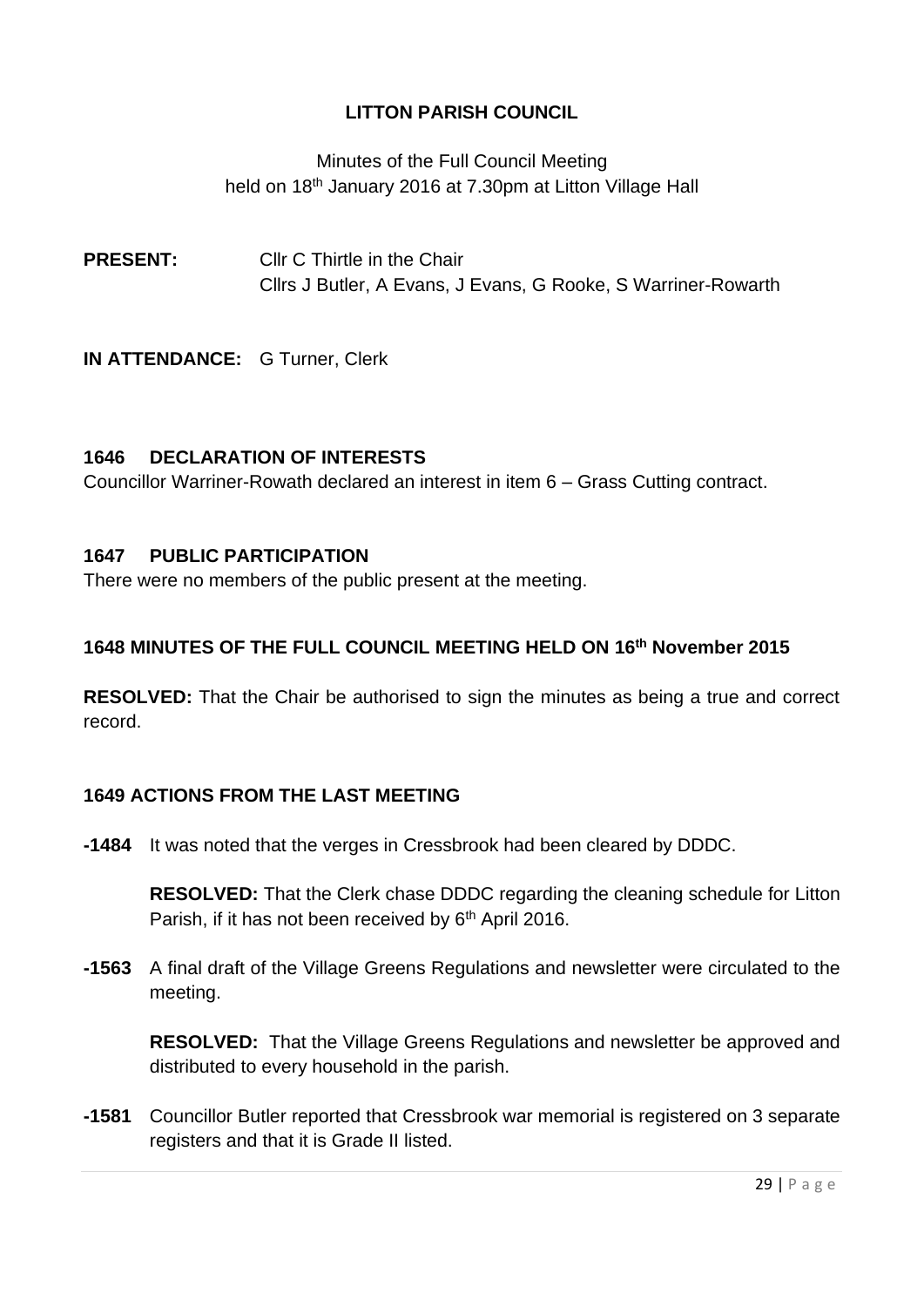**RESOLVED:** That Councillor Butler will investigate what obligation there is on the owner of a listed war memorial regarding repairs and maintenance.

**-1612** Councillor Rooke produced to the meeting the A3 Cemetery Regulations sign which he had procured, per the November minutes.

**RESOLVED:** That Councillor Thirtle will attach the sign to the cemetery building, facing the cemetery gates.

- **-1632 RESOLVED:** Councillor Thirtle reported that work on the procedure for freedom of information requests was ongoing, but a report would be prepared for the February meeting.
- **-1638** Councillor Rooke reported that as the weather had been bad he had not yet arranged with the handy-person a date for replacing the compost in the Garden of Remembrance with the bark chip.
- **-1639** Councillor J Evans reported to the meeting details of the handy-person's estimate of material and labour costs for maintenance of the playground.

**RESOLVED:** That Councillor J Evans will discuss the estimate with the handyperson with assistance from Councillors Warriner-Rowarth and Rooke.

**-1641** Councillor J Evan's reported to the meeting that the Village Greens signs had been ordered and would be in place in the next couple of weeks.

## **1650 GRASS CUTTING CONTRACT**

The final application pack for the grass cutting contract was submitted to the meeting.

**RESOLVED:** That the application pack be approved and that the Clerk and Councillors J Evans and Rooke will open the sealed tenders and report their recommendations at the February meeting.

## **1651 LEASE FOR LAND ADJACENT TO THE PLAYGROUND AND SUNNYBANK TO MR & MRS N BURROWS**

Correspondence between the Council and the Land Registry was circulated to the meeting.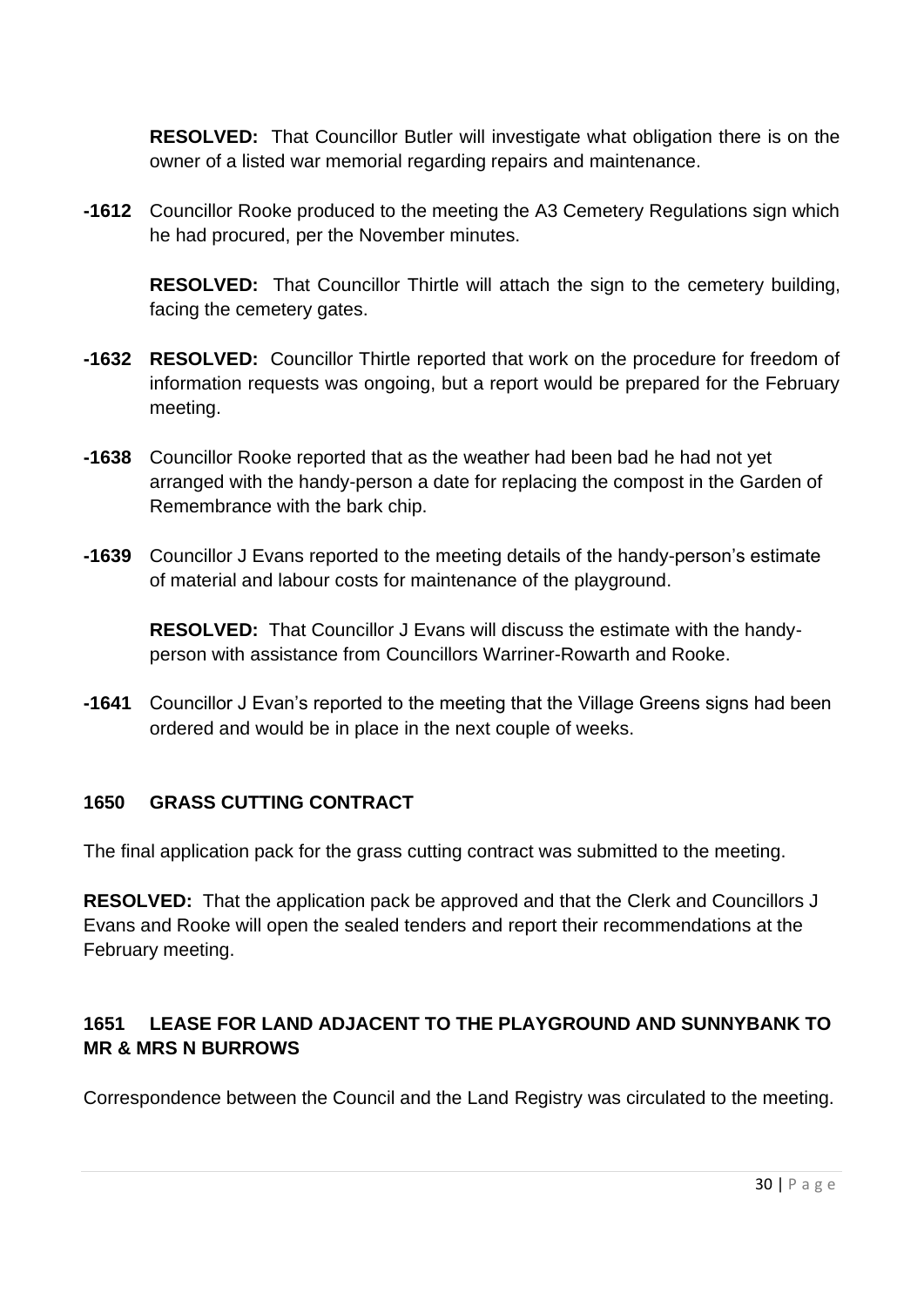Councillor Thirtle proposed that the Council write to Mr & Mrs N Burrows giving notice of the termination of their current lease, of part of the village green, on 31st March 2016.

It was noted that the Council recognises that the current situation has arisen through no fault of the current owners of Sunnybank.

**IT WAS AGREED:** That the current lease is not 'fit for purpose' and that the Councillor J Evans will draft a letter to Mr & Mrs N Burrows terminating the lease as of 31st March 2016, in order that a new lease can be proposed.

**RESOLVED:** That Councillor J Evans draft a response to the Land Registry.

## **1652 MATTERS TO BE DISCUSSED FOLLOWING THE EXCLUSION OF THE PUBLIC AND PRESS**

It was resolved under the Public Bodies (Admission of Meetings Act 1960) s1 to exclude members of the press and public to the following part of item 7 of the Agenda on the grounds that publicity would be prejudicial to the public interest by reason of the confidential nature of the business to be transacted.

**RESOLVED:** That a meeting be arrange between Mr & Mrs N Burrows and the Parish Council.

## **1653 FLOWER TUBS IN LITTON**

**RESOLVED:** That the Clerk will check whether the flower tub situated in the garden of remembrance is included in the handy-person's contract.

Councillor Warriner-Rowarth left the meeting at this point.

## **1654 BUDGET 2016/17**

A report was circulated to the meeting.

The Council discussed and agreed the 2016/17 budget. It was noted that the precept had reduced from 2015/16 and the Parish Council would no longer get the Tax Support Grant. This reduced income, coupled with increased expenditure largely associated with the handy-person and Grass Cutting contracts, meant that without an increase in the precept the 2016/17 budget was forecast to only have a surplus of £18.00 for contingencies. Previously, the Parish Council had allowed a contingency allowance of 7%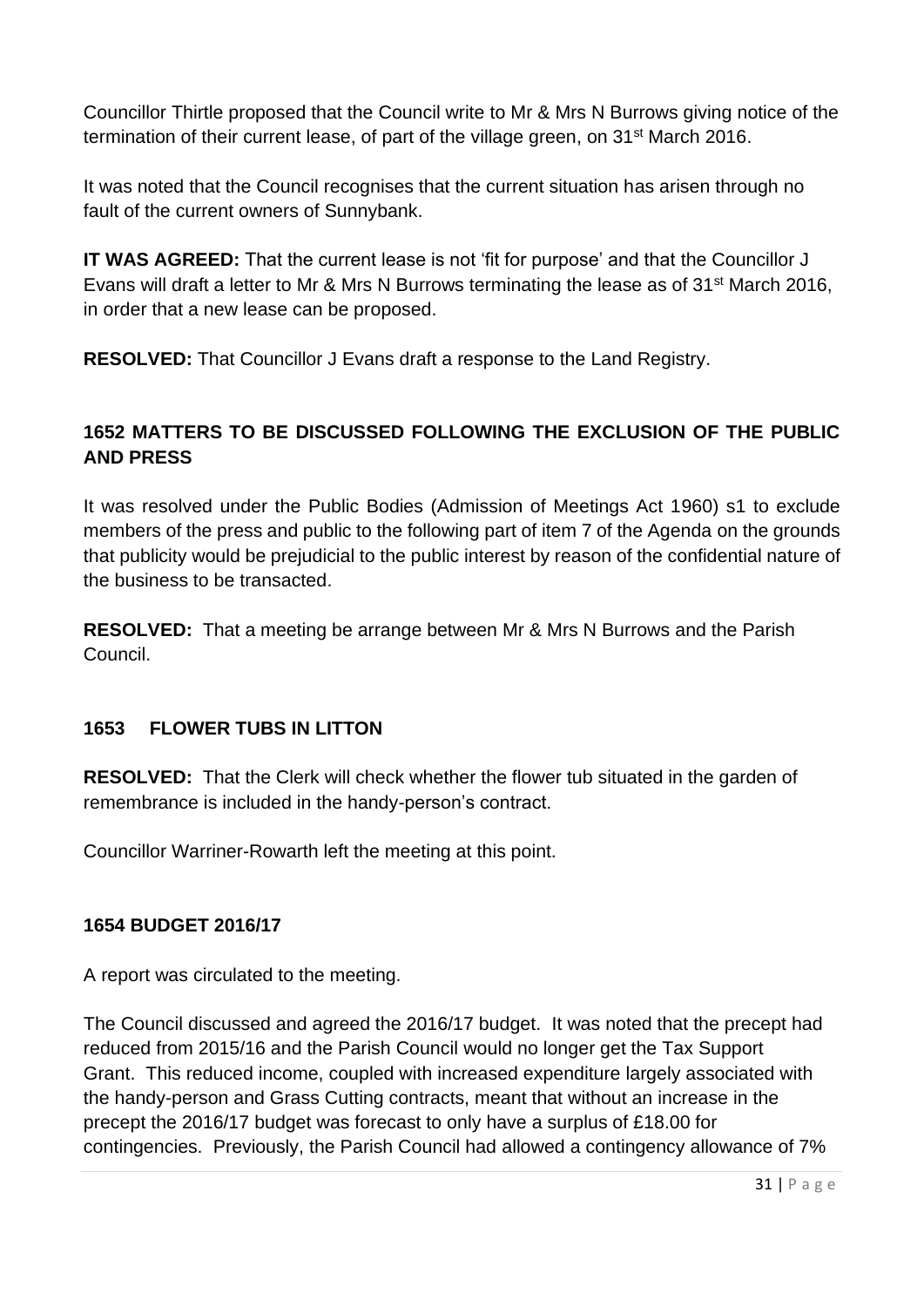of total expenditure, which for 20016/17 would amount to almost £1,000.00. The Council recognised there were risks in the budget agreed, in that the grass cutting contract price could only be an estimate and that the estimate chosen was 'best case.'

**RESOLVED:** The Council resolved to increase the precept by 50p per household per year (a 2% rise) to account for the reduced precept and loss of the Tax Support Grant. The contingency allowance would come from the higher than expected income generated in 2015/16 from the Cemetery and the financial risk in the estimated Grass Cutting contract price would be covered by the Reserve fund.

## **1655 GARDEN OF REMEMBRANCE PLANTING**

Councillor Rooke reported that the heathers for the garden of remembrance have yet to be planted, but will be as soon as the ground thaws.

## **1656 CLERK'S HOLIDAY PAY: PROPOSAL TO USE THE 12.07% RULE**

The Chair proposed that the Clerk's holiday entitlement be paid monthly at a rate of 12.07% of actual salary, in line with HMRCs guidelines surrounding holiday entitlement of part time workers.

**RESOLVED:** that the proposal be accepted.

## **1657 PLANNING APPLICATIONS**

NP/DDD/0116/0001 The Old Shop, Litton

Installation of solar panels to south facing roofs on separate garage and one storey modern extension.

**RESOLVED:** That the Council support the planning application.

## **1658 FINANCE (SCHEDULE OF ACCOUNTS ATTACHED)**

The Clerk submitted accounts for which cheques numbered 1429 to 1436, in the sum of £2,778.85 had been drawn.

**RESOLVED:** That the cheques be signed and the accounts to which they relate be paid.

#### **1659 CORRESPONDENCE**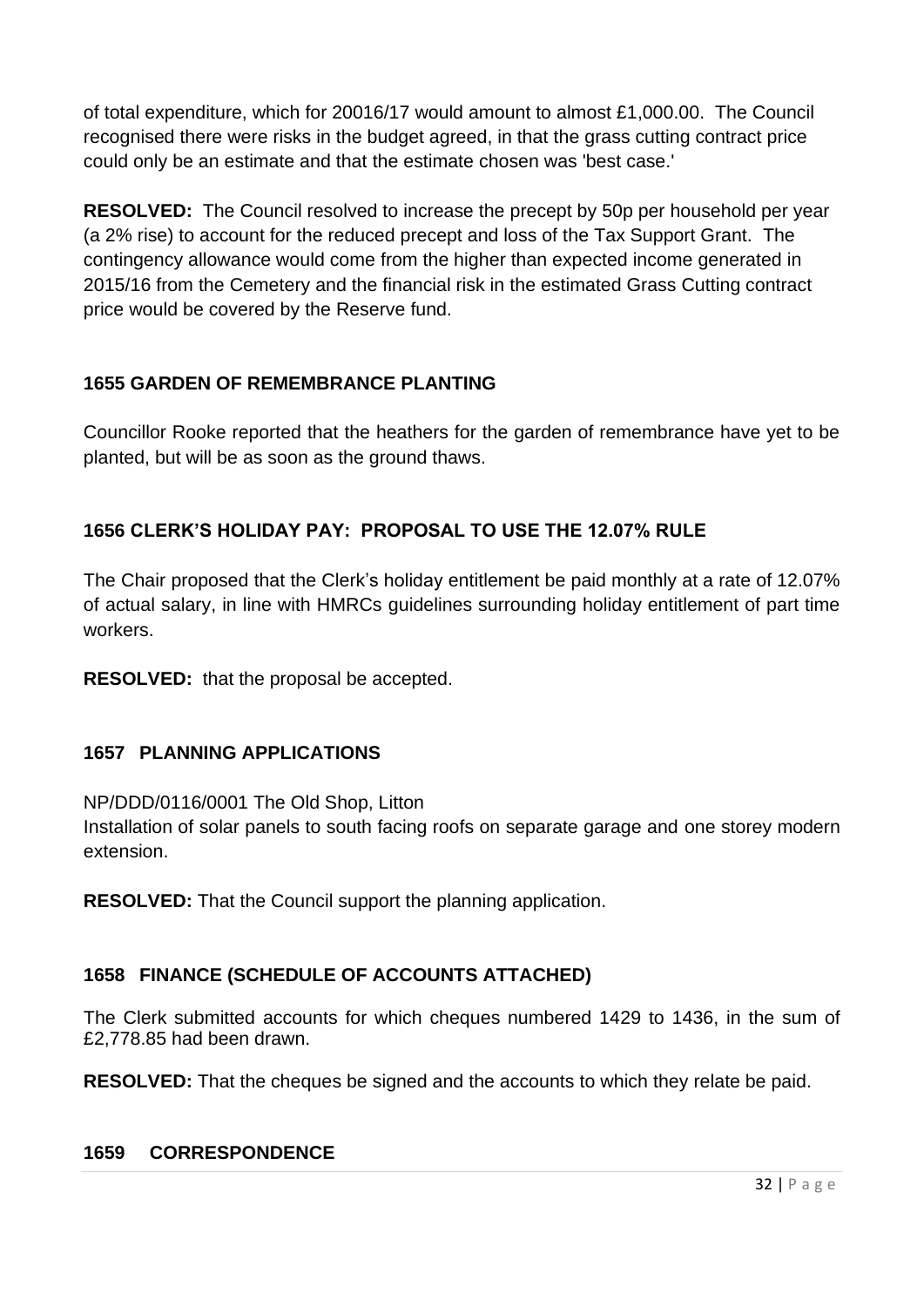Councillor Thirtle reported that he had ordered wild flower kits under the 'Grow Wild' scheme which aims to brighten up public spaces.

There being no further business, the Chair declared the meeting closed at 10.56pm.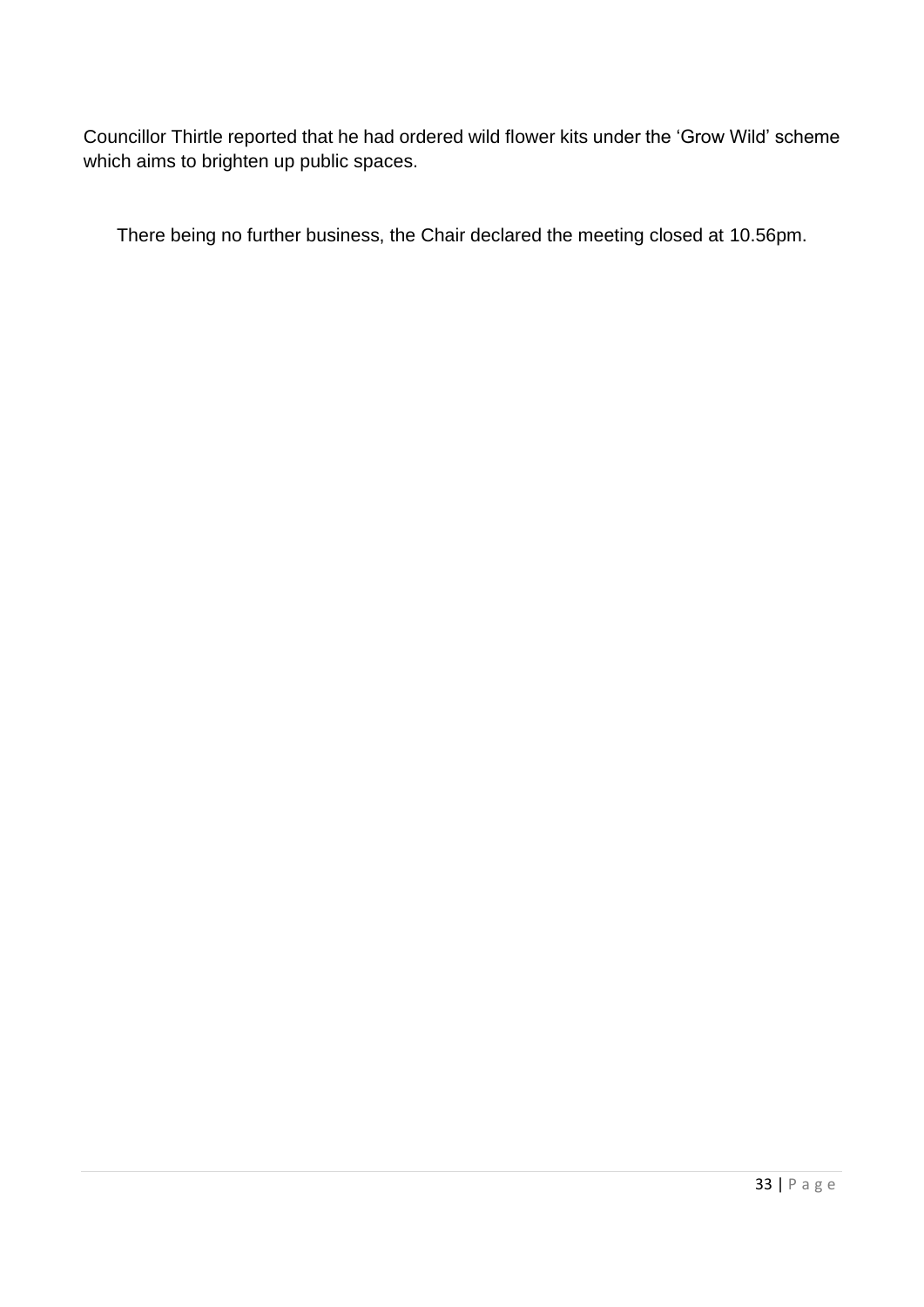Minutes of the Full Council Meeting held on 18<sup>th</sup> January 2016 at 7.30pm at Litton Village Hall

**PRESENT:** Cllr C Thirtle in the Chair Cllrs J Butler, A Evans, J Evans, G Rooke, S Warriner-Rowarth

**IN ATTENDANCE:** G Turner, Clerk

#### **1646 DECLARATION OF INTERESTS**

Councillor Warriner-Rowath declared an interest in item 6 – Grass Cutting

#### **1647 PUBLIC PARTICIPATION**

There were no members of the public present at the meeting.

### **1648 MINUTES OF THE FULL COUNCIL MEETING HELD ON 16 th November 2015**

**RESOLVED:** That the Chair be authorised to sign the minutes as being a true and correct record.

#### **1649 ACTIONS FROM THE LAST MEETING**

**-1484** It was noted that the verges in Cressbrook had been cleared by DDDC.

**RESOLVED:** That the Clerk chase DDDC regarding the cleaning schedule for Litton Parish, if it has not been received by 6<sup>th</sup> April 2016.

**-1563** A final draft of the Village Greens Regulations and newsletter were circulated to the meeting.

**RESOLVED:** That the Village Greens Regulations and newsletter be approved and distributed to every household in the parish.

**-1581** Councillor Butler reported that Cressbrook war memorial is registered on 3 separate registers and that it is Grade II listed.

**RESOLVED:** That Councillor Butler will investigate what obligation there is on the owner of a listed war memorial regarding repairs and maintenance.

**-1612** Councillor Rooke produced to the meeting the A3 Cemetery Regulations sign which he had procured, per the November minutes.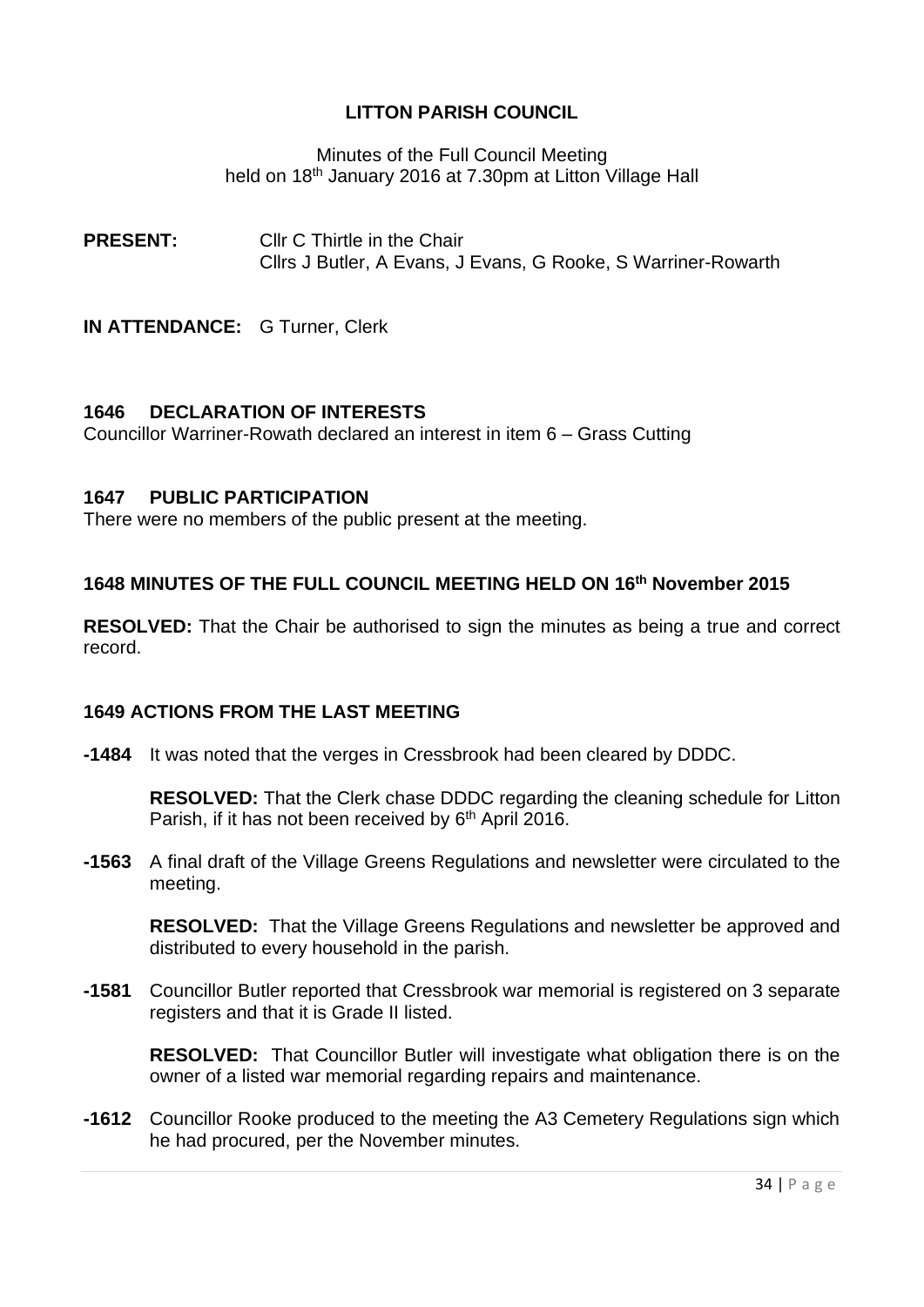**RESOLVED:** That Councillor Thirtle will attach the sign to the cemetery building, facing the cemetery gates.

- **-1632 RESOLVED:** Councillor Thirtle reported that work on the procedure for freedom of information requests was ongoing, but a report would be prepared for the February meeting.
- **-1638** Councillor Rooke reported that as the weather had been bad he had not yet arranged with the handy-person a date for replacing the compost in the Garden of Remembrance with the bark chip.
- **-1639** Councillor J Evans reported to the meeting details of the handy-person's estimate of material and labour costs for maintenance of the playground.

**RESOLVED:** That Councillor J Evans will discuss the estimate with the handyperson with assistance from Councillors Warriner-Rowarth and Rooke.

**-1641** Councillor J Evan's reported to the meeting that the Village Greens signs had been ordered and would be in place in the next couple of weeks.

## **1650 GRASS CUTTING CONTRACT**

The final application pack for the grass cutting contract was submitted to the meeting.

**RESOLVED:** That the application pack be approved and that the Clerk and Councillors J Evans and Rooke will open the sealed tenders and report their recommendations at the February meeting.

#### **1651 LEASE FOR LAND ADJACENT TO THE PLAYGROUND AND SUNNYBANK TO MR & MRS N BURROWS**

Correspondence between the Council and the Land Registry was circulated to the meeting.

Councillor Thirtle proposed that the Council write to Mr & Mrs N Burrows giving notice of the termination of their current lease, of part of the village green, on 31st March 2016.

It was noted that the Council recognises that the current situation has arisen through no fault of the current owners of Sunnybank.

**IT WAS AGREED:** That the current lease is not 'fit for purpose' and that the Councillor J Evans will draft a letter to Mr & Mrs N Burrows terminating the lease as of 31st March 2016, in order that a new lease can be proposed.

**RESOLVED:** That Councillor J Evans draft a response to the Land Registry.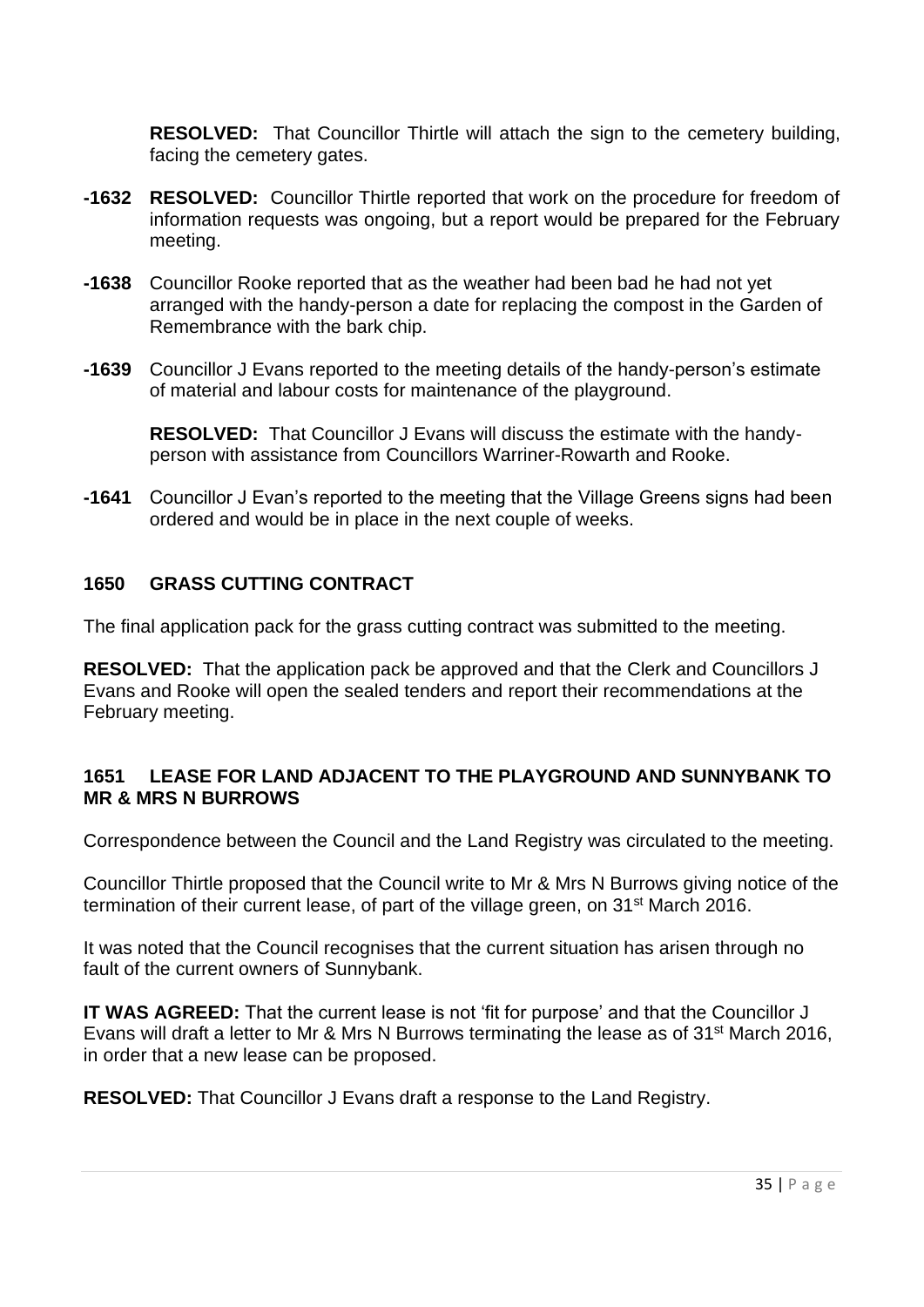#### **1652 MATTERS TO BE DISCUSSED FOLLOWING THE EXCLUSION OF THE PUBLIC AND PRESS**

It was resolved under the Public Bodies (Admission of Meetings Act 1960) s1 to exclude members of the press and public to the following part of item 7 of the Agenda on the grounds that publicity would be prejudicial to the public interest by reason of the confidential nature of the business to be transacted.

**RESOLVED:** That a meeting be arrange between Mr & Mrs N Burrows and the Parish Council.

### **1653 FLOWER TUBS IN LITTON**

**RESOLVED:** That the Clerk will check whether the flower tub situated in the garden of remembrance is included in the handy-person's contract.

Councillor Warriner-Rowarth left the meeting at this point.

#### **1654 BUDGET 2016/17**

A report was circulated to the meeting.

The Council discussed and agreed the 2016/17 budget. It was noted that the precept had reduced from 2015/16 and the Parish Council would no longer get the Tax Support Grant. This reduced income, coupled with increased expenditure largely associated with the handy-person and Grass Cutting contracts, meant that without an increase in the precept the 2016/17 budget was forecast to only have a surplus of £18.00 for contingencies. Previously, the Parish Council had allowed a contingency allowance of 7% of total expenditure, which for 20016/17 would amount to almost £1,000.00. The Council recognised there were risks in the budget agreed, in that the grass cutting contract price could only be an estimate and that the estimate chosen was 'best case.'

**RESOLVED:** The Council resolved to increase the precept by 50p per household per year (a 2% rise) to account for the reduced precept and loss of the Tax Support Grant. The contingency allowance would come from the higher than expected income generated in 2015/16 from the Cemetery and the financial risk in the estimated Grass Cutting contract price would be covered by the Reserve fund.

#### **1655 GARDEN OF REMEMBRANCE PLANTING**

Councillor Rooke reported that the heathers for the garden of remembrance have yet to be planted, but will be as soon as the ground thaws.

## **1656 CLERK'S HOLIDAY PAY: PROPOSAL TO USE THE 12.07% RULE**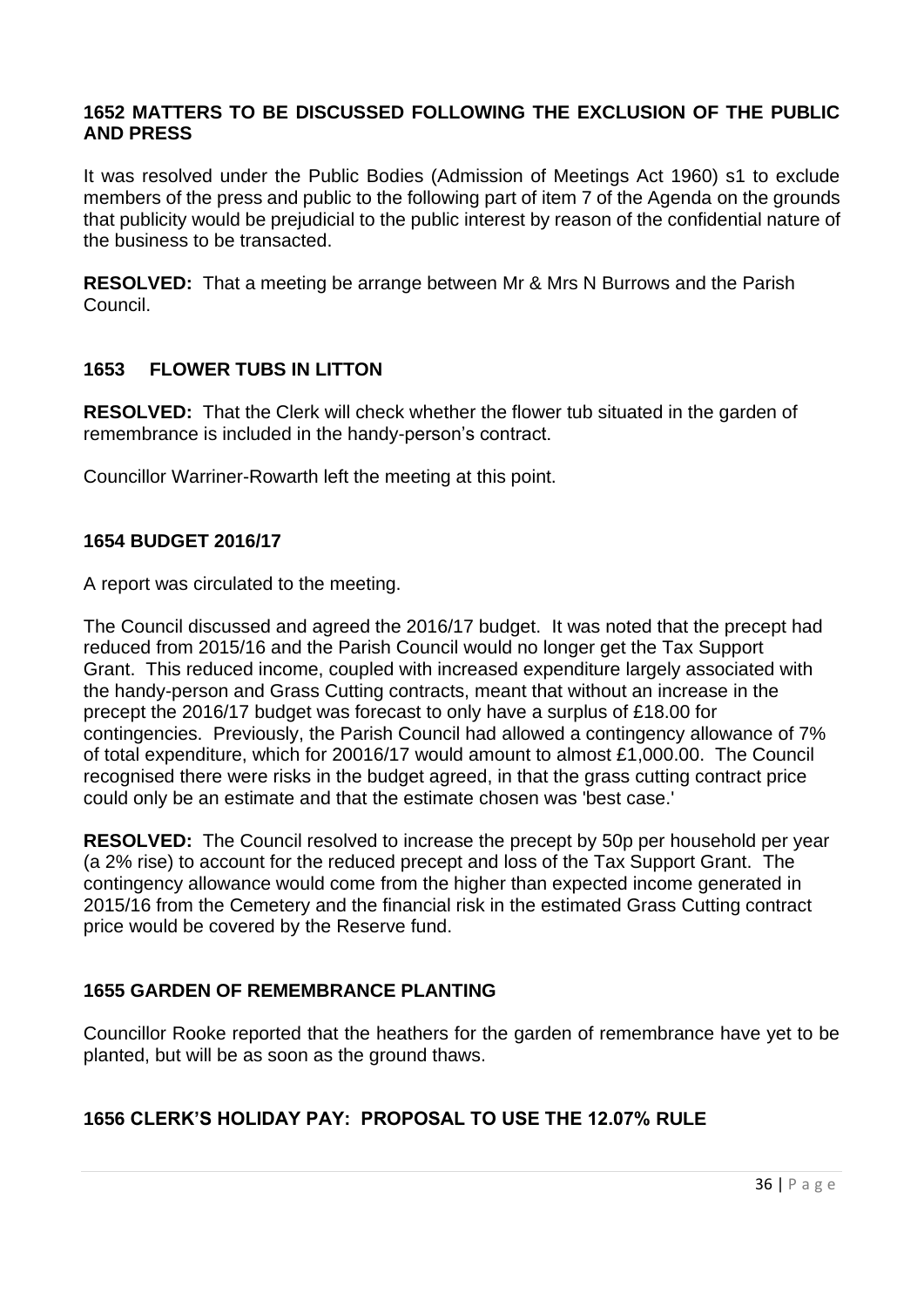The Chair proposed that the Clerk's holiday entitlement be paid monthly at a rate of 12.07% of actual salary, in line with HMRCs guidelines surrounding holiday entitlement of part time workers.

**RESOLVED:** that the proposal be accepted.

### **1657 PLANNING APPLICATIONS**

NP/DDD/0116/0001 The Old Shop, Litton Installation of solar panels to south facing roofs on separate garage and one storey modern extension.

**RESOLVED:** That the Council support the planning application.

## **1658 FINANCE (SCHEDULE OF ACCOUNTS ATTACHED)**

The Clerk submitted accounts for which cheques numbered 1429 to 1436, in the sum of £2,778.85 had been drawn.

**RESOLVED:** That the cheques be signed and the accounts to which they relate be paid.

#### **1659 CORRESPONDENCE**

Councillor Thirtle reported that he had ordered wild flower kits under the 'Grow Wild' scheme which aims to brighten up public spaces.

There being no further business, the Chair declared the meeting closed at 10.56pm.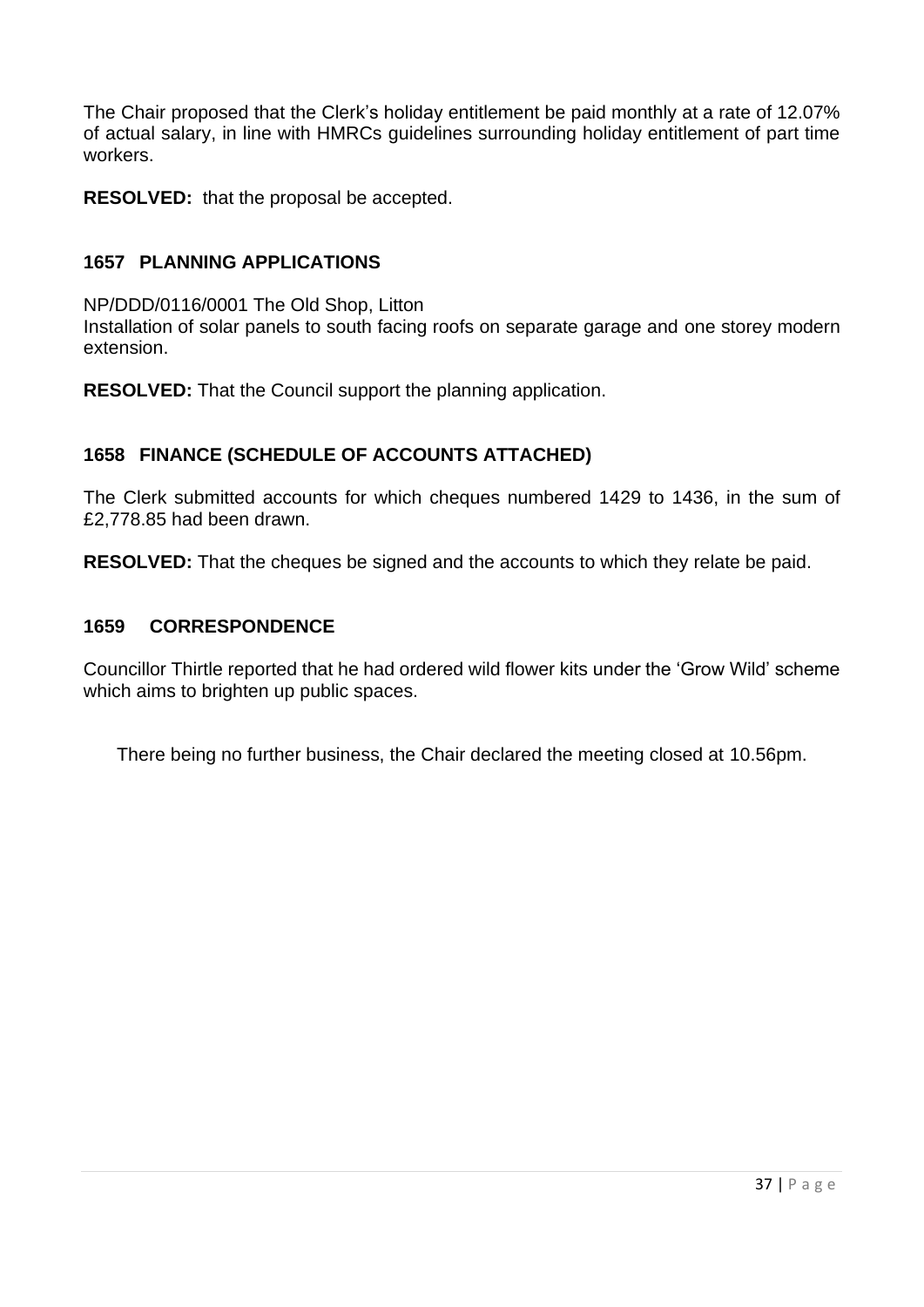Minutes of the Full Council Meeting

held on the 15<sup>th</sup> February 2016 at 7.30 pm at Litton Village Hall

- **PRESENT:** Cllr C Thirtle in the chair Cllr J Butler, A Evans, J Evans, G Rooke, S Warriner – Rowarth
- **APOLOGIES**: G Turner, Clerk

## **1660 DECLARATION OF INTERESTS**

There were no interests declared for agenda items.

### **1661 PUBLIC PARTICIPATION**

There were no members of the public present at the meeting although PCSO Ian Phipps provided an incident report covering from 18<sup>th</sup> January 2016. The report stated that there were 3 abandoned calls to 999.

## **1662 MINUTES OF THE FULL COUNCIL MEETING HELD ON THE 18th January 2016**

**RESOLVED:** That the Chair be authorised to sign the minutes as being a true and correct record.

## **1663 ACTIONS FROM THE LAST MEETING**

- **-1581** Cressbrook War Memorial / Responsibilities / Obligations of Listed Building Owners **RESOLVED:** Councillor Butler to draft letter to owner of memorial to alert them to their responsibilities / obligations and encourage appropriate maintenance as and when required.
- **-1632** Freedom of information (FoI) requests policy review.

**RESOLVED:** To defer to March 2016 Meeting to enable the Clerk to attend a DALC course on FoI on 3rd March 2016.

**-1638** Garden of Remembrance maintenance. Councillor Rooke reported that the heathers had been planted, but that he had yet to agree a date with the Handy Person to remove the remaining peat from the planted area.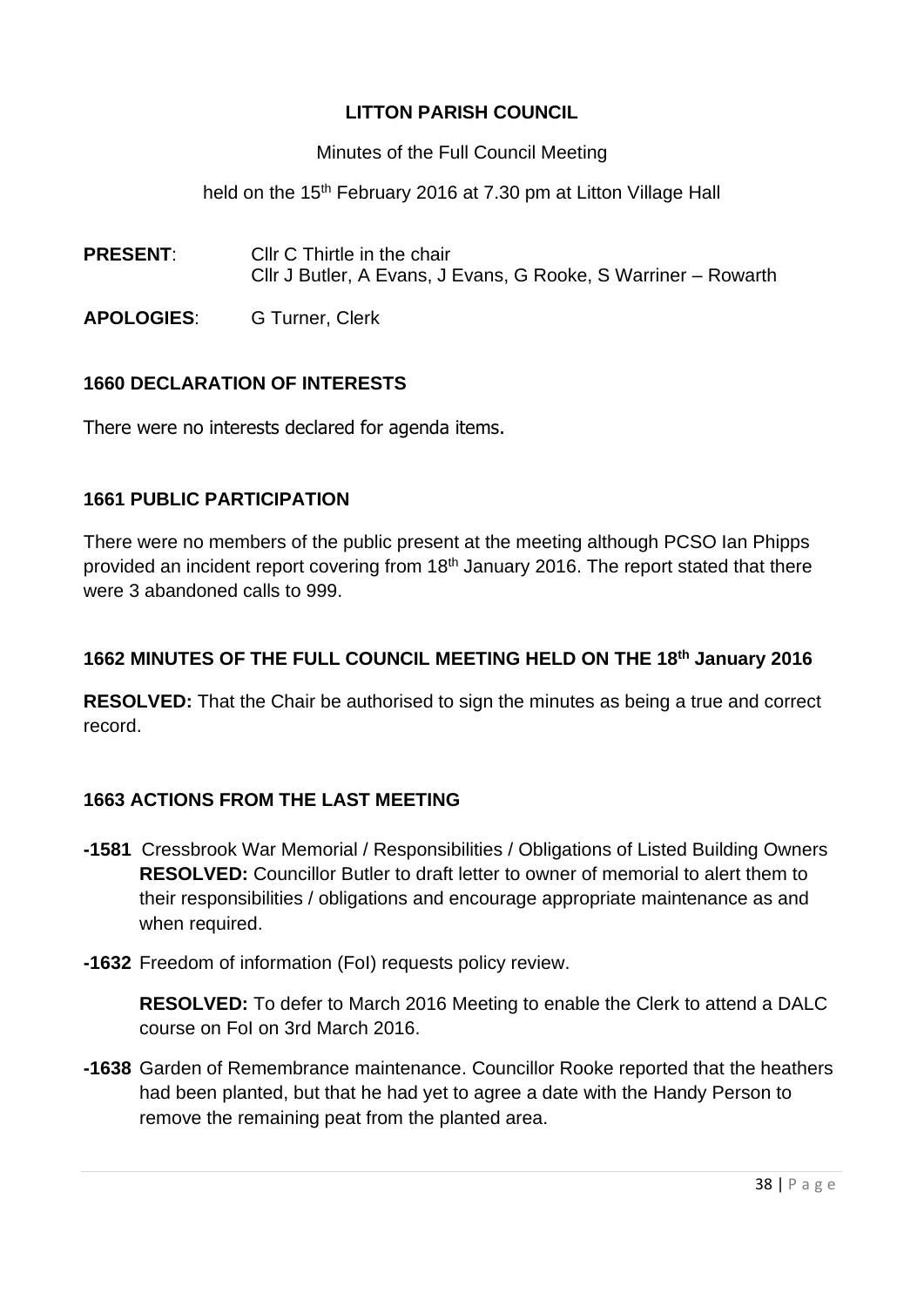**RESOLVED:** Councillor Thirtle and Councillor Rooke would agree a date and remove the peat themselves. Councillor Thirtle would investigate ordering bark chipping (2 x builders bags) to replace the peat, provided the cost did not exceed £100.

**-1639** Playground Maintenance. Councillor J Evans reported that he had spoken with the Handy Person and formed the impression that she required further guidance on what planting was required in the Playground. Councillor J Evans has agreed to assist the Handy Person with the wood work element of the refurbishment.

**RESOLVED**: Councillor J Evans will advise Councillor Warriner-Rowarth of the budget available for plants. Cllr Warriner-Rowarth will co-ordinate with the Handy Person in deciding the planting scheme. Councillor A Evans will provide the original planting scheme to Council Warriner-Rowarth.

**-1641** Car Parking in Litton Village. Councillor J Evans reported that the signs were in his possession and would be installed when weather and ground conditions permitted.

**RESOLVED**: Councillor J Evans would aim to have the signs in place by April 2016.

## **1664 MATTERS TO BE DISCUSSED FOLLOWING THE EXCLUSION OF THE PUBLIC AND PRESS**

It was resolved under the Public Bodies (Admission of Meetings act 1960) s1 to exclude members of the press and public to the update on action 1651 under item 5, and all of item 6, on the Agenda on the grounds that publicity would be prejudicial to the public interest by reason of the confidential nature of the business to be transacted.

**-1651** Sunnybank Lease.

**RESOLVED:** Councillor Thirtle to finalise a draft letter to Mr and Mrs N Burrows; letter to be sent once the Village Green Regulations have been published on the Council website.

## **1665 GRASS CUTTING CONTRACT**

Councillor J Evans reported that 4 valid tenders for the contract had been received and considered. All those offering tenders were deemed capable of doing the work. The Council considered each tender in detail, but one tender was deemed significantly better in terms of both promised delivery and value for money.

**RESOLVED**: That TCL (North) be contacted and advised they had been awarded the contract. Councillor Thirtle to draft letters for the Clerk to send to the unsuccessful candidates. That the current contractor, Mr P Lownds be sent a more personal letter of thanks for his work for the Parish over the past 5 years.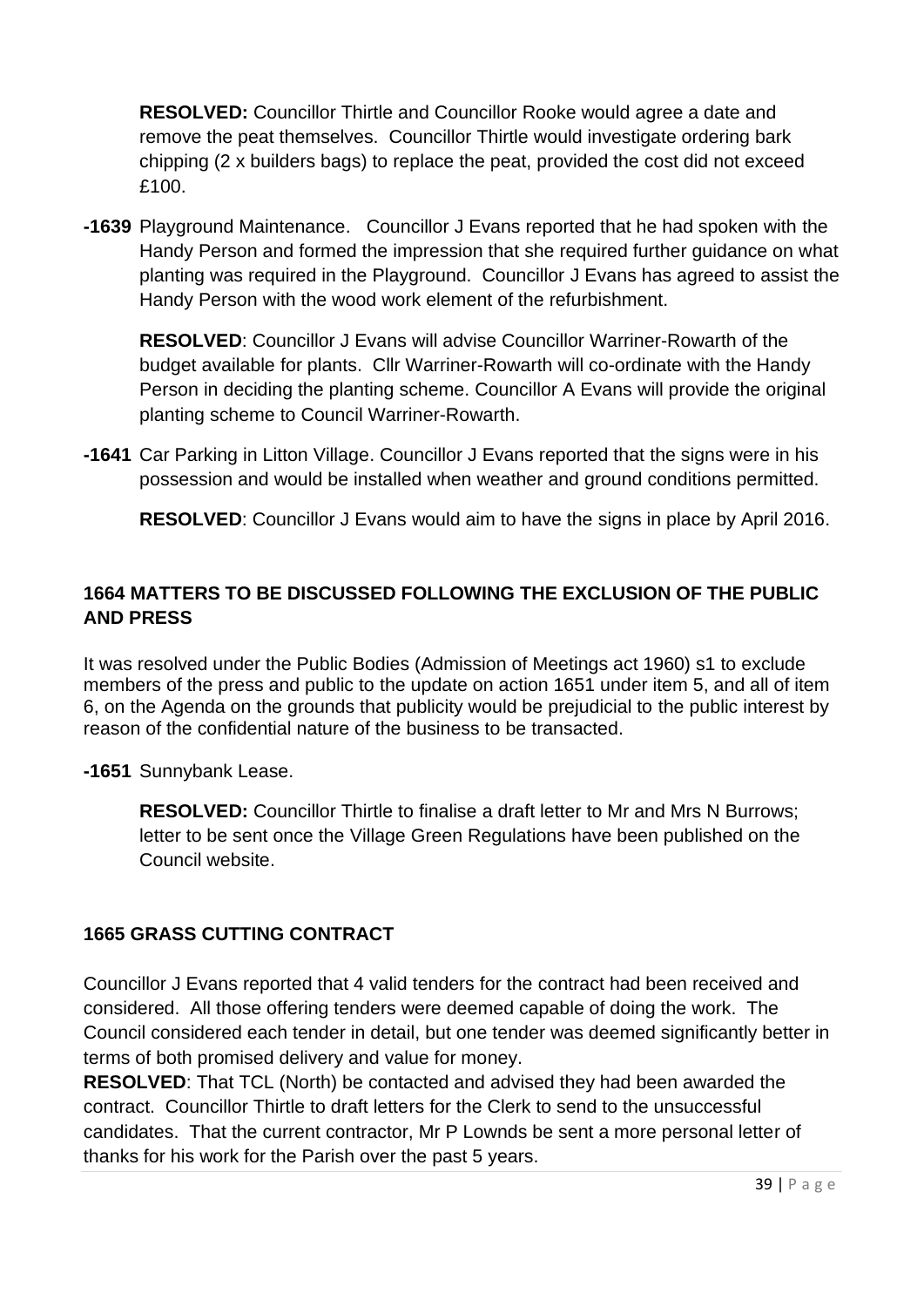## **1666 FIREPROOF DOCUMENT BOX**

**RESOLVED:** That the clerk be authorised to purchase a fireproof document box at a cost of £90.80 for the storage of significant Council papers and investigate options for the secure storage of the original copies of the Council's most important papers and deeds.

## **1667 EXTERNAL AUDIT FOR SMALLER AUTHORITIES DALC**

**RESOLVED:** That the Council opt in, the default option, to the Smaller Authorities Audit Appointments (SAAA) Limited scheme.

## **1668 BUDGET 2016 / 2017**

**RESOLVED:** That the Budget 2016/17 be approved.

## **1669 AGREE DATES OF ANNUAL PARISH MEETING AND AGM**

**RESOLVED:** That the AGM will be on 18<sup>th</sup> April 2016 and that the Annual Parish Meeting be held on Thursday 12<sup>th</sup> May, from 18:00 – 19:00 at Litton Village Hall, pending confirmation that the hall is available. Councillor J Evans to confirm Village Hall availability for 12th May 2016.

# **1670 HM THE QUEEN'S 90TH BIRTHDAY CELEBRATION BEACON – 21ST APRIL 2016**

**RESOLVED:** The option for Village participation in these celebrations be publicised by Councillors to Village community groups.

## **1671 HERITAGE LOTTERY FUND PLAYING FIELD**

The Council noted that the deadline for the disbursement of the grant has been extended to 30 November 2016.

**RESOLVED:** The Clerk to note this item for the April 2016 agenda for an update.

## **1672 PLANNING APPLICATION NP/DDD/0116/0028 LONG SHIPPON, HALL LANE**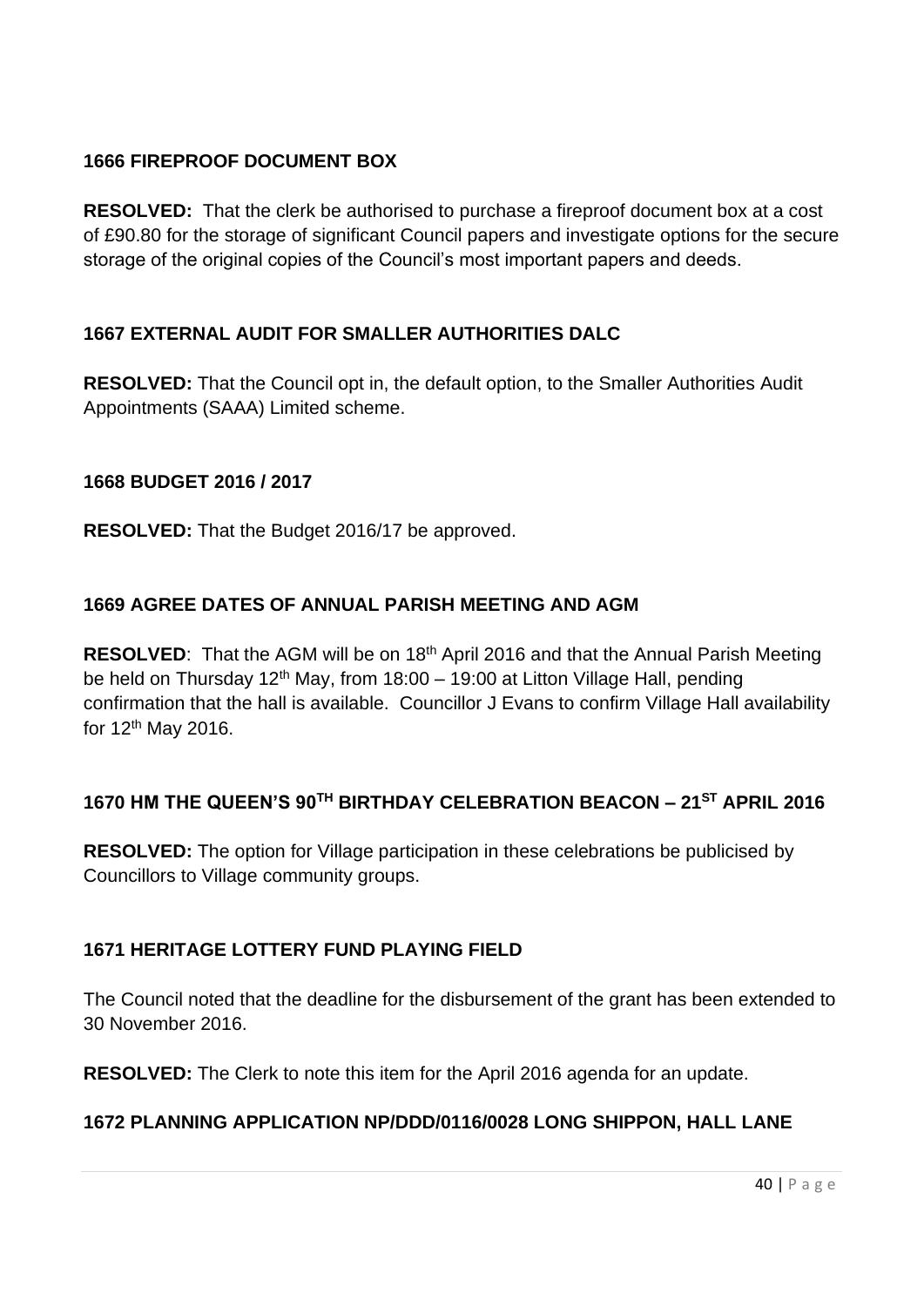That whilst the application was supported the Council felt it required clarification from the PDNPA Planning Officers on their policy on approvals for solar panels, specifically on buildings in designated Conservation Areas. It was generally felt that if solar panels were allowed to proliferate, the traditional character and ambience of villages would be negatively affected.

**RESOLVED:** That the Clerk write to the PDNPA to inform them of the Council's support for the application, and request clarification on the PDNPA policy on solar panels on buildings within designated Conservation Areas.

## **1673 FINANCE (SCHEDULE OF ACCOUNTS ATTACHED)**

The Chair submitted accounts for which cheque numbered 1437 in the sum of £717.59 had been drawn.

**RESOLVED:** That the cheque be signed and the account to which it related be paid.

## **1674 CORRESPONDENCE**

Heritage Lottery Fund: The Council noted that the deadline is now 30<sup>th</sup> November 2016

DALC Circular – enhanced subscription charges 2016/17.

**RESOLVED:** That the DALC Subscription 2016/17 be paid at the standard (not enhanced) membership rate. That the Clerk apply for a laptop, portable screen and projector from the central Transparency Fund; that if successful these assets would be publicised as being available for use by other community groups.

Letter from Land Registry re Sunnybank has been responded to by Councillor J Evans; the Council has accepted the Registrars ruling.

The Council noted no response to their letter had been received from Mr and Mrs M Burrows regarding improving the Playground wall.

**RESOLVED:** That the Clerk write and inform Mr and Mrs M Burrows that, as the Council's records show that they are the owners of the wall which, they have identified to the Council, is not in a good state of repair, the Council holds them liable for the mitigation of risks in relation to the wall and their new electric fence.

There being no further business the Chair declared the meeting closed at 10.12pm.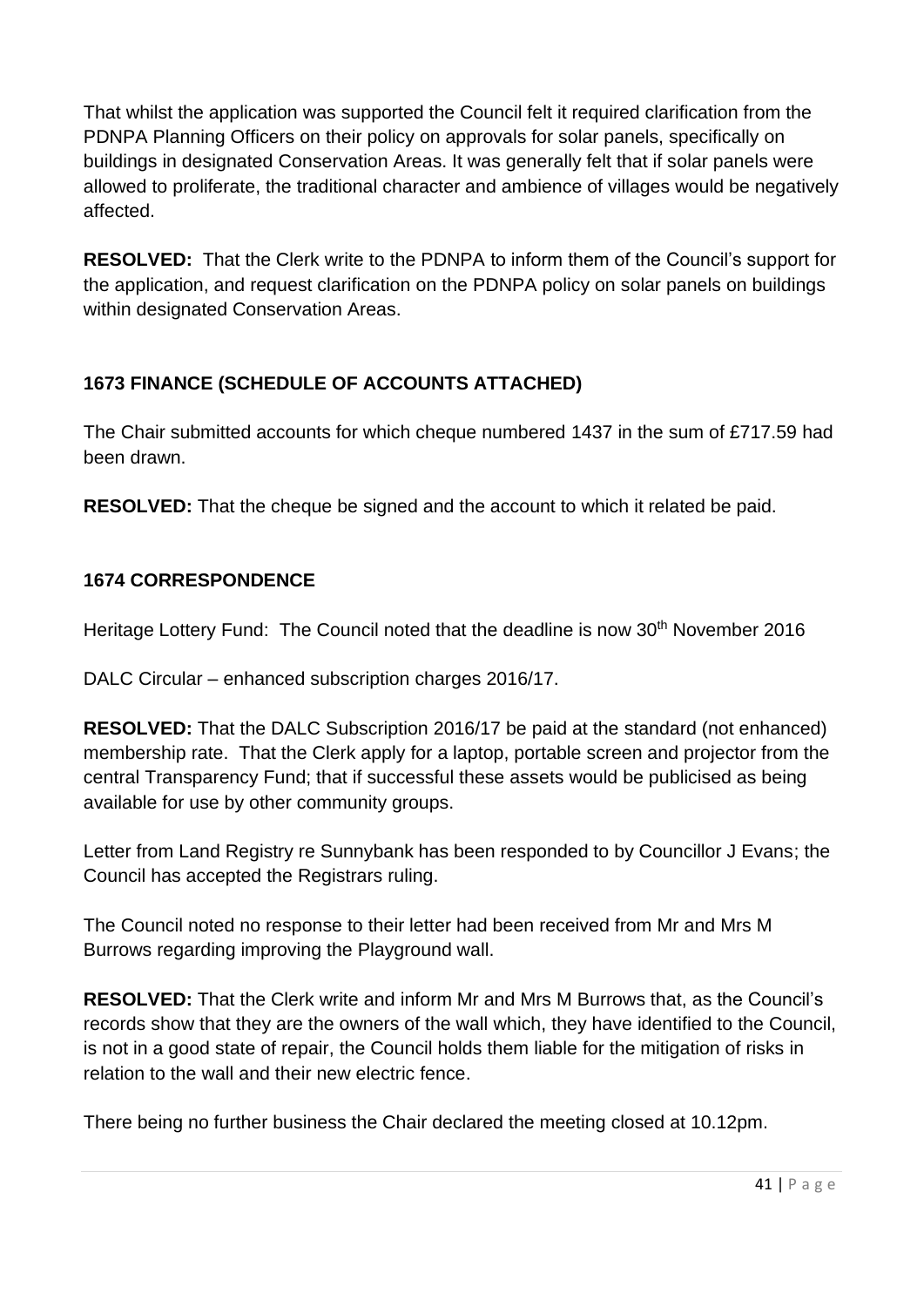Minutes of the Full Council Meeting

held on the 21<sup>st</sup> March 2016 at 7.30 pm at Litton Village Hall

**PRESENT:** Cllr C Thirtle in the chair Cllrs J Butler, A Evans, J Evans, G Rooke, S Warriner–Rowarth

**IN ATTENDANCE**: G Turner, Clerk

## **1675 DECLARATION OF INTERESTS**

There were no interests declared for agenda items.

### **1676 PUBLIC PARTICIPATION**

There were 4 members of the public present and 2 PCSOs.

PCSO Ian Phipps reported that there had been 5 calls for service in the 2 months from 17<sup>th</sup> January 2016. None of which were considered sufficiently serious to cause concerns for residents.

Concern was expressed by members of the public present about the plans to reinstate the area outside the playground, where the recycling units were sited, back into a grassed area. They felt that it would be safer for people with young children using the playground, if they could use this area to park their cars rather than having to park on the road. Councillor Thirtle informed the meeting that the Council was still in the process of making a decision on the best course of action regarding this site.

Residents also expressed concern regarding the speed at which cars drive through the village and particularly past the playground. Councillor Thirtle advised the meeting that although Councillors understand residents concerns, this is not a Parish Council issue and they should contact PCSO Ian Phipps, who will advise them regarding Community Speed Watch schemes.

Councillor Evans, suggested that the issue of speeding cars through the village could be raised at the Annual Parish Meeting to gauge the resident's appetite for speed reducing measures.

Katie Burrows enquired of the Council why villagers were now being charged to cross the Village Greens to access their land, when it is in their deeds that they have a right of way across the greens?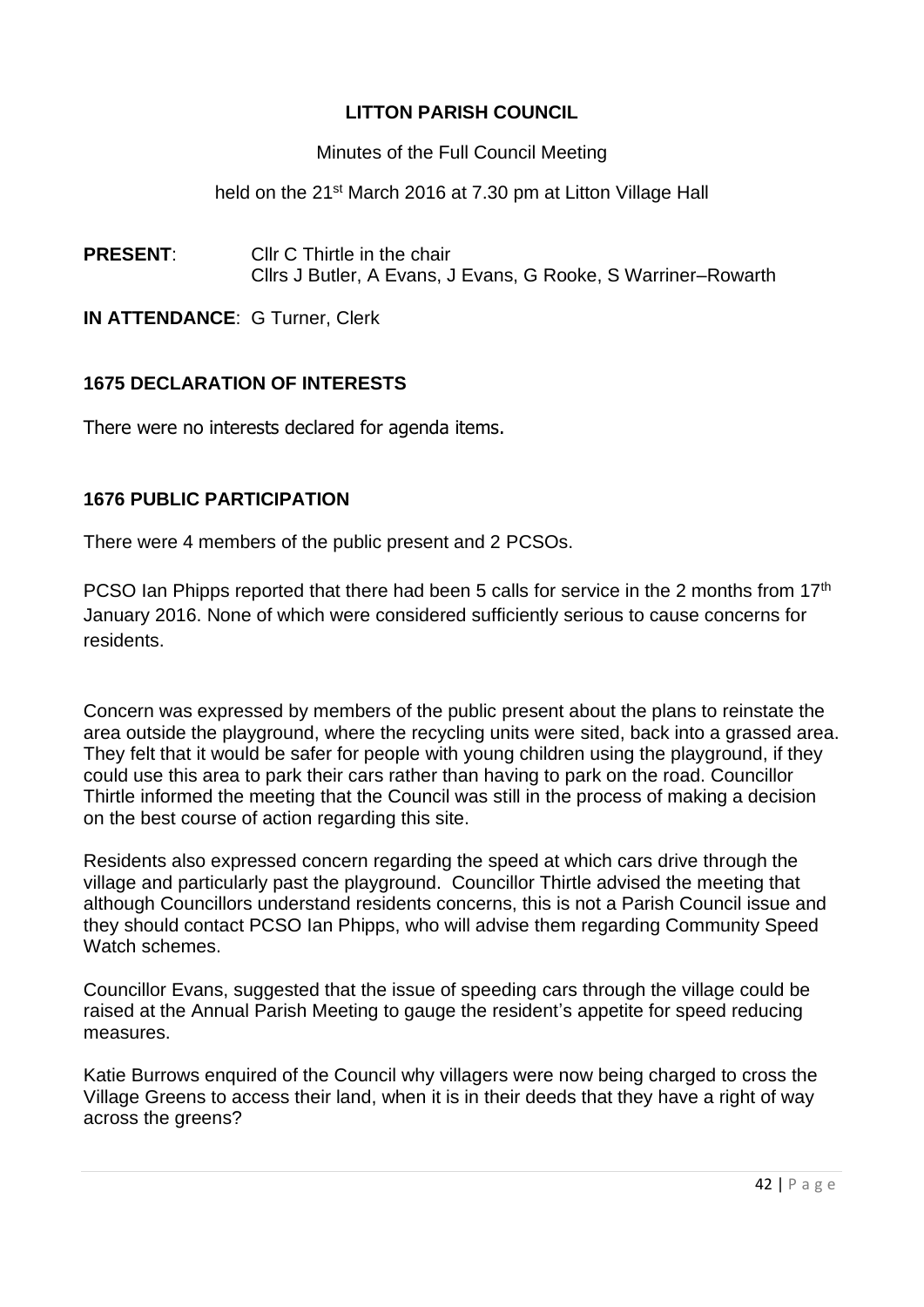Councillor Thirtle explained that the Village Greens Newsletter was a general presumption and that individuals need to approach the Council to have their particular issues addressed.

John Burrows explained to the meeting that he mows the village green outside his property because the contractors have in the past refused to mow it due to health & safety issues. Councillor Thirtle stated that the mowing of that particular area of Village Green is now in the grass cutting contract of the new Contractors, TCL (North), who start on 1st April 2016 and that he should desist from mowing the area from now on.

John Burrows asked the Council to clarify which trees on the Village Green that they had planted needed to be removed. John Burrows explained that he had received permission from the Council 30 years ago to plant the trees and that they had been replaced 8 years ago because of disease. He also asked whether the bird bath on the Village Green needed to be removed.

Councillor Thirtle responded that there would need to be a discussion about the trees but that if anything was allowed to stay it would be documented going forward. Councillor J Evans explained that the government is sending out very strong advice about the protection of Village Greens and that there is legislation detailing what you can and cannot do on village greens.

Councillors Thirtle and J Evans explained the Village Greens Newsletter was sent out to remind residents which land is Village Green and empower them in helping ensure they are used by residnts and visitors in an appropriate manner.

Councillor Thirtle pointed out that at the 2015 Annual Parish Meeting residents supported development of regulations for the Village Greens due to concerns that they were being damaged through unregulated and in appropriate use.

## **1677 MINUTES OF THE FULL COUNCIL MEETING HELD ON THE 15 th February 2016**

**RESOLVED:** That the Chair be authorised to sign the minutes as being a true and correct record.

## **1678 ACTIONS FROM THE LAST MEETING**

**-1581** Councillor Butler reported that he had written to the owner of Cressbrook war memorial to alert them to their responsibilities/obligations regarding the memorial. He also stated that the land on which the memorial stands is up for sale and that to preserve the war memorial it might be prudent if the Council adopted it.

**RESOLVED:** To consider the matter further once a response has been received from the current owner.

**-1638** Councillor Thirtle reported that he and Councillor Rooke had removed the peat in the Garden of Remembrance ready for the bark to be applied. Councillor Thirtle went on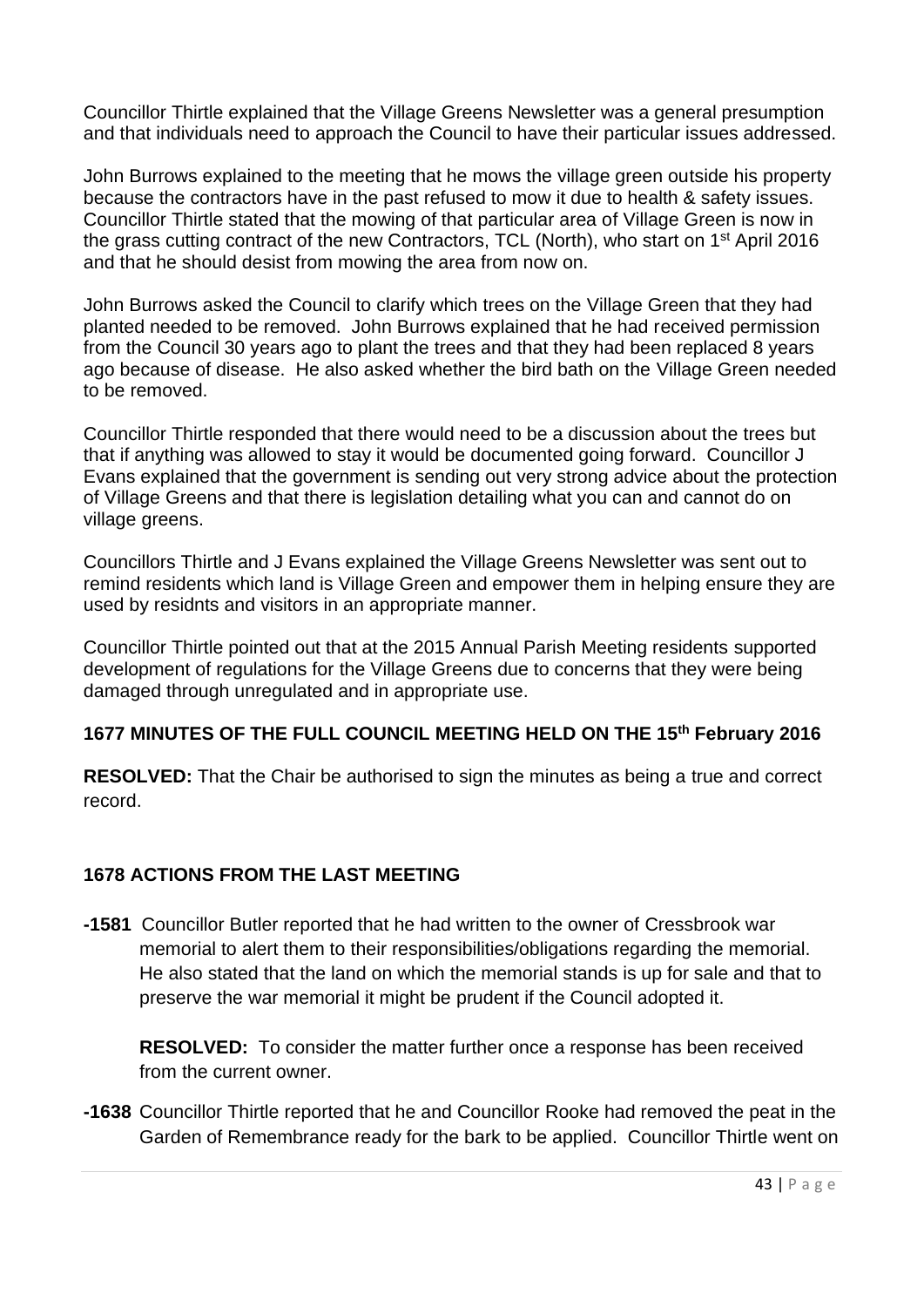to say that the cost of bark and slate were comparable and that slate would keep the weeds at bay for longer than the bark would.

**RESOLVED:** That Councillor Thirtle be authorised to purchase on behalf of the Council 3 bulk bags of slate from Derbyshire Aggregates at a cost of £219.63 +VAT.

**-1639** Councillor Warriner-Rowarth stated that she and the Handy Person were going to replant the sensory garden over the Easter Holidays and that it was anticipated that it would cost less than the previously agreed £100.

**RESOLVED:** That Councillor A Evans will purchase the stakes for the sensory garden and that Councillors Thirtle and J Evans will install them.

**RESOLVED**: That Councillor Rooke look into the cost of replacing the 'no dogs allowed' sign that was previously displayed in the playground.

**RESOLVED:** That the Clerk look at alternative firms to carry out this year's safety inspection on the playground equipment.

- **-1651** Sunnybank Lease. It was reported that councillors Thirtle and J Evans met with the current owners to agree the boundary between land maintained by the Parish Council and that registered to Sunnybank. Councillor Thirtle also apologised for any anxiety that the Council had inadvertently caused them over their application to HM Land Registry to rule the matter of land ownership, but that the Council had to be able to justify to residents why the historic record of land registered as Village Green was now not accurate. Councillor Thirtle reiterated that the Council did not consider the current owners to be at any fault whatsoever..
- **-1665** Councillor A Evans reported that she had met with 2 of the workers allocated, by TCL (North) to the grass cutting contract in readiness for their start on 1<sup>st</sup> April.

Councillor Thirtle said that the contract may take time to 'bed in' and so it was important that residents report any areas that are missed by the contractors to the Council. He also asked that residents give positive as well as negative comments where appropriate.

It was noted that the extra cut of the Village Green for gala week in Cressbrook has been built into the contract.

- **-1666** Secure Storage of Council documents defer to April meeting.
- **-1670** Heritage Lottery Fund & Playing Field defer update to April meeting.

## **1679 PLANNING APPLICATIONS**

Application NP/DDD/0216/0086 Land to West of Christ Church, Church Lane, Litton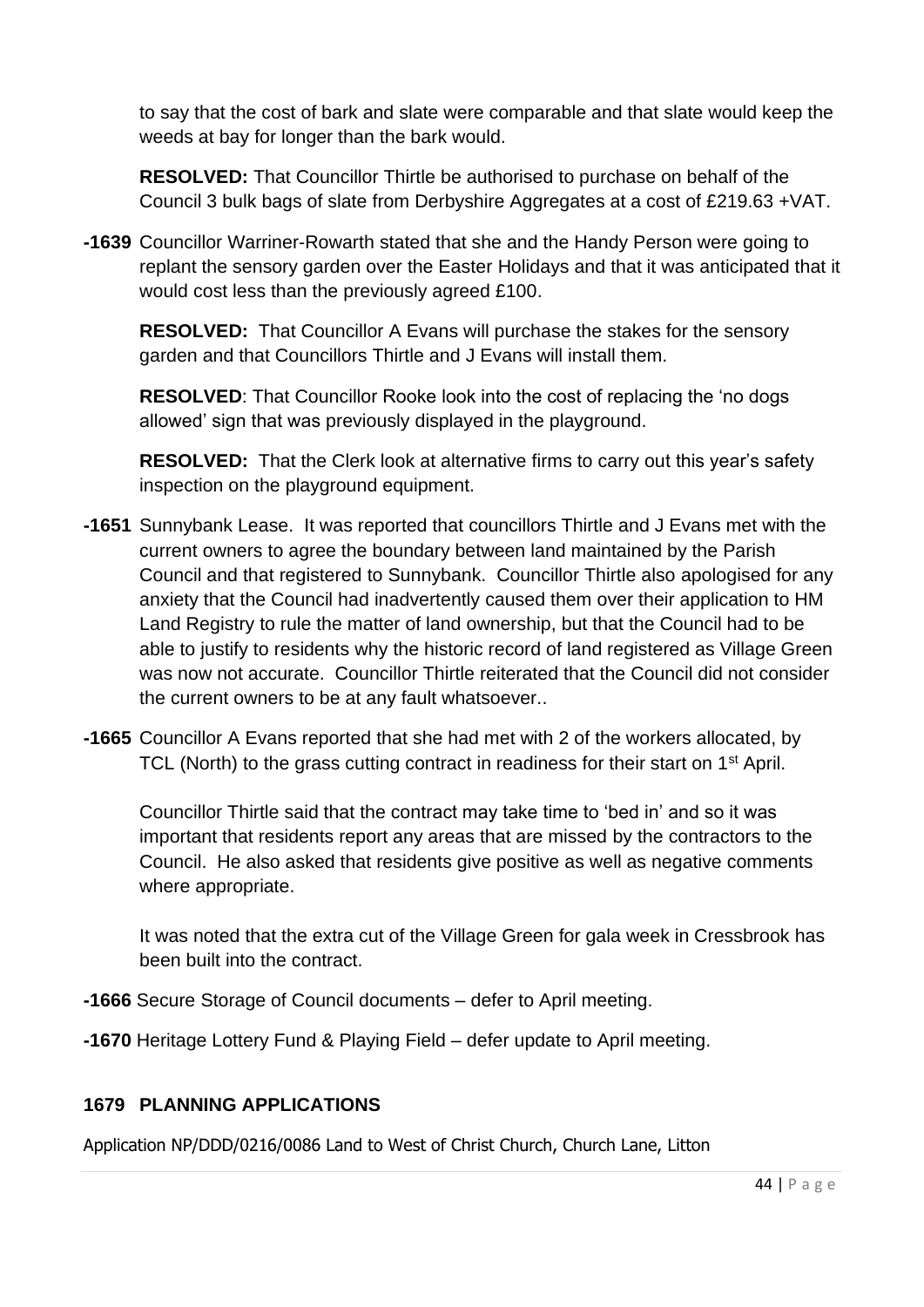#### Proposed agricultural access

The applicant's agent, David Sutherland, explained to the meeting that the far side of the track will have a dry stone wall and that the surface of the track will be tarmac.

All Councillors agreed that there is no need for tarmac and that if the track was tarmac it was likely to increase the speed of the vehicles using it. The Council's preference would be for broken limestone which was more appropriate to the setting and consistent with the proposed agricultural use.

Councillor J Evans stated that at a meeting of the PDNPA planning committee, when the planning application for Holland Twine barn was considered, the applicant and his architect led the committee to believe that he already had access across the land which he is now seeking planning permission for. Mr Sutherland stated that this had never been claimed and that he had never misled the committee; it was a piece of land further along the field over which the applicant claimed to have access. Councillor J Evans apologised that he had identified the wrong piece of land and retracted his comment.

**RESOLVED:** That the Council will support the application in principal for use by agricultural vehicles only, but it does however have concerns over the safety of people visiting Litton, the Church, and Memorial Playing Field due to cars parked along the road adjacent to the proposed entrance restricting the vision of drivers using the field entrance. Councillor Thirtle to draft a letter to the PDNPA for circulation via email.

Councillor Thirtle reported that application Number NP/DDD/0116/0028 Long Shippon, had been amended and the application for solar panels had been removed.

**RESOLVED:** That the solar panel note in the Council's Planning Policy be accepted and the revised document posted online.

## **1680 APPLICATION TO CENTRAL TRANSPARENCY FUND**

Councillor Thirtle reported that this was in hand.

## **1681 FREEDOM OF INFORMATION POLICY**

A report was circulated to the meeting.

**RESOLVED:** That Councillor Thirtle amend the policy as discussed at the meeting and circulate via email for approval.

**RESOLVED:** That the Council register with the ICO under the Data Protection Act 1998.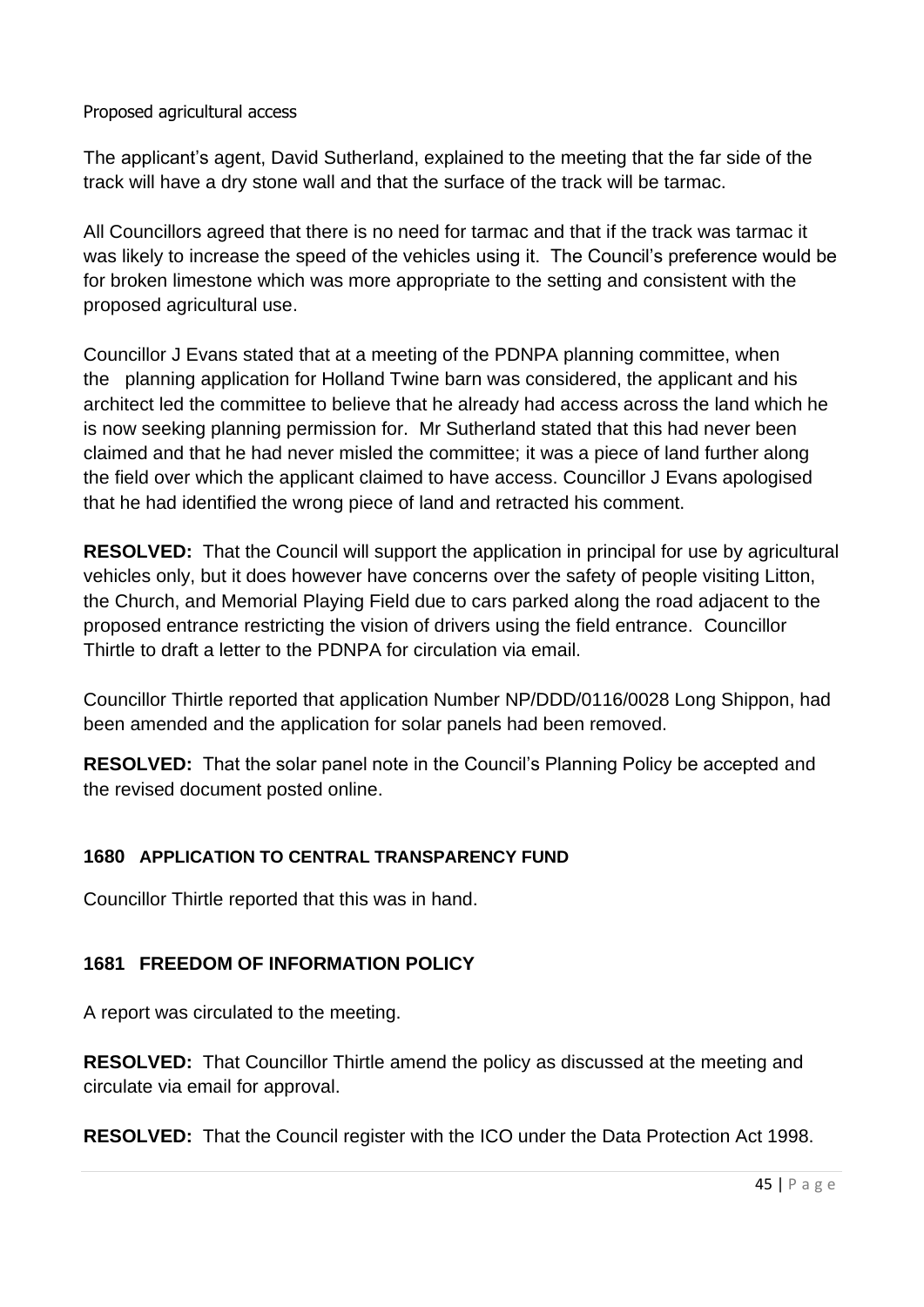## **1682 LITTON TUBS AND GARDEN OF REMEMBRANCE PLANTING CONTRACT**

**RESOLVED:** That Councillor A Evans and Warriner-Rowath devise a planting scheme for the centre piece raised bed in the Garden of Remembrance, and that an extra £30 for plants be made available if necessary.

**RESOLVED:** That Councillor A Evans write to the owner of the land abutting the cemetery asking him to inform the Council, if he notices that any of the walls needs attention.

**RESOLVED:** That Mr Lownds be asked to plant the 10 tubs in Litton with flowers for the summer.

## **1683 REVIEW OF 2015/16 WORK PROGRAMME**

A report was circulated.

Councillor Warriner-Rowath stated that she checks the parish suggestion box situated in Litton Village Shop every week and that no suggestions had been left.

## **1684 FINANCE (SCHEDULE OF ACCOUNTS ATTACHED)**

The Chair submitted accounts for which cheques numbered 1438 to 1440 in the sum of £763.98 had been drawn.

**RESOLVED:** That the cheque be signed and the account to which it related be paid.

**RESOLVED:** That the Council appoint Joanne Taylor to perform their internal audit for 2015/16 again this year.

#### **1685 CORRESPONDENCE**

Public consultation by DCC on the withdrawal of subsidies for local bus services

**RESOLVED:** That Councillor Butler draft and circulate a response to the DCC's consultation.

Anonymous Complaint

**IT WAS STATED:** That the Council does not respond to anonymous complaints.